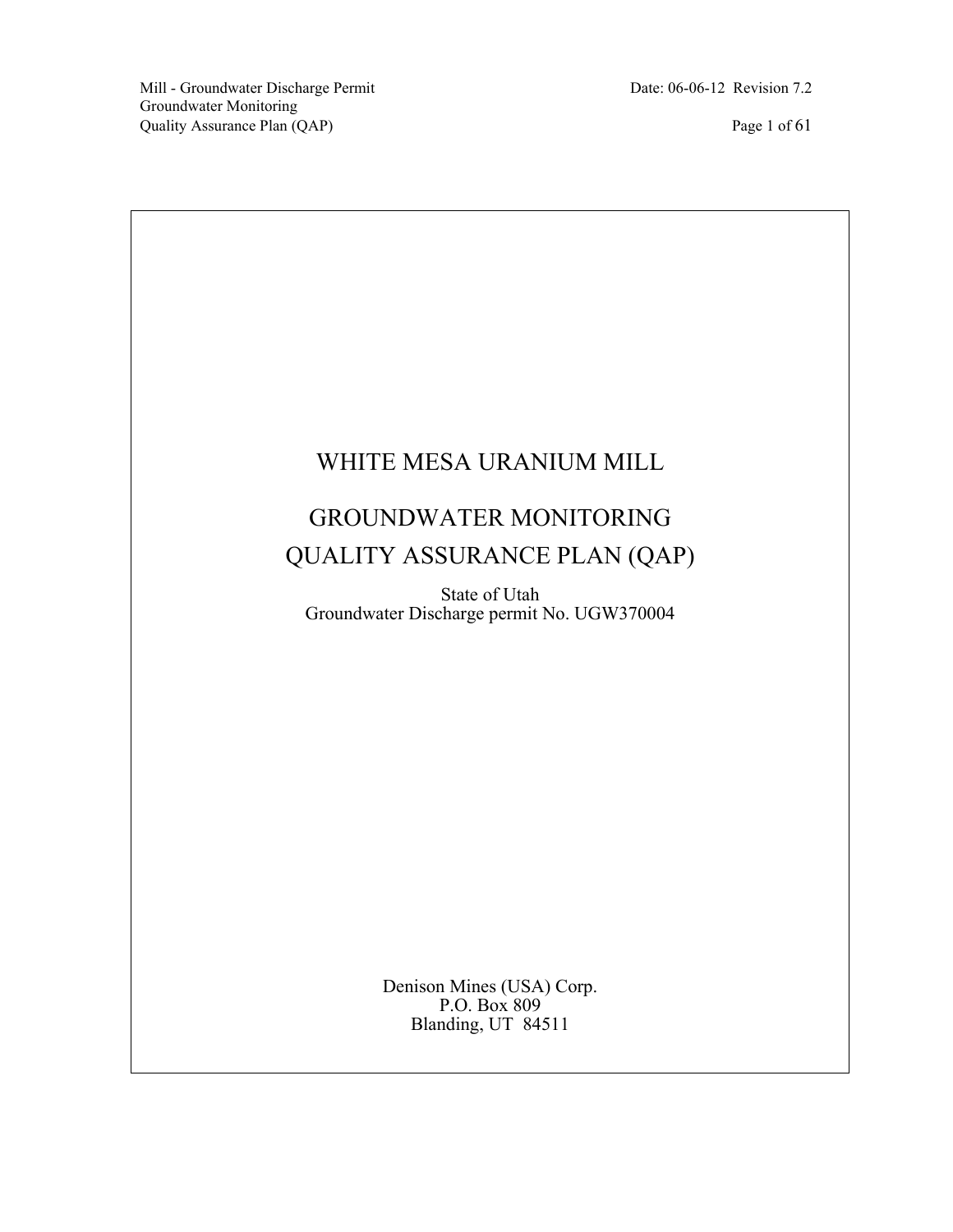#### **TABLE OF CONTENTS**

| <b>1.0 INTRODUCTION</b>                                                                                                                                  | 6                          |
|----------------------------------------------------------------------------------------------------------------------------------------------------------|----------------------------|
| <b>2.0 ORGANIZATION AND RESPONSIBILITIES</b>                                                                                                             | 6                          |
| <b>2.1 Functional Groups</b>                                                                                                                             | 6                          |
| 2.2 Overall Responsibility For the QA/QC Program                                                                                                         | 6                          |
| 2.3 Data Requestors/Users                                                                                                                                | 6                          |
| <b>2.4 Data Generators</b><br>2.4.1 Sampling and QC Monitors<br>2.4.2 Analysis Monitor<br>2.4.3 Data Reviewers/Approvers                                 | 7<br>7<br>8<br>8           |
| 2.5 Responsibilities Of Analytical Laboratory                                                                                                            | 8                          |
| 3.0 QUALITY ASSURANCE OBJECTIVES FOR MEASUREMENT OF DATA                                                                                                 | 9                          |
| 3.1 Precision                                                                                                                                            | 9                          |
| 3.2 Accuracy                                                                                                                                             | 10                         |
| 3.3 Representativeness                                                                                                                                   | 10                         |
| <b>3.4 Completeness</b>                                                                                                                                  | 10                         |
| 3.5 Comparability                                                                                                                                        | 10                         |
| <b>4.0 FIELD SAMPLING QUALITY ASSURANCE METHODOLOGY</b>                                                                                                  | 11                         |
| <b>4.1 Controlling Well Contamination</b>                                                                                                                | 11                         |
| <b>4.2 Controlling Depth to Groundwater Measurements</b>                                                                                                 | 11                         |
| <b>4.3 Water Quality QC Samples</b><br>4.3.1 VOC Trip Blanks<br>4.3.2 Equipment Rinsate Samples<br>4.3.3 Field Duplicates<br>4.3.4 Definition of "Batch" | 11<br>11<br>11<br>12<br>12 |
| <b>5.0 CALIBRATION</b>                                                                                                                                   | 12                         |
| 5.1 Depth to Groundwater Measurements                                                                                                                    | 12                         |
| 5.2 Water Quality                                                                                                                                        | 12                         |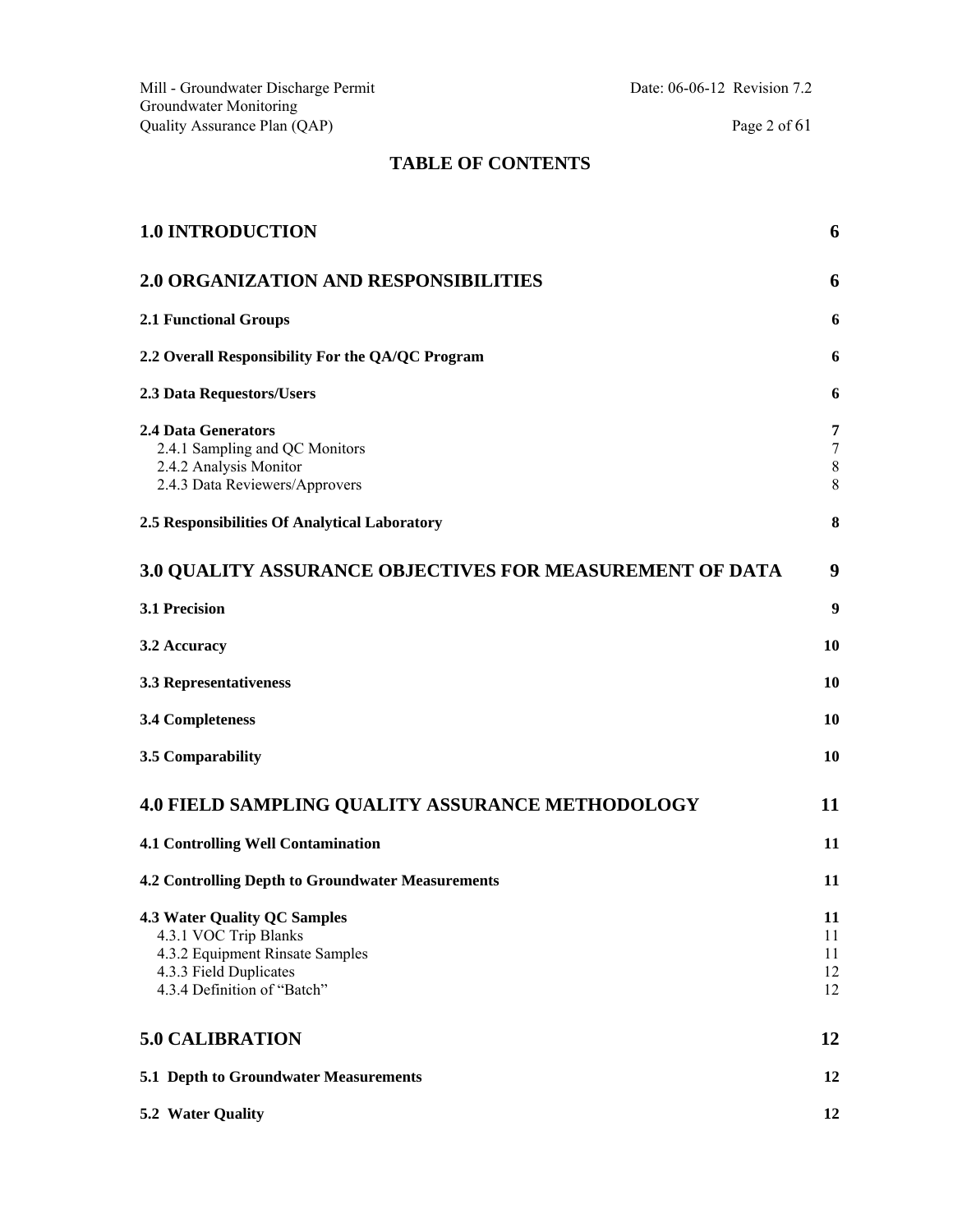| Mill - Groundwater Discharge Permit                                                                                                                                                                                                                                                                                                                                                                                                                                                                                                                                            | Date: 06-06-12 Revision 7.2 |                                                    |
|--------------------------------------------------------------------------------------------------------------------------------------------------------------------------------------------------------------------------------------------------------------------------------------------------------------------------------------------------------------------------------------------------------------------------------------------------------------------------------------------------------------------------------------------------------------------------------|-----------------------------|----------------------------------------------------|
| Groundwater Monitoring<br>Quality Assurance Plan (QAP)                                                                                                                                                                                                                                                                                                                                                                                                                                                                                                                         | Page 3 of $61$              |                                                    |
| 6.0 GROUNDWATER SAMPLING AND MEASUREMENT OF FIELD                                                                                                                                                                                                                                                                                                                                                                                                                                                                                                                              |                             |                                                    |
| <b>PARAMETERS</b>                                                                                                                                                                                                                                                                                                                                                                                                                                                                                                                                                              |                             | 12                                                 |
| <b>6.1 Groundwater Head Monitoring</b><br>6.1.1 Location and Frequency of Groundwater Head Monitoring<br>6.1.2 Groundwater Head Monitoring Frequency                                                                                                                                                                                                                                                                                                                                                                                                                           |                             | 12<br>13<br>13                                     |
| <b>6.2 Ground Water Compliance Monitoring</b><br>6.2.1 Location and Frequency of Groundwater Compliance Monitoring<br>6.2.2 Quarterly and Semi-Annual Sampling Required Under Parts I.E.1.b) or I.E.1.c) of the GWDP<br>6.2.3 Quarterly or Monthly Sampling Required Under Paragraphs I.G.1 or I.G.2 of the GWDP<br>6.2.4 Sampling Equipment for Groundwater Compliance Monitoring<br>6.2.5 Decontamination Procedure<br>6.2.6 Pre-Purging/ Sampling Activities<br>6.2.7 Well Purging/Measurement of Field Parameters<br>6.2.8 Samples to be taken and order of taking samples |                             | 13<br>13<br>14<br>14<br>14<br>15<br>15<br>15<br>16 |
| 7.0 SAMPLE DOCUMENTATION TRACKING AND RECORD KEEPING                                                                                                                                                                                                                                                                                                                                                                                                                                                                                                                           |                             | 16                                                 |
| <b>7.1 Field Data Worksheets</b>                                                                                                                                                                                                                                                                                                                                                                                                                                                                                                                                               |                             | 16                                                 |
| 7.2 Chain-Of-Custody and Analytical Request Record                                                                                                                                                                                                                                                                                                                                                                                                                                                                                                                             |                             | 17                                                 |
| 7.3 Record Keeping                                                                                                                                                                                                                                                                                                                                                                                                                                                                                                                                                             |                             | 18                                                 |
| <b>8.0 ANALYTICAL PROCEDURES AND QA/QC</b>                                                                                                                                                                                                                                                                                                                                                                                                                                                                                                                                     |                             | 18                                                 |
| <b>8.1 Analytical Quality Control</b><br>8.1.2 Spikes, Blanks and Duplicates                                                                                                                                                                                                                                                                                                                                                                                                                                                                                                   |                             | 19<br>19                                           |
| <b>8.2 Analytical Laboratory Procedures</b>                                                                                                                                                                                                                                                                                                                                                                                                                                                                                                                                    |                             | 20                                                 |
| 9.0 INTERNAL QUALITY CONTROL CHECKS                                                                                                                                                                                                                                                                                                                                                                                                                                                                                                                                            |                             | 24                                                 |
| 9.1 Field QC Check Procedures<br>9.1.1 Review of Compliance With the Procedures Contained in this QAP<br>9.1.2 Analyte Completeness Review<br>9.1.3 Blank Comparisons<br>9.1.4 Duplicate Sample Comparisons                                                                                                                                                                                                                                                                                                                                                                    |                             | 24<br>24<br>24<br>24<br>25                         |
| 9.2 Analytical Laboratory QA Reviews                                                                                                                                                                                                                                                                                                                                                                                                                                                                                                                                           |                             | 26                                                 |
| 9.3 QA Manager Review of Analytical Laboratory Results and Procedures                                                                                                                                                                                                                                                                                                                                                                                                                                                                                                          |                             | 26                                                 |
| 9.4 Analytical Data                                                                                                                                                                                                                                                                                                                                                                                                                                                                                                                                                            |                             | 27                                                 |
| <b>10.0 CORRECTIVE ACTION</b>                                                                                                                                                                                                                                                                                                                                                                                                                                                                                                                                                  |                             | 28                                                 |
| 10.1 When Corrective Action is Required                                                                                                                                                                                                                                                                                                                                                                                                                                                                                                                                        |                             | 28                                                 |
| 10.2 Procedure for Corrective Action                                                                                                                                                                                                                                                                                                                                                                                                                                                                                                                                           |                             | 28                                                 |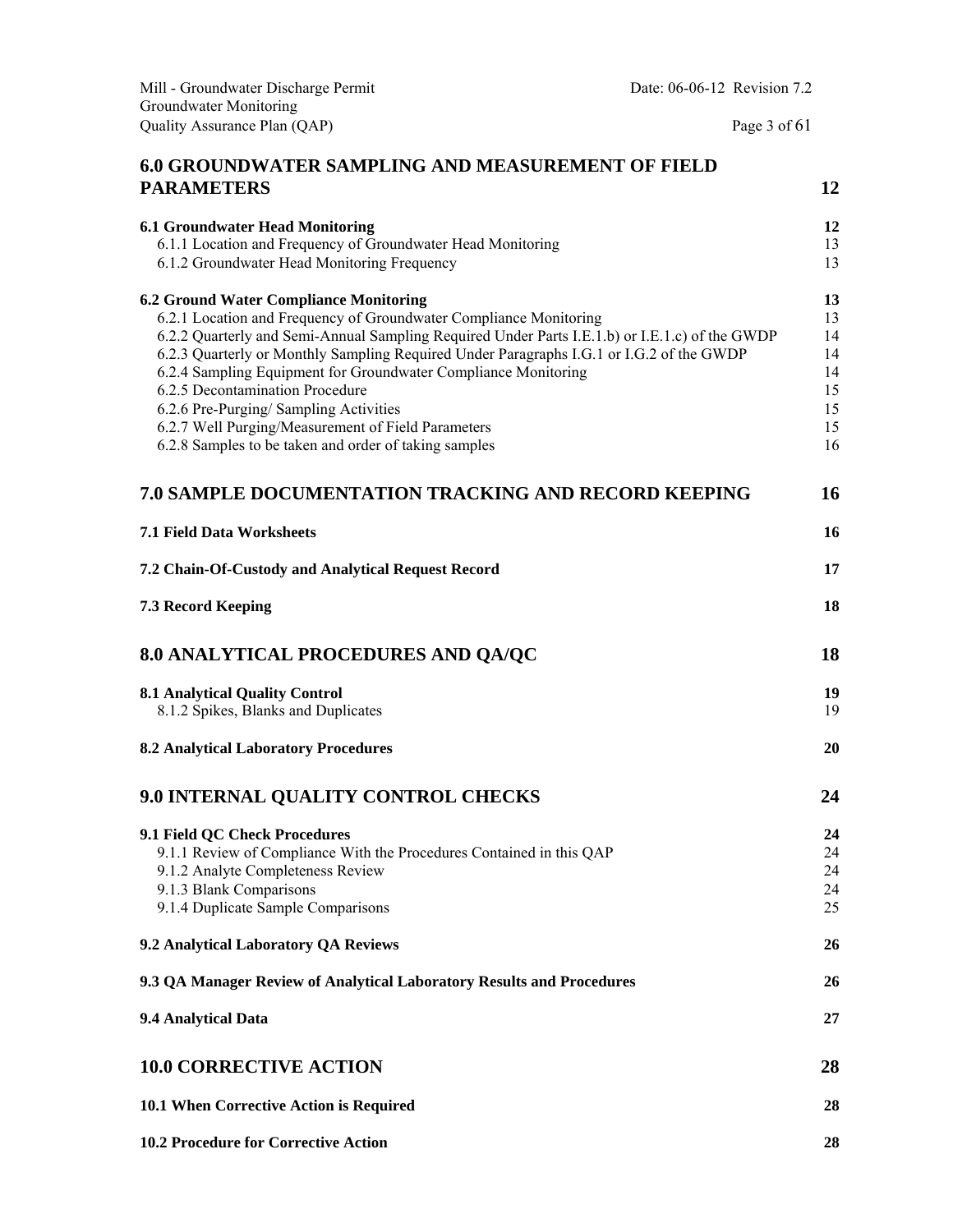| Mill - Groundwater Discharge Permit<br>Groundwater Monitoring   | Date: 06-06-12 Revision 7.2 |              |    |
|-----------------------------------------------------------------|-----------------------------|--------------|----|
| Quality Assurance Plan (QAP)                                    |                             | Page 4 of 61 |    |
| <b>11.0 REPORTING</b>                                           |                             |              | 29 |
| <b>12.0 SYSTEM AND PERFORMANCE AUDITS</b>                       |                             |              | 30 |
| 12.1 QA Manager to Perform System Audits and Performance Audits |                             |              | 30 |
| 12.2 System Audits                                              |                             |              | 30 |
| <b>12.3 Performance Audits</b>                                  |                             |              | 31 |
| 12.4 Follow-Up Actions                                          |                             |              | 31 |
| <b>12.5 Audit Records</b>                                       |                             |              | 31 |
| <b>13.0 PREVENTIVE MAINTENANCE</b>                              |                             |              | 31 |
| <b>14.0 QUALITY ASSURANCE REPORTS TO MANAGEMENT</b>             |                             |              | 32 |
| 14.1 Ongoing QA/QC Reporting                                    |                             |              | 32 |
| 14.2 Periodic Reporting to Management                           |                             |              | 32 |
| <b>15.0 AMENDMENT</b>                                           |                             |              | 32 |
| <b>16.0 REFERENCES</b>                                          |                             |              | 33 |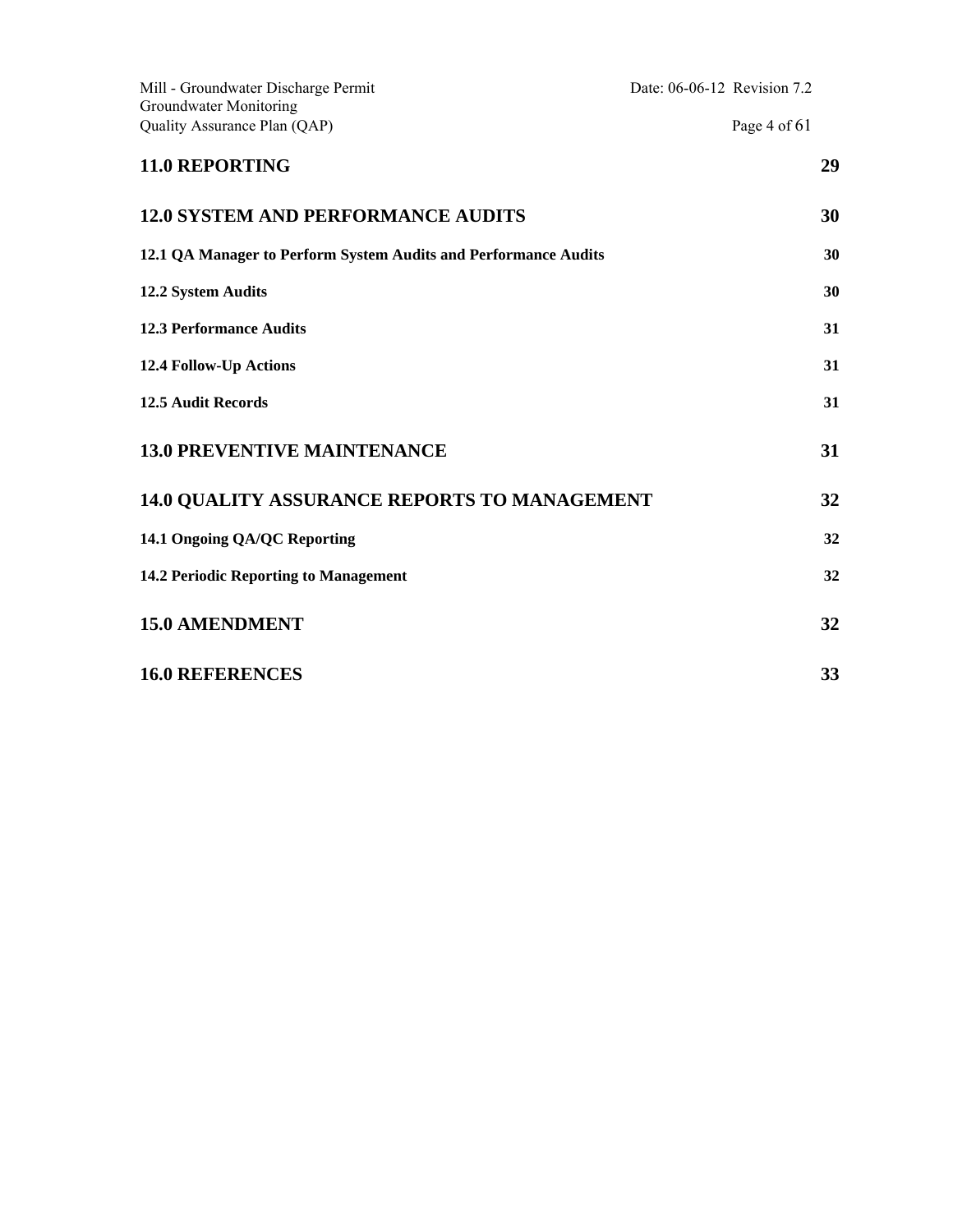#### **ATTACHMENTS**

#### Attachment 1 Field and Data Forms

 Attachment 1-1 Quarterly Depth to Water Data Sheet Attachment 1-2 White Mesa Uranium Mill Field Data Work Sheet for Groundwater Attachment 1-3 Example COC Forms

#### Attachment 2 Field Procedures

 Attachment 2-1 Groundwater Head (Depth to Water) Measurement Procedures Attachment 2-2 Decontamination Procedures Attachment 2-3 Purging Procedures Attachment 2-4 Sample Collection Procedures Attachment 2-5 Field QC Samples

#### **APPENDICES**

Appendix A Chloroform Investigation Monitoring Quality Assurance Program White Mesa Uranium Mill Blanding, Utah

Appendix B Nitrate Corrective Action Monitoring Quality Assurance Program White Mesa Uranium Mill Blanding, Utah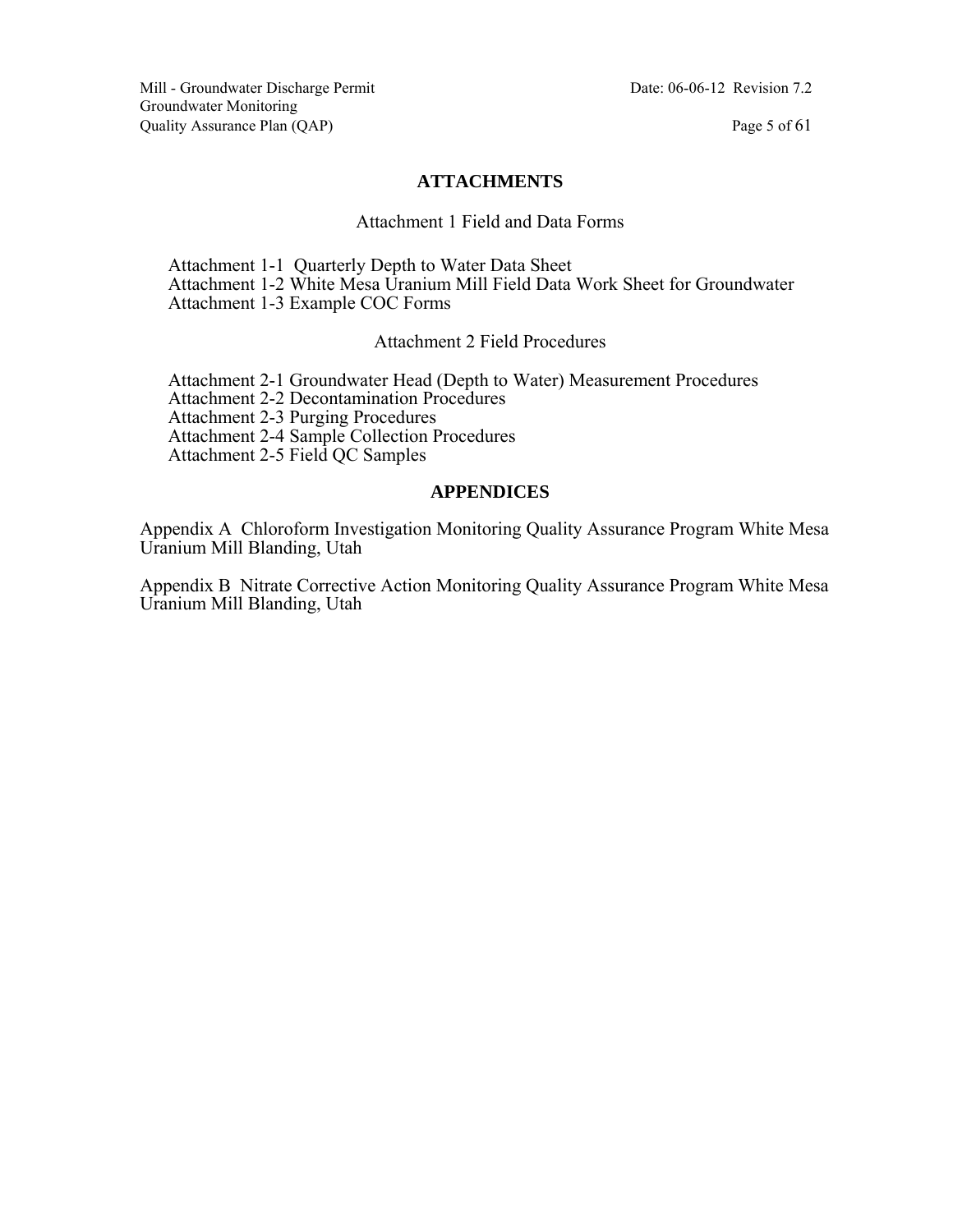### **1.0 INTRODUCTION**

This Groundwater Monitoring Quality Assurance Plan (the "QAP") details and describes all sampling equipment, field methods, laboratory methods, qualifications of environmental analytical laboratories, data validation, and sampling and other corrective actions necessary to comply with UAC R317-6-6.3(I) and (L) at the White Mesa Uranium Mill (the "Mill"), as required under paragraph I.H.6 of State of Utah Groundwater Discharge Permit No. UGW370004 (the "GWDP") for the Mill. This Procedure incorporates the applicable provisions of the United States Environmental Protection Agency ("EPA") *RCRA Groundwater Monitoring Technical Enforcement Guidance Document* (OSWER-9950.1, September, 1986), as updated by EPA's *RCRA Ground-Water Monitoring: Draft Technical Guidance* (November 1992).

Activities in an integrated program to generate quality data can be classified as management (i.e., quality assurance or "QA") and as functional (i.e., quality control or "QC"). The objective of this QAP is to ensure that monitoring data are generated at the Mill that meet the requirements for precision, accuracy, completeness, representativeness and comparability required for management purposes and to comply with the reporting requirements established by applicable permits and regulations.

#### **2.0 ORGANIZATION AND RESPONSIBILITIES**

#### **2.1 Functional Groups**

This QAP specifies roles for a QA Manager as well as representatives of three different functional groups: the data users; the data generators, and the data reviewers/approvers. The roles and responsibilities of these representatives are described below.

#### **2.2 Overall Responsibility For the QA/QC Program**

The overall responsibility for ensuring that the QA/QC measures are properly employed is the responsibility of the QA Manager. The QA Manager is typically not directly involved in the data generation (i.e., sampling or analysis) activities. The QA Manager is designated by Denison Mines (USA) Corp. ("DUSA") corporate management.

#### **2.3 Data Requestors/Users**

The generation of data that meets the objectives of this QAP is necessary for management to make informed decisions relating to the operation of the Mill facility, and to comply with the reporting requirements set out in the GWDP and other permits and applicable regulations. Accordingly, the data requesters/users (the "Data Users") are therefore DUSA's corporate management and regulatory authorities through the implementation of such permits and regulations. The data quality objectives ("DQOs") required for any groundwater sampling event, such as acceptable minimum detection limits, are specified in this QAP.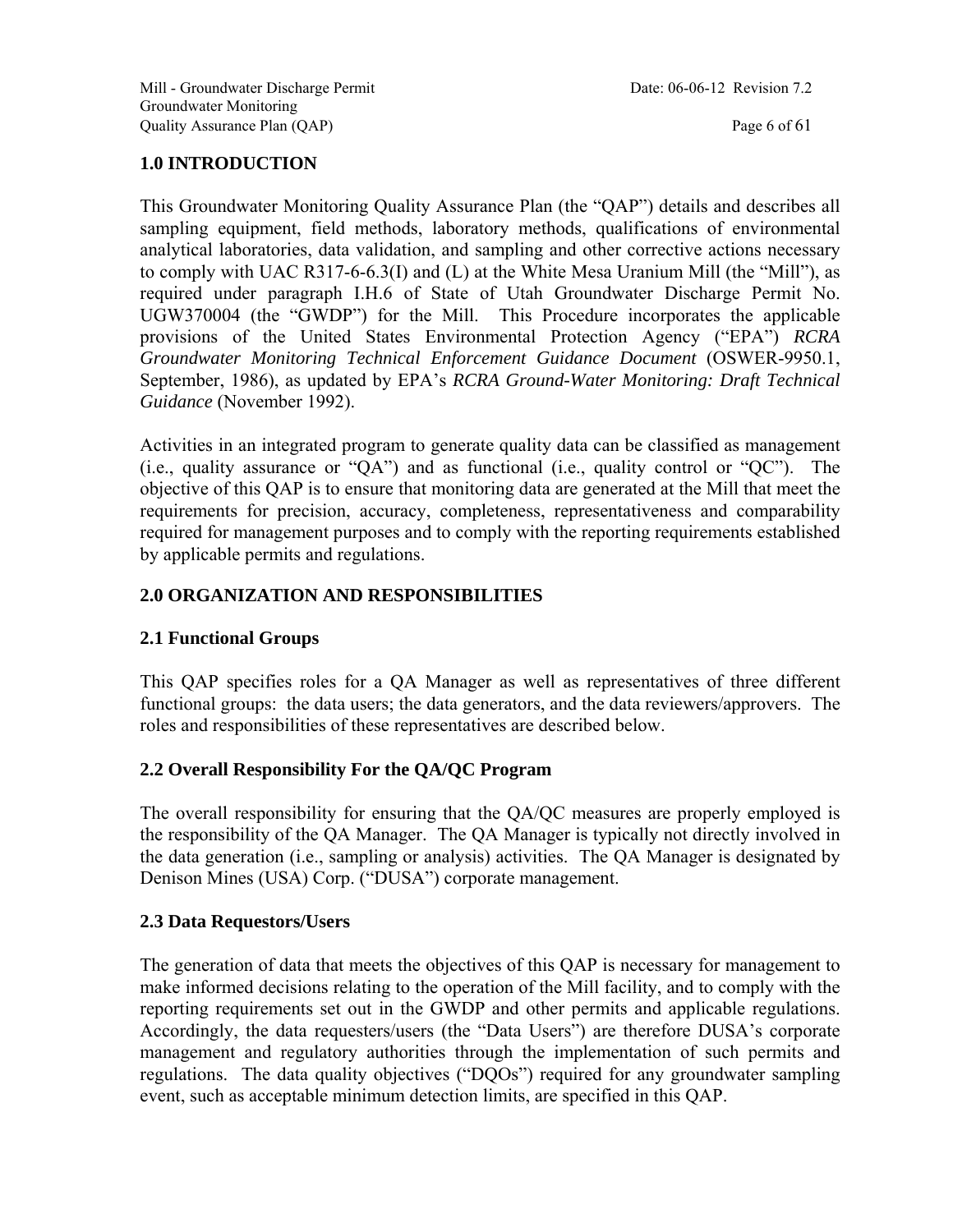#### **2.4 Data Generators**

The individuals who carry out the sampling and analysis activities at the request of the Data Users are the data generators. For Mill activities, this involves sample collection, record keeping and QA/QC activities conducted by one or more sampling and quality control/data monitors (each a "Sampling and QC Monitor"). The Sampling and QC Monitors are qualified Mill personnel as designated by the QA Manager. The Sampling and QC Monitors perform all field sampling activities, collect all field QC samples and perform all data recording and chain of custody activities in accordance with this QAP. Data generation at the contract analytical laboratory (the "Analytical Laboratory") utilized by the Mill to analyze the environmental samples is performed by or under an employee or agent (the "Analysis Monitor") of the Analytical Laboratory, in accordance with specific requirements of the Analytical Laboratory's own QA/QC program.

The responsibilities of the data generators are as follows:

#### **2.4.1 Sampling and QC Monitors**

The Sampling and QC Monitors are responsible for field activities. These include:

- a) Ensuring that samples are collected, preserved, and transported as specified in this QAP;
- b) Checking that all sample documentation (labels, field data worksheets, chain-ofcustody records,) is correct and transmitting that information, along with the samples, to the Analytical Laboratory in accordance with this QAP;
- c) Maintaining records of all samples, tracking those samples through subsequent processing and analysis, and, ultimately, where applicable, appropriately disposing of those samples at the conclusion of the program;
- d) Preparing quality control samples for field sample collection during the sampling event;
- e) Preparing QC and sample data for review by the QA Manager; and
- f) Preparing QC and sample data for reporting and entry into a computerized database, where appropriate.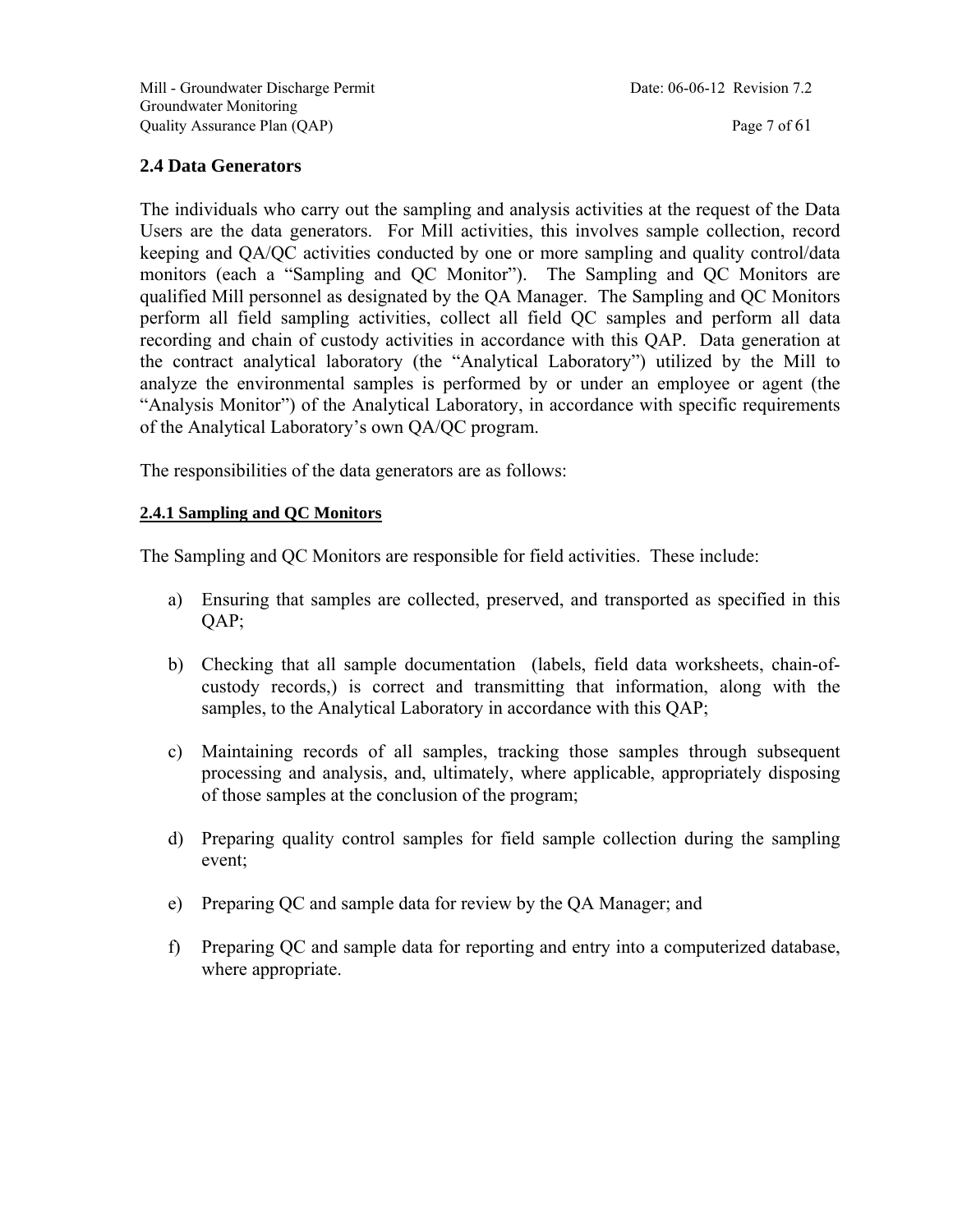#### **2.4.2 Analysis Monitor**

The Analysis Monitor is responsible for QA/QC activities at the Analytical Laboratory. These include:

- a) Training and qualifying personnel in specified Analytical Laboratory QC and analytical procedures, prior to receiving samples;
- b) Receiving samples from the field and verifying that incoming samples correspond to the packing list or chain-of-custody sheet; and
- c) Verifying that Analytical Laboratory QC and analytical procedures are being followed as specified in this QAP, by the Analytical Laboratory's QA/QC program, and in accordance with the requirements for maintaining National Environmental Laboratory Accreditation Program ("NELAP") certification.

#### **2.4.3 Data Reviewers/Approvers**

The QA Manager has broad authority to approve or disapprove project plans, specific analyses and final reports. In general, the QA Manager is responsible for reviewing and advising on all aspects of QA/QC, including:

- a) Ensuring that the data produced by the data generators meet the specifications set out in this QAP;
- b) Making on-site evaluations and submitting audit samples to assist in reviewing QA/QC procedures;
- c) Determining (with the Sampling and QC Monitor and Analysis Monitor) appropriate sampling equipment and sample containers, in accordance with this QAP, to minimize contamination; and
- d) Supervising all QA/QC measures to assure proper adherence to this QAP and determining corrective measures to be taken when deviations from this QAP occur.

The QA Manager may delegate certain of these responsibilities to one or more Sampling and QC Monitors or to other qualified Mill personnel.

#### **2.5 Responsibilities Of Analytical Laboratory**

Unless otherwise specified by DUSA corporate management, all environmental analysis of groundwater sampling required by the GWDP or by other applicable permits, will be performed by a contract Analytical Laboratory.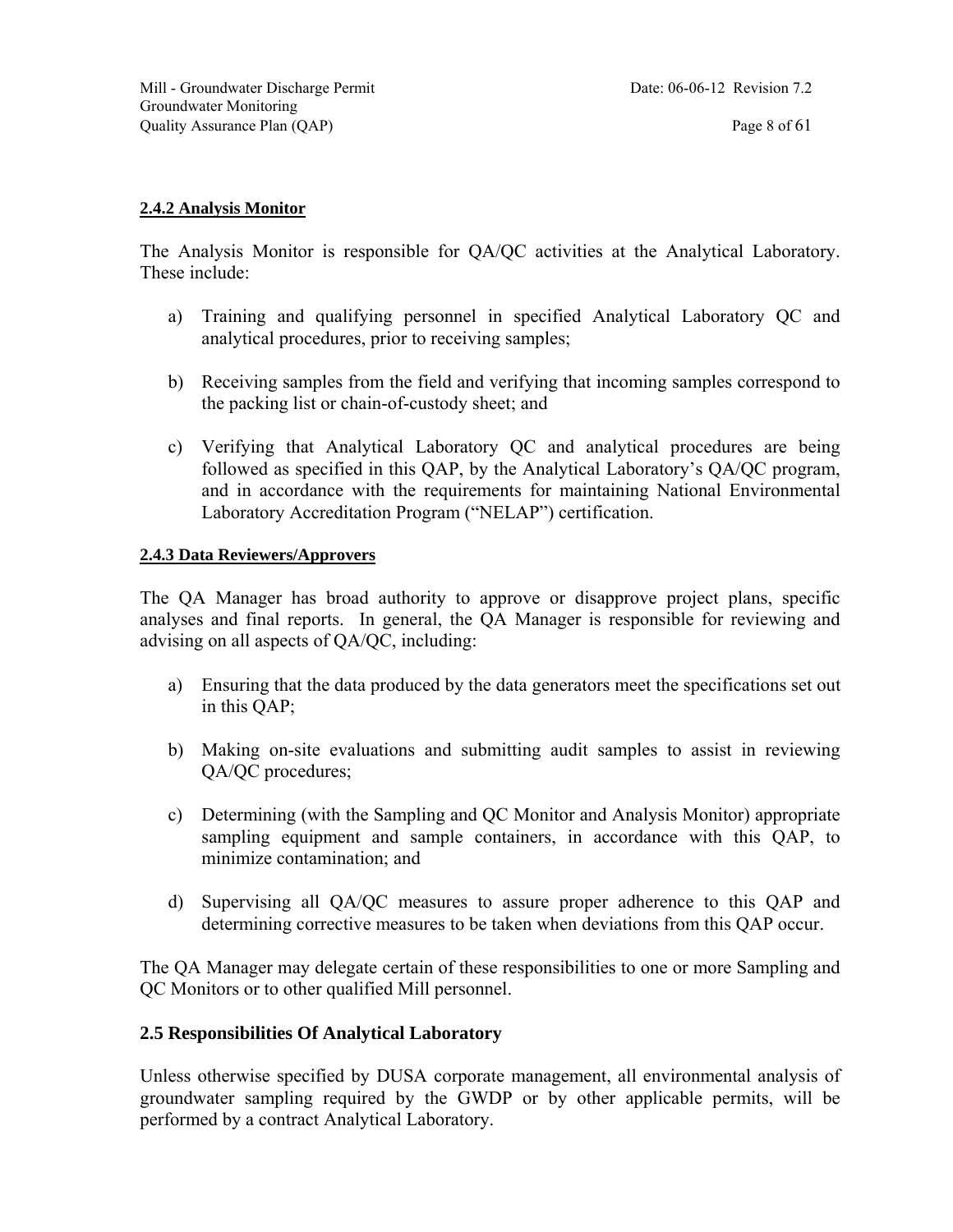The Analytical Laboratory is responsible for providing sample analyses for groundwater monitoring and for reviewing all analytical data to assure that data are valid and of sufficient quality. The Analytical Laboratory is also responsible for data validation in accordance with the requirements for maintaining NELAP certification.

In addition, to the extent not otherwise required to maintain NELAP certification, the Analytical Laboratory must adhere to U. S. EPA Guideline SW-846 and, to the extent consistent with NELAP and EPA practices, the applicable portions of NRC Regulatory Guide 4.14.

The Analytical Laboratory will be chosen by DUSA and must satisfy the following criteria: (1) experience in analyzing environmental samples with detail for precision and accuracy, (2) experience with similar matrix analyses, (3) operation of a stringent internal quality assurance program meeting NELAP certification requirements and that satisfies the criteria set out in Section 8 below, (4) ability to satisfy radionuclide requirements as stipulated in the applicable portions of NRC Regulatory Guide 4.14, and (5) certified by the State of Utah for and capable of performing the analytical methods set out in Table 1. The analytical procedures used by the Analytical Laboratory will be in accordance with Utah Administrative Code R317-6-6.3L.

#### **3.0 QUALITY ASSURANCE OBJECTIVES FOR MEASUREMENT OF DATA**

The objective of this QAP is to ensure that monitoring data are generated at the Mill that meet the requirements for precision, accuracy, representativeness, completeness, and comparability required for management purposes and to comply with the reporting requirements established by applicable permits and regulations (the Field and Analytical QC samples described in Sections 4.3 and 8.1 below are designed to ensure that these criteria are satisfied). Data subject to QA/QC measures are deemed more reliable than data without any QA/QC measures.

#### **3.1 Precision**

Precision is defined as the measure of variability that exists between individual sample measurements of the same property under identical conditions. Precision is measured through the analysis of samples containing identical concentrations of the parameters of concern. For duplicate measurements, precision is expressed as the relative percent difference ("RPD") of a data pair and will be calculated by the following equation:

$$
RPD = [(A-B)/{(A+B)/2}] x 100
$$

Where A (original) and B (duplicate) are the reported concentration for field duplicate samples analyses (or, in the case of analyses performed by the Analytical Laboratory, the percent recoveries for matrix spike and matrix spike duplicate samples) (EPA SW-846, Chapter 1, Section 5.0, page 27 - 28).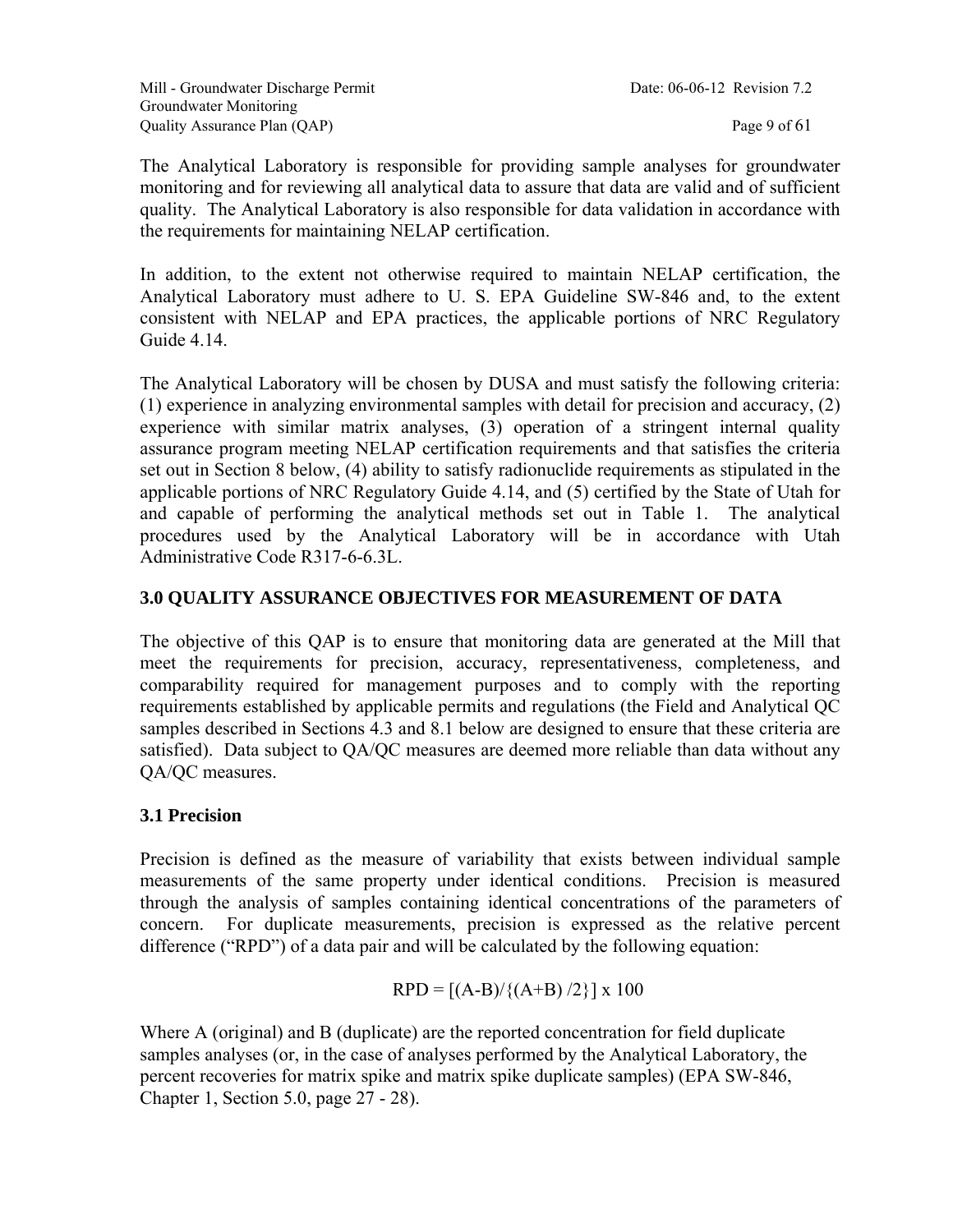#### **3.2 Accuracy**

Accuracy is defined as a measure of bias in a system or as the degree of agreement between a measured value and a known value. The accuracy of laboratory analyses is evaluated based on analyzing standards of known concentration both before and during analysis. Accuracy will be evaluated by the following equation:

% Recovery = (
$$
|A-B|/C
$$
) x 100

Where:

 $A =$  the concentration of analyte in a sample  $B =$  the concentration of analyte in an unspiked sample  $C =$  the concentration of spike added

#### **3.3 Representativeness**

Representativeness is defined as the degree to which a set of data accurately represents the characteristics of a population, parameter, conditions at a sampling point, or an environmental condition. Representativeness is controlled by performing all sampling in compliance with this QAP.

#### **3.4 Completeness**

Completeness refers to the amount of valid data obtained from a measurement system in reference to the amount that could be obtained under ideal conditions. Laboratory completeness is a measure of the number of samples submitted for analysis compared to the number of analyses found acceptable after review of the analytical data. Completeness will be calculated by the following equation:

Completeness = (Number of valid data points/total number of measurements)  $x$  100

Where the number of valid data points is the total number of valid analytical measurements based on the precision, accuracy, and holding time evaluation. Completeness is determined at the conclusion of the data validation.

Executive Secretary approval will be required for any completeness less than 100 percent.

#### **3.5 Comparability**

Comparability refers to the confidence with which one set of data can be compared to another measuring the same property. Data are comparable if sampling conditions, collection techniques, measurement procedures, methods, and reporting units are consistent for all samples within a sample set.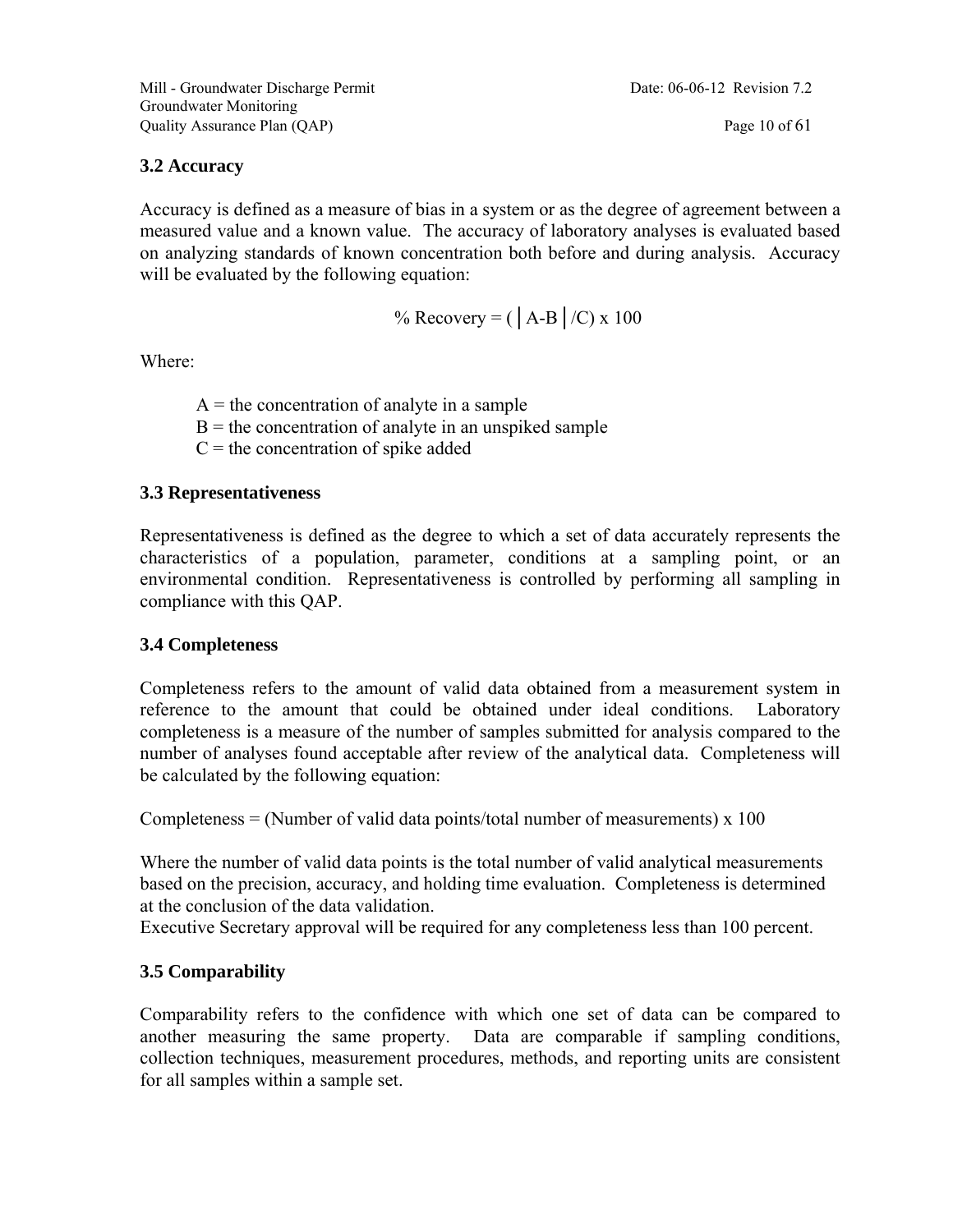#### **4.0 FIELD SAMPLING QUALITY ASSURANCE METHODOLOGY**

#### **4.1 Controlling Well Contamination**

Well contamination from external surface factors, is controlled by installation of a cap over the surface casing and cementing the surface section of the drill hole. Wells have surface covers of mild steel with a lockable cap cover. Radiation Safety staff has access to the keys locking the wells.

#### **4.2 Controlling Depth to Groundwater Measurements**

Monitoring of depth to groundwater is controlled by comparing historical field data to actual measurement depth. This serves as a check of the field measurements.

#### **4.3 Water Quality QC Samples**

Quality assurance for groundwater monitoring consists of the following QC samples:

#### **4.3.1 VOC Trip Blanks**

Trip blanks will be used to assess contamination introduced into the sample containers by volatile organic compounds ("VOCs") through diffusion during sample transport and storage. At a minimum (at least) one trip blank will be in each shipping container containing samples to be analyzed for VOCs. Trip blanks will be prepared by the Analytical Laboratory, transported to the sampling site, and then returned to the Analytical Laboratory for analysis along with the samples collected during the sampling event. The trip blank will be unopened throughout the transportation and storage processes and will accompany the technician while sampling in the field.

#### **4.3.2 Equipment Rinsate Samples**

Where portable (non-dedicated) sampling equipment is used, a rinsate sample will be collected at a frequency of one rinsate sample per 20 field samples. Rinsate blanks will be collected after decontamination and prior to subsequent use. Rinsate blank samples for a non-dedicated pump are prepared by pumping de-ionized water into the sample containers. Rinsate blank samples for a non-disposable or non-dedicated bailerare prepared by pouring de-ionized water over and through the bailer and into the sample containers. Equipment rinsate blanks will be analyzed only for the contaminants required during the monitoring event in which they are collected.

Equipment rinsate blank sampling procedures are described in Attachments 2-2 and 2-5.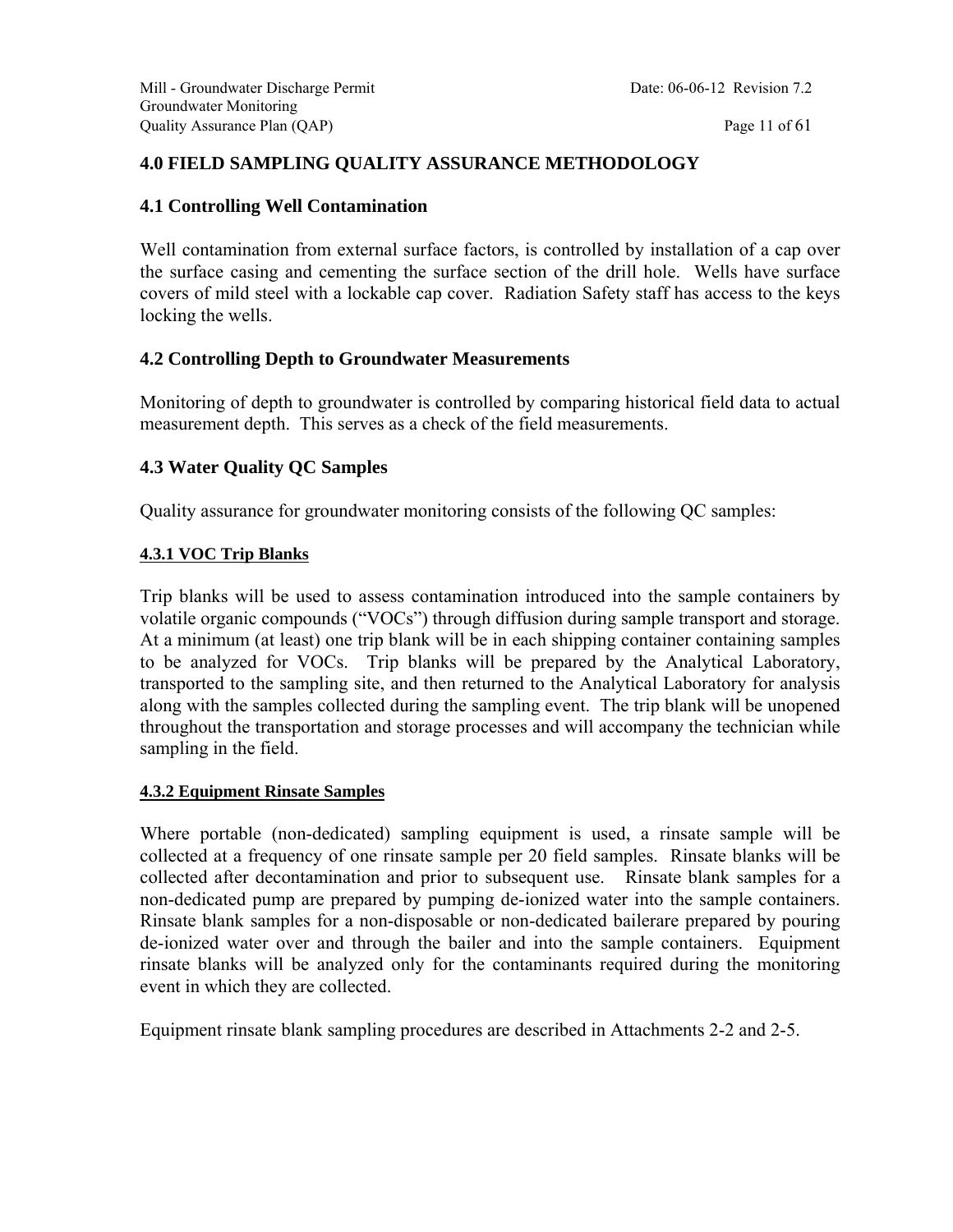#### **4.3.3 Field Duplicates**

Field duplicate samples are collected at a frequency of one duplicate per 20 field samples. Field duplicates will be submitted to the Analytical Laboratory and analyzed for the same constituents as the parent sample.

Field duplicate sampling procedures are described in Attachment 2-5.

#### **4.3.4 Definition of "Batch"**

For the purposes of this QAP, a Batch is defined as 20 or fewer samples.

#### **5.0 CALIBRATION**

A fundamental requirement for collection of valid data is the proper calibration of all sample collection and analytical instruments. Sampling equipment shall be calibrated in accordance with manufacturers' recommendations, and Analytical Laboratory equipment shall be calibrated in accordance with Analytical Laboratory procedures.

#### **5.1 Depth to Groundwater Measurements**

Equipment used in depth to groundwater measurements will be checked prior to each use as noted in Attachment 2 to ensure that the Water Sounding Device is functional.

#### **5.2 Water Quality**

The Field Parameter Meter will be calibrated prior to each sampling event and at the beginning of each day of the sampling event according to manufacturer's specifications (for example, by using two known pH solutions and one specific conductance standard.) Temperature will be checked comparatively by using a thermometer. Calibration results will be recorded on the Field Data Worksheet.

#### **6.0 GROUNDWATER SAMPLING AND MEASUREMENT OF FIELD PARAMETERS**

#### **6.1 Groundwater Head Monitoring**

**Groundwater head measurements ("depth to water") will be completed as described in Attachment 2 using the equipment specified in Attachment 2.**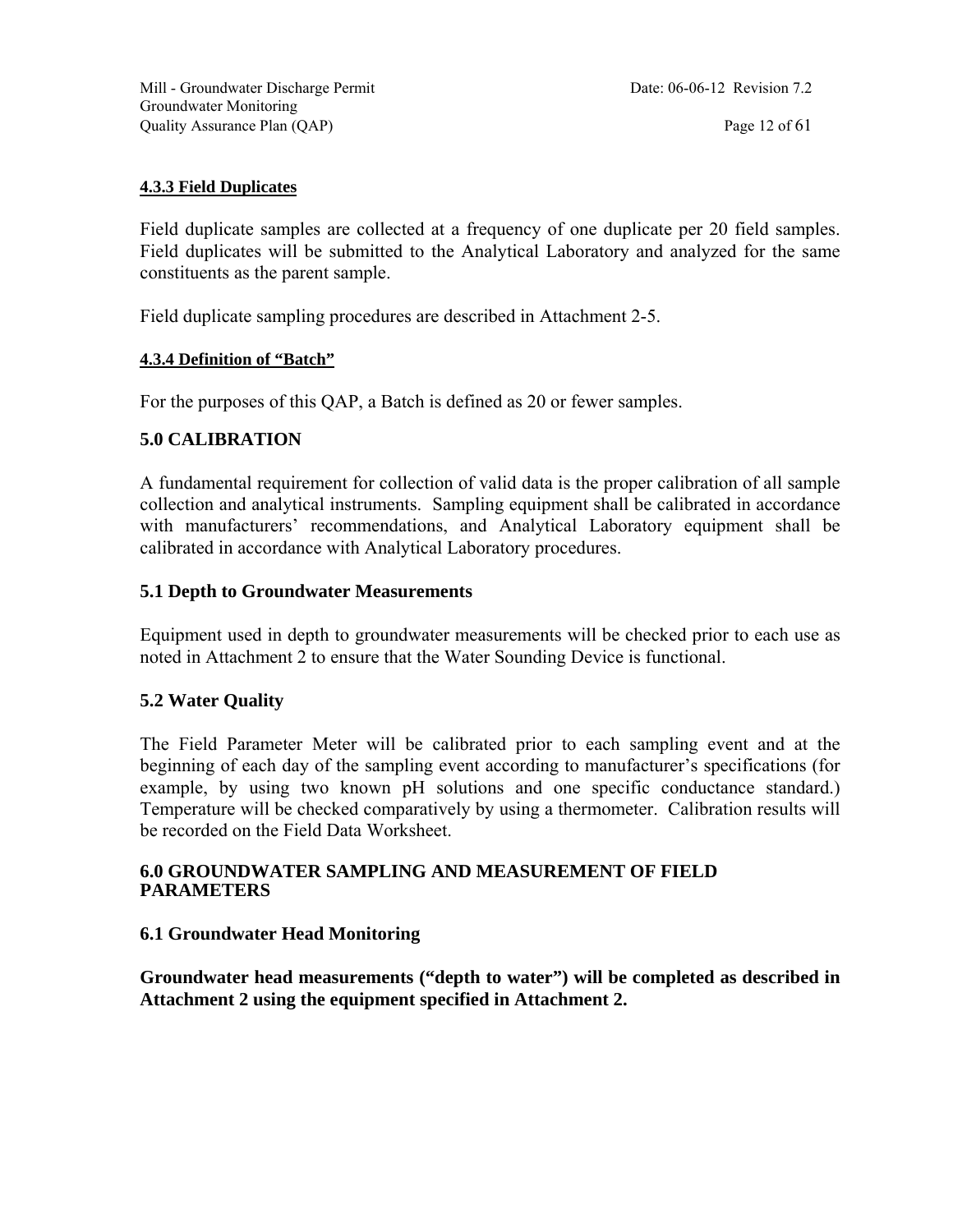#### **6.1.1 Location and Frequency of Groundwater Head Monitoring**

Depth to groundwater shall be measured quarterly in the following wells and piezometers:

- a) All Point of Compliance wells listed in the GWDP Parts I.E.1 (b) and (c) and I.E.2;
- b) Monitoring well MW-34;
- c) All piezometers (P-1, P-2, P-3, P-4, P-5 and the Dry Ridge piezometers);

d) All contaminant investigation wells required by the Executive Secretary as part of a contaminant investigation or groundwater corrective action (chloroform and nitrate wells).

#### **6.1.2 Groundwater Head Monitoring Frequency**

Depth to groundwater is measured and recorded in any well that is being sampled for groundwater quality prior to sampling. In addition, a depth to groundwater measurement campaign will be completed each quarter. The data from the quarterly campaign will be used for modeling purposes and will be completed within a 5 day period. The data from the quarterly campaign will be recorded on a data sheet. An example of a Quarterly Depth to Water data sheet is included Attachment 1. Data from the quarterly depth to water campaign will be recorded by hand on hardcopy forms in the field, but may be entered into an electronic data management system (spreadsheet or database). The data from the quarterly depth to water measurements will be included in the quarterly groundwater report.

The depth to groundwater measured immediately prior to purging/sampling will be recorded on data sheet for each well. An example of a Field Data Work Sheet for Groundwater is included in Attachment 1.

The data sheets included herein are examples and may be changed to accommodate additional data collection. If a change is made to a data sheet to accommodate additional information, a copy will be provided to the Executive Secretary. Changes to field forms will not eliminate any data collection activity without written approval of the Executive Secretary.

#### **6.2 Ground Water Compliance Monitoring**

#### **6.2.1 Location and Frequency of Groundwater Compliance Monitoring**

Groundwater quality shall be measured in the following wells at the following frequencies: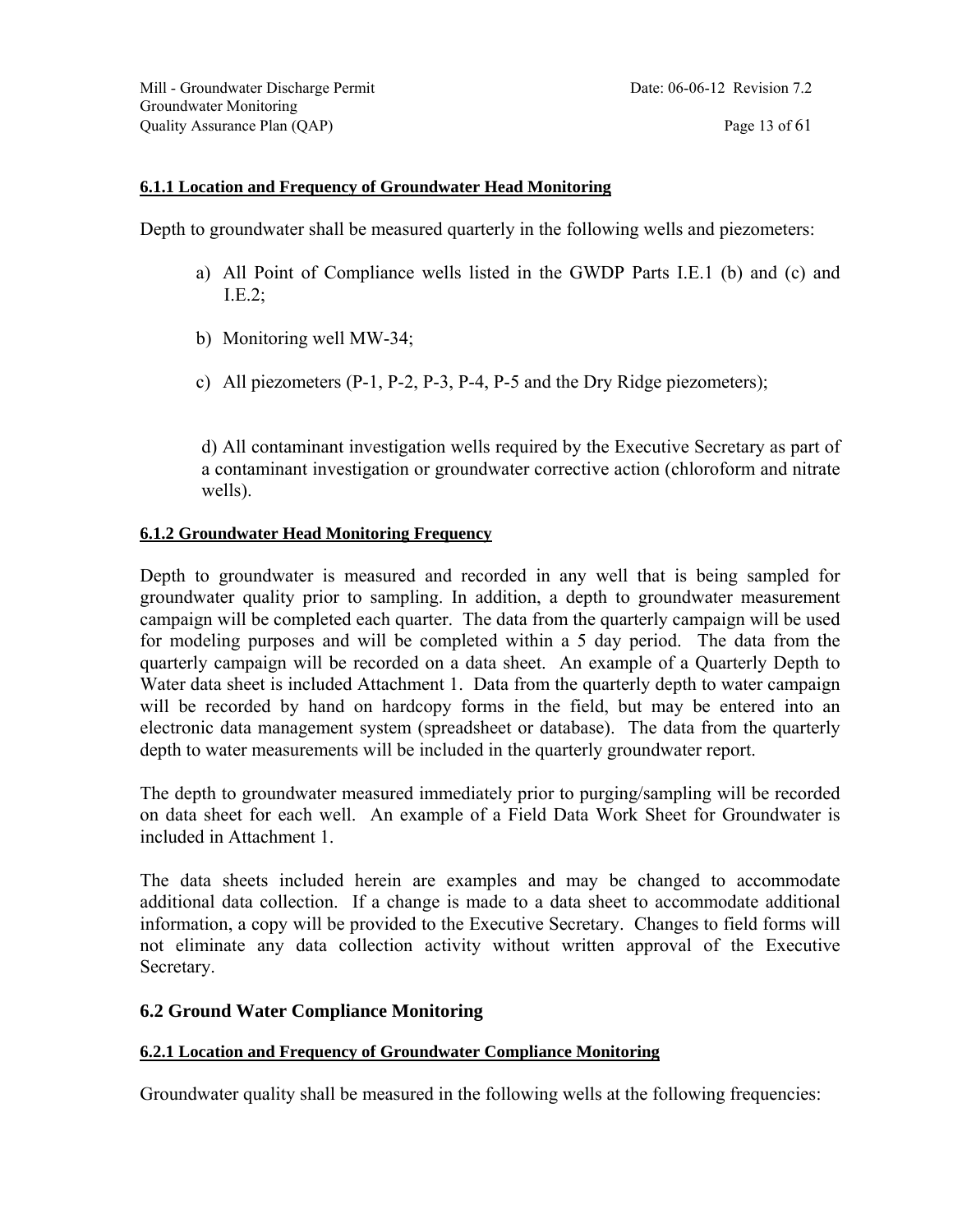- a) Semi-annually in the following Point of Compliance wells: MW-1, MW-2, MW-3, MW-3A, MW-5, MW-12, MW-15, MW-17, MW-18, MW-19, MW-23, MW-24, MW-27, MW-28, MW-29, and MW-32;
- b) Semi-annually in the following General Monitoring Wells: MW-20 and MW-22;
- c) Quarterly in the following Point of Compliance wells: MW-11, MW-14, MW-25, MW-26, MW-30, MW-31, MW-35, MW-36 and MW-37; and
- d) Quarterly in the Chloroform Investigation and Nitrate Corrective Action wells.

In addition, quarterly or monthly sampling may be required for certain parameters in certain wells based on the requirements specified in Parts I.G.1 or I.G.2 of the GWDP. Sampling personnel should coordinate with the QA Manager prior to conducting any monitoring well sampling to determine if any parameters in any wells are subject to accelerated monitoring.

#### **6.2.2 Quarterly and Semi-Annual Sampling Required Under Parts I.E.1.b) or I.E.1.c) of the GWDP**

All quarterly and semi-annual samples collected under Parts I.E.1.b) or I.E.1.c) of the GWDP shall be analyzed for the following parameters:

- a) Field parameters depth to groundwater, pH, temperature, specific conductance, redox potential (Eh) and turbidity; and
- b) Laboratory Parameters:
	- (i) All parameters specified in Table 2 of the GWDP; and
	- (ii) General inorganics chloride, sulfate, carbonate, bicarbonate, sodium potassium, magnesium, calcium, and total anions and cations.

#### **6.2.3 Quarterly or Monthly Sampling Required Under Paragraphs I.G.1 or I.G.2 of the GWDP**

Any quarterly or monthly accelerated sampling required under paragraphs I.G.1. or I.G.2. of the GWDP shall be analyzed for the specific parameters as required by previous sampling results as determined by the QA Manager.

#### **6.2.4 Sampling Equipment for Groundwater Compliance Monitoring**

All equipment used for purging and sampling of groundwater which enters the well or may otherwise contact sampled groundwater, shall be made of inert materials.

Purging and sampling equipment is described in Attachment 2-3 of this QAP.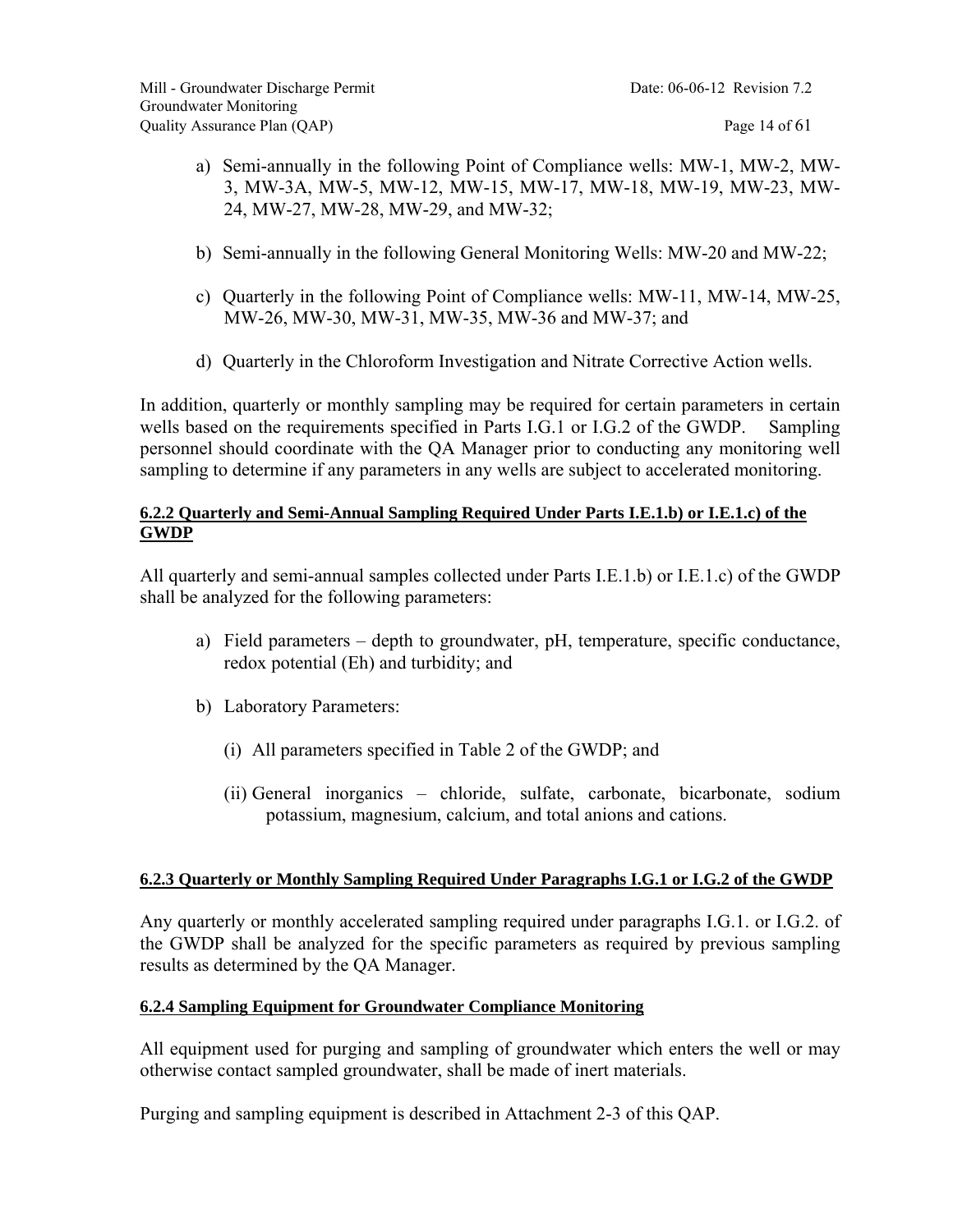Mill - Groundwater Discharge Permit Date: 06-06-12 Revision 7.2 Groundwater Monitoring Quality Assurance Plan (QAP) Page 15 of 61

Field parameters are measured by using a flow cell system that enables the measurements to be taken on a real-time basis without exposing the water stream to the atmosphere;

#### **6.2.5 Decontamination Procedure**

Portable (non-dedicated) sampling equipment will be decontaminated prior to each sampling event, at the beginning of each day during the sampling event, and between each sampling location (well). Non-dedicated sampling equipment will be decontaminated using the procedure described in Attachment 2-2.

#### **6.2.6 Pre-Purging/ Sampling Activities**

Pre-purging and sampling activities are described in Attachment 2-3. The purging and sampling techniques used at each well will be a function of the well's historic recovery rates, the equipment used for purging, and the analytical suite to be completed.

#### **6.2.7 Well Purging/Measurement of Field Parameters**

The purging techniques described in Attachment 2-3 will be used for all groundwater sampling conducted at the Mill unless otherwise stated in the program-specific QAPs for the chloroform and nitrate investigations. The program-specific QAPs for the chloroform and nitrate investigations are included as Appendix A and Appendix B respectively.

Purging wells prior to sampling removes the stagnant water column present in the well casing and assures that representative samples of the formation water are collected. Purging will be completed as described in Attachment 2-3.

There are three purging strategies that will be used to remove stagnant water from the well casing during groundwater sampling at the Mill. The three strategies are as follows:

- 1. Purging three well casing volumes with a single measurement of field parameters
- 2. Purging two casing volumes with stable field parameters (within 10% RPD)
- 3. Purging a well to dryness and stability of a limited list of field parameters after recovery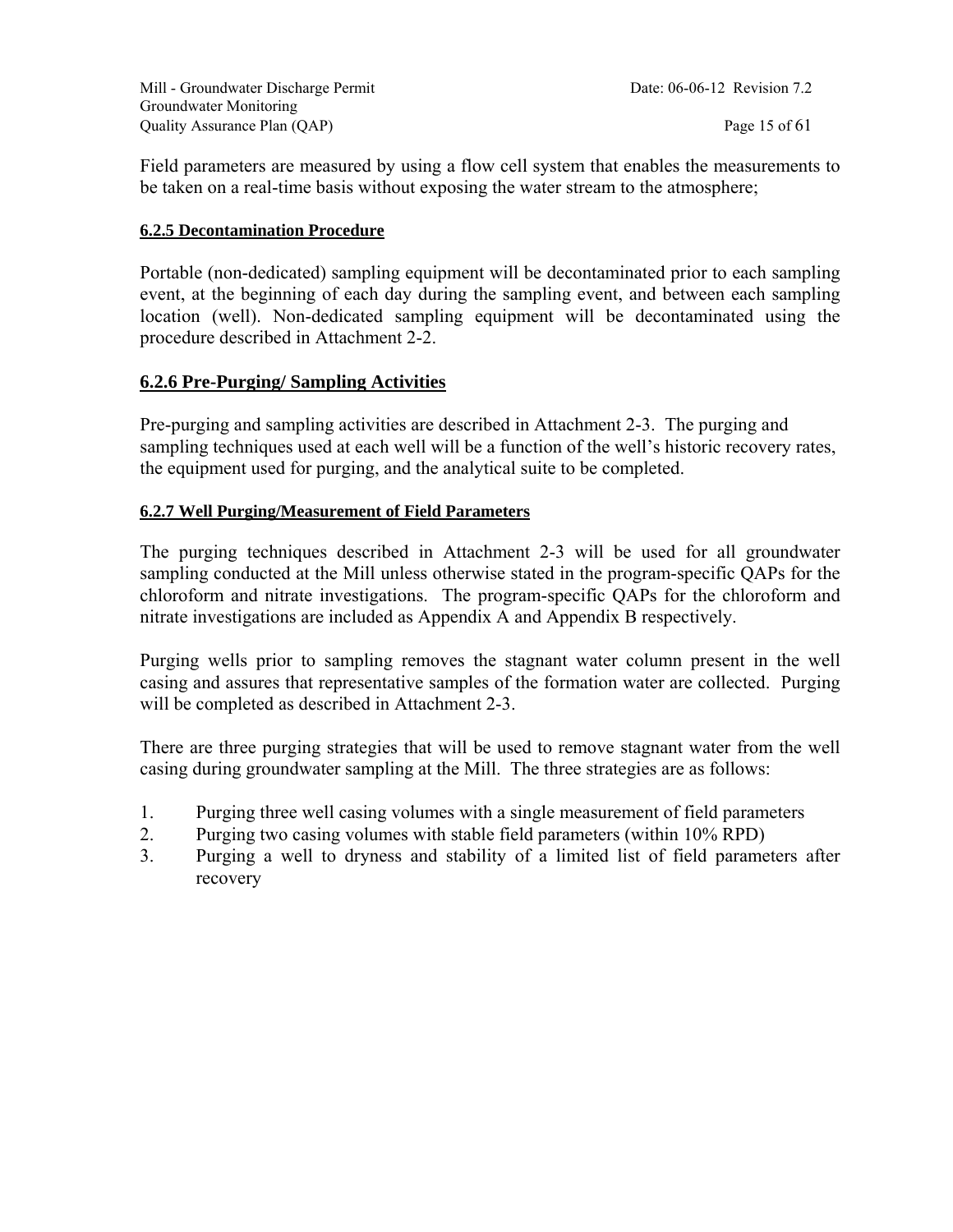Mill - Groundwater Discharge Permit Date: 06-06-12 Revision 7.2 Groundwater Monitoring Quality Assurance Plan (QAP) Page 16 of 61

#### **6.2.8 Samples to be taken and order of taking samples**

For each quarterly or semi-annual sampling event, samples will be collected for the analyte specified in Table 2 of the GWDP. The following is a list of the sample containers that will be collected to provide sample aliquots to the Analytical Laboratory for the completion of the analyses specified in Table 2 of the GWDP . The Analytical Laboratory will provide the sampling containers and may request that certain analytes be combined into a single container due to like sampling requirements (filtering) and/or like preservation. The container requirements will be determined by the Analytical Laboratory and specified with the bottles supplied to the Field Personnel. Bottle requirements may change if the Analytical Laboratory is changed or if advances in analytical techniques allow for reduced samples volumes. The following list is a general guideline.

- a) VOCs, 3 sample containers, 40 ml each;
- b) Nutrients (ammonia, nitrate and nitrite), 1 sample container, 100 ml;
- c) All other non-radiologics (fluoride, general inorganics, TDS, total cations and anions), 1 sample container, 250 ml,; and
- d) Gross alpha and heavy metals, 1 sample container, 1,000 ml, filtered.

The sample collection containers and sample volumes for chloroform and nitrate program sampling are specified in Appendices A and B to this document.

Accelerated samples will be analyzed for a limited list of analytes as determined by previous sampling results. Only the containers for the specific list of analytes will be collected for accelerated monitoring samples.

#### **7.0 SAMPLE DOCUMENTATION TRACKING AND RECORD KEEPING**

#### **7.1 Field Data Worksheets**

Documentation of observations and data from sampling provide important information about the sampling process and provide a permanent record for sampling activities. All observations and field sampling data will be recorded in waterproof ink on the Field Data Worksheets, which will be maintained on file at the Mill.

The Field Data Worksheets will contain the following information:

- Name of the site/facility
- description of sampling event
- location of sample (well name)
- sampler's name(s) and initials(s)
- $\bullet$  date(s) and time(s) of well purging and sample collection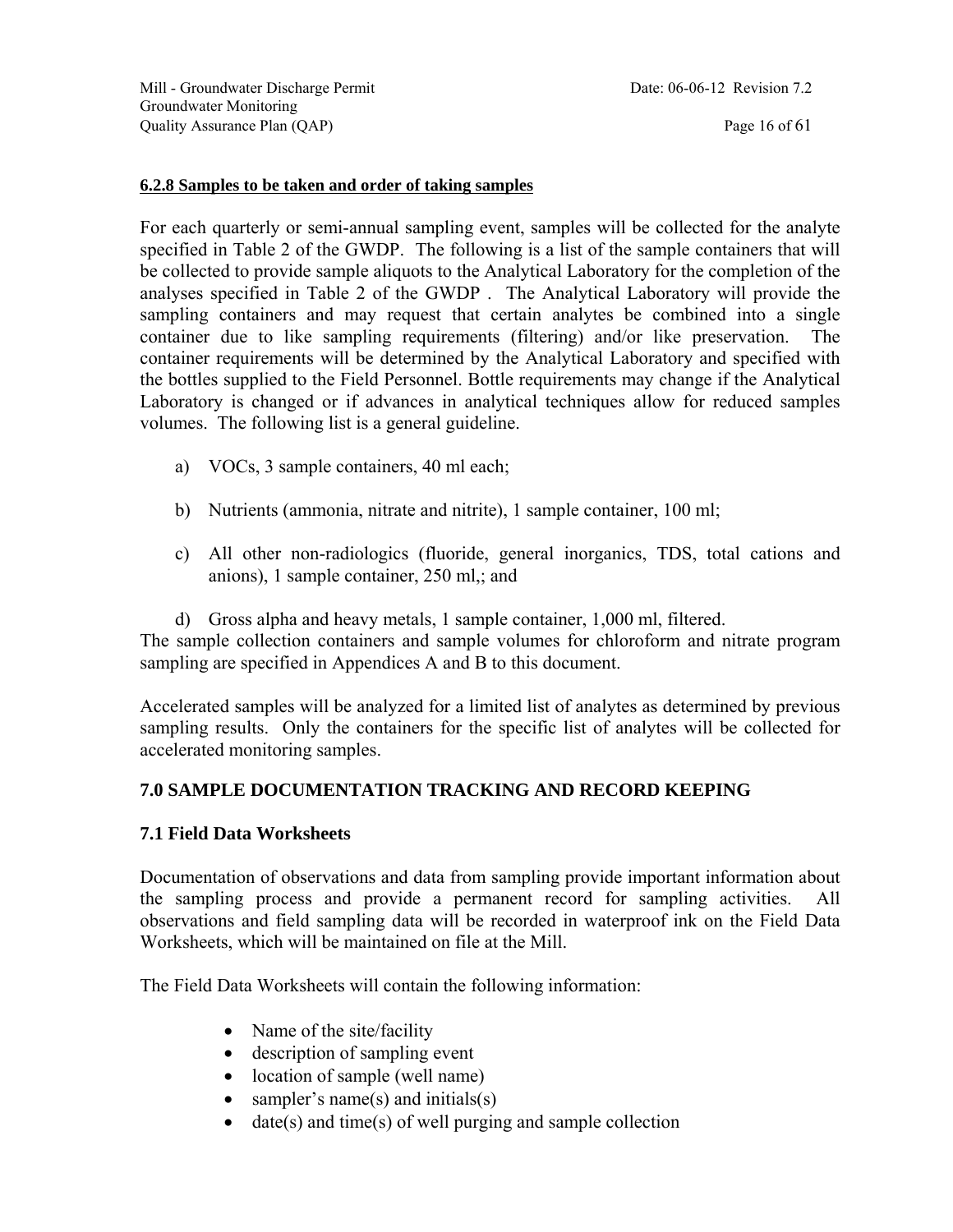- type of well purging equipment used (pump or bailer)
- previous well sampled during the sampling event
- well depth
- depth to groundwater before purging and sampling
- field measurements (pH, specific conductance, water temperature, redox potential, turbidity)
- calculated well casing volume
- volume of water purged before sampling
- volume of water purged when field parameters are measured
- type and condition of well pump
- description of samples taken
- sample handling, including filtration and preservation
- volume of water collected for analysis
- types of sample containers and preservatives
- weather conditions and external air temperature
- name of certified Analytical Laboratory.

The Field Data Worksheets will also contain detailed notes describing any other significant factors noted during the sampling event, including, as applicable: condition of the well cap and lock; water appearance, color, odor, clarity; presence of debris or solids; any variances from this procedure; and any other relevant features or conditions. An example of a Field Data Worksheet that incorporates this information is attached in Attachment 1.

The data sheets included herein are examples and may be changed to accommodate additional data collection. If a change is made to a data sheet to accommodate additional information, a copy will be provided to the Executive Secretary. Changes to field forms will not eliminate any data collection activity without written approval of the Executive Secretary.

#### **7.2 Chain-Of-Custody and Analytical Request Record**

A Chain-of-Custody and Analytical Request Record form (the "COC Form"), provided by the Analytical Laboratory, will accompany the samples being shipped to the Analytical Laboratory. Examples of the Chain of Custody Forms used are attached as Attachment 2. If the Chain of Custody Form changes at any time, the Company shall provide a copy of the new or revised Chain of Custody Form to the Executive Secretary and substitute the new form for the old form in Attachment 2. Standard Chain-of-Custody protocol is initiated for each sample set. A COC Form is to be completed for each set of samples collected in a shipping container (cooler) and is to include the following:

- sampler's name
- company name
- date and time of collection
- sample type (e.g., water)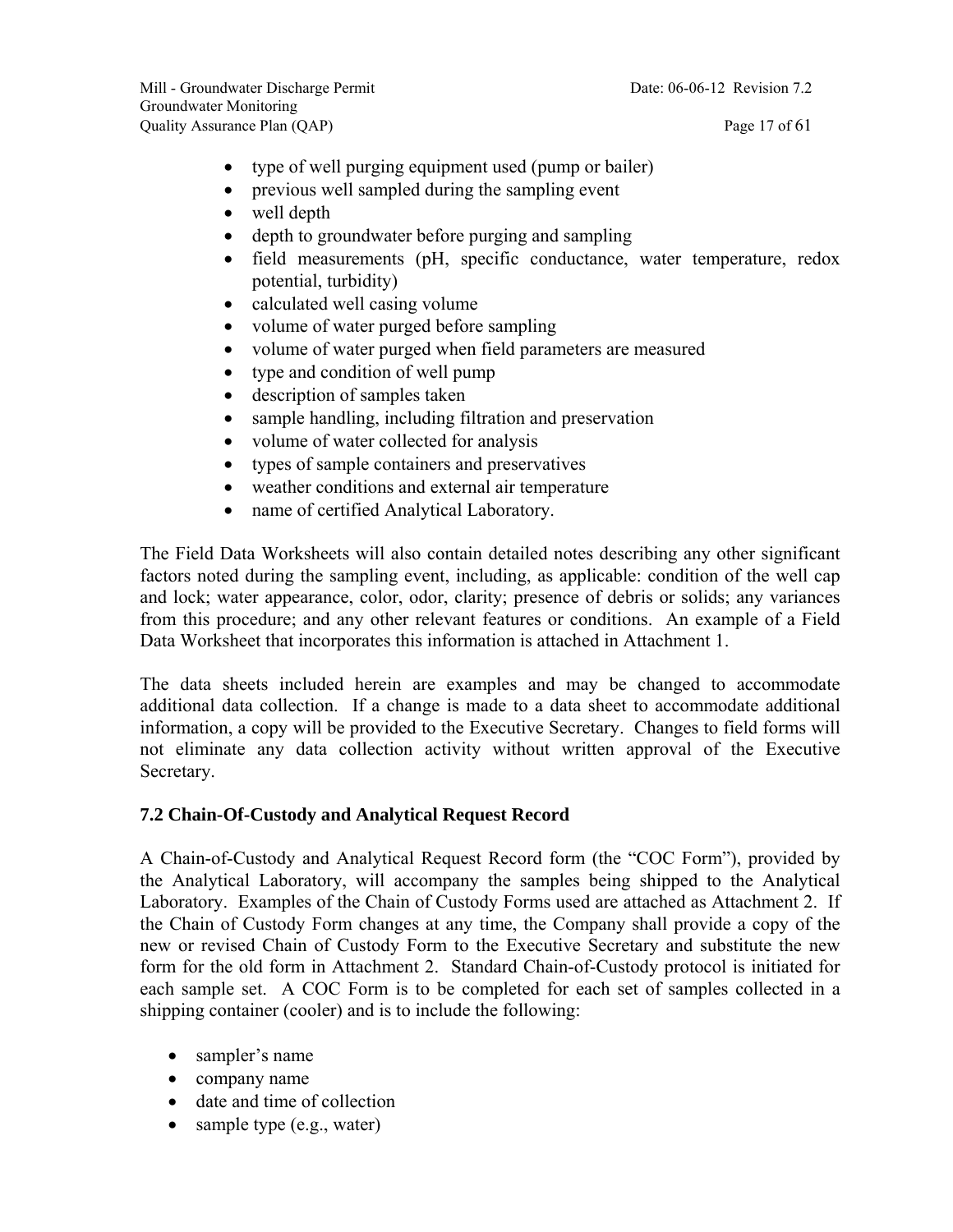- sample location
- number of sample containers in the shipping container
- analyses requested
- signatures of persons involved in the chain of possession
- internal temperatures of the shipping container when opened at the laboratory
- remarks section to identify potential hazards or to relay other information to the Analytical Laboratory.

Chain-of-Custody reports will be placed inside a re-sealable bag and taped to the inside lid. Custody seals will be placed on the outside of each cooler.

The person shipping the samples to the Analytical Laboratory will sign the COC Form, document shipment method, and send the original and the second copy of the COC Form with the samples. Upon receipt of the samples, the person receiving the samples will sign the COC Form and return the second copy to the Mill's RSO.

Copies of the COC Forms and other relevant documentation will be retained at the Mill.

#### **7.3 Record Keeping**

The Field Data Worksheets are retained at the Mill.

Data from the Analytical Laboratory, showing the laboratory analytical results for the water samples, are maintained at the Mill.

Copies of the current Utah certifications of the Analytical Laboratory or Laboratories and a list of Utah Bureau of Laboratory Improvement approved parameters and methods used to perform analysis during the monitoring events conducted during the quarter will be maintained at the Mill. DUSA will ensure that the Analytical Laboratory or Laboratories used, have certifications for each parameter and method required by Section 8.2, Table 1 of the QAP.

Once all the data for the quarter (all wells sampled during the quarter) is completed, key data from the Field Data Worksheets and from the data packages are managed using electronic data management software The data management software will be managed and administered by the QA Manager or designee. The Mill Personnel will have read-only access to the electronic data management software.

#### **8.0 ANALYTICAL PROCEDURES AND QA/QC**

Analytical Laboratory QA provides a means for establishing consistency in the performance of analytical procedures and assuring adherence to analytical methods utilized. Analytical Laboratory QC programs include traceability of measurements to independent reference materials and internal controls.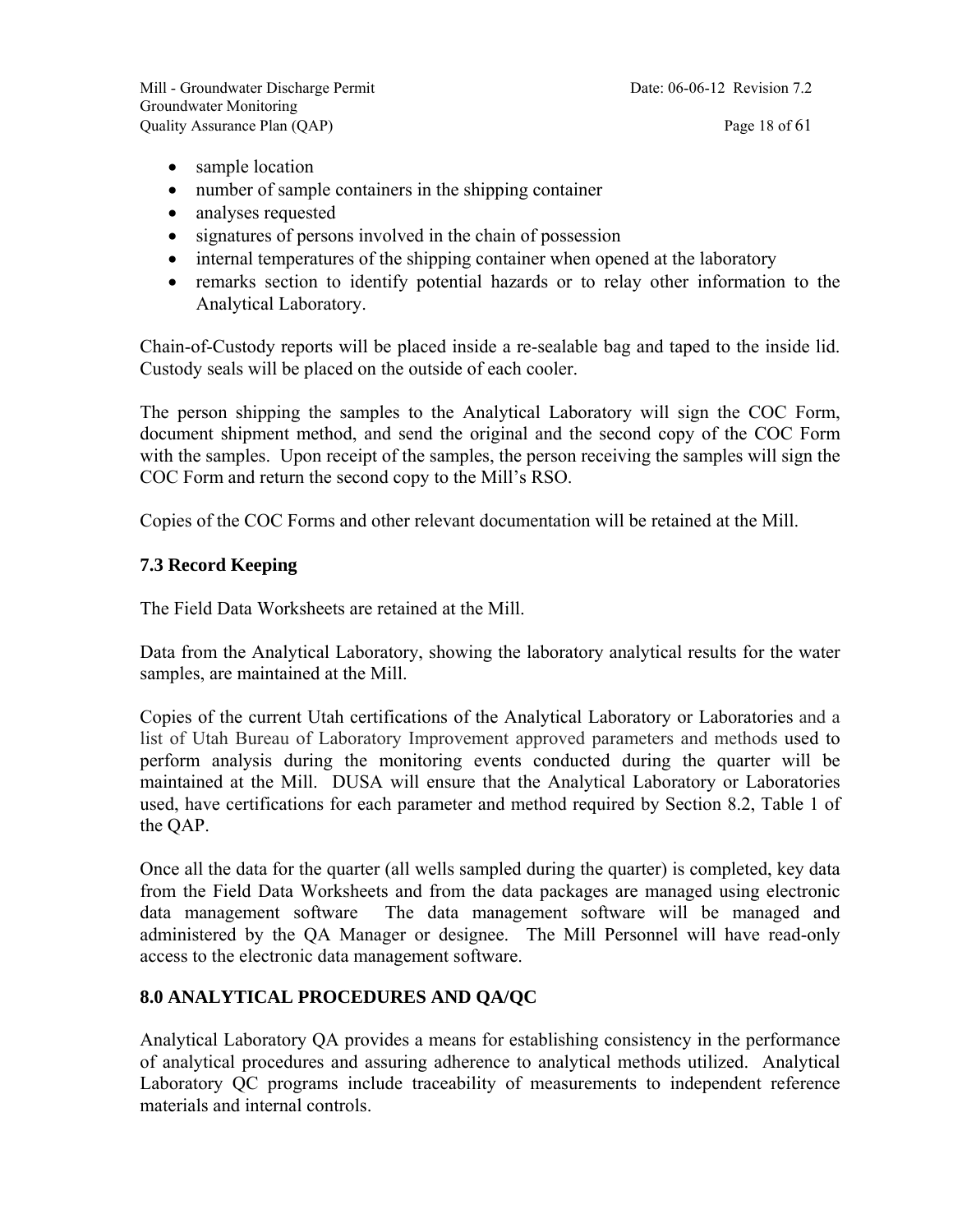#### **8.1 Analytical Quality Control**

Analytical QA/QC will be governed by the QA/QC program of the Analytical Laboratory. In choosing and retaining the Analytical Laboratory, DUSA shall ensure that the Analytical Laboratory is certified by the State of Utah and by NELAP, is capable of performing the analytical procedures specified in Section 8.2, and that the QA/QC program of the Analytical Laboratory includes the spikes, blanks and duplicates described in Section 8.1.2.

#### **8.1.2 Spikes, Blanks and Duplicates**

Analytical Laboratory QC samples will assess the accuracy and precision of the analyses. The following describes the type of QC samples that will be used by the Analytical Laboratory to assess the quality of the data. The following procedures shall be performed at least once with each analytical Batch of samples:

a) Matrix Spike/Matrix Spike Duplicate

A spiked field sample analyzed in duplicate may be analyzed with every analytical batch (depending on the analytical method requirements and or method limitations). Analytes stipulated by the analytical method, by applicable regulations, or by other specific requirements may be spiked into the samples. Selection of the sample to be spiked depends on the information required and the variety of conditions within a typical matrix. The matrix spike sample serves as a check evaluating the effect of the sample matrix on the accuracy of analysis. The matrix spike duplicate serves as a check of the analytical precision.

#### b) Method Blanks

Each analytical batch shall be accompanied by a method blank. The method blank shall be carried through the entire analytical procedure. Contamination detected in analysis of method blanks will be used to evaluate any Analytical Laboratory contamination of environmental samples which may have occurred.

#### c) Surrogate Compounds

Every blank, standard, and environmental sample (including matrix spike/matrix duplicate samples) for analysis of VOCs (or other organics only) shall be spiked with surrogate compounds prior to purging or extraction. Surrogates are organic compounds which are similar to analytes of interest in chemical composition, extraction, and chromatography, but which are not normally found in environmental samples. Surrogates shall be spiked into samples according to the appropriate organic analytical methods.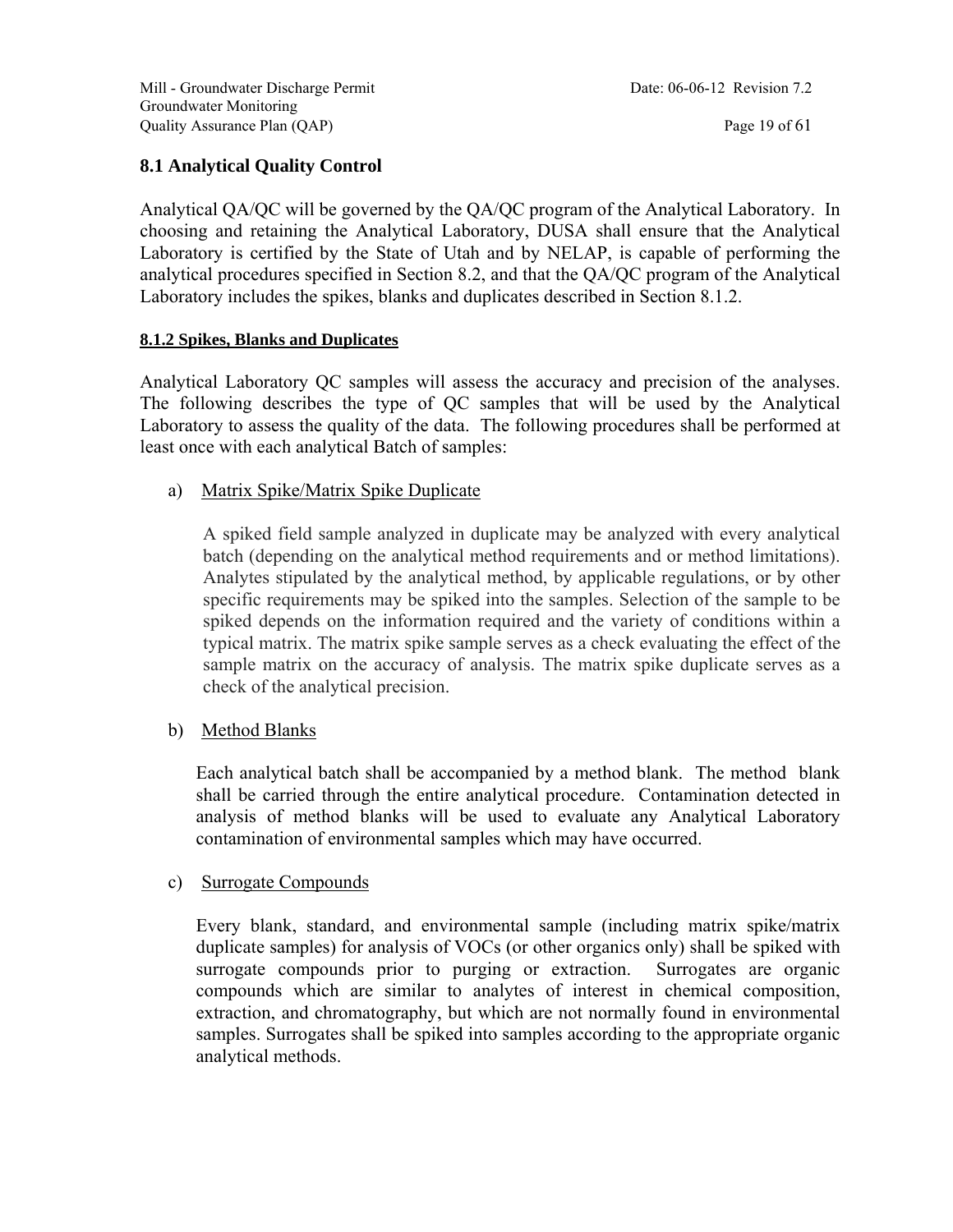#### d) Check Sample

Each analytical batch shall contain a number of check samples. For each method, the Analytical Laboratory will normally analyze the following check samples or their equivalents: a method blank, a laboratory control spike, a matrix spike, and a matrix spike duplicate, or the equivalent, with relative percent difference reported.

#### **8.2 Analytical Laboratory Procedures**

The analytical procedures to be used by the Analytical Laboratory will be as specified in Table 1, or as otherwise authorized by the Executive Secretary. With respect to Chloroform Investigation and Nitrate Corrective Action sampling, the analytical procedures for parameters monitored under those programs are specified in Appendix A and B respectively.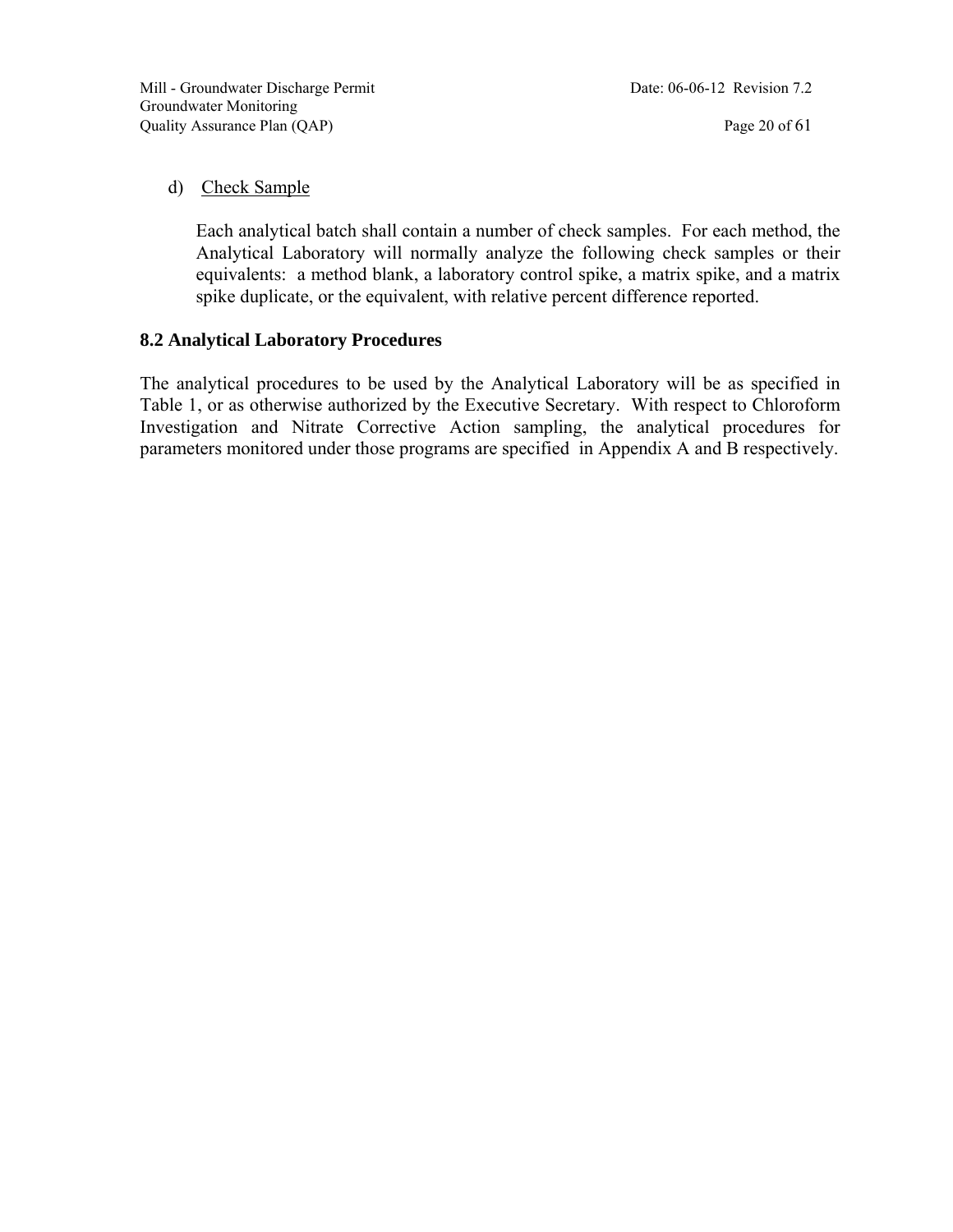Mill - Groundwater Discharge Permit Date: 06-06-12 Revision 7.2 Groundwater Monitoring Quality Assurance Plan (QAP) Page 21 of 61

### **Table 1**

| <b>Contaminant</b>          | <b>Analytical</b><br><b>Methods</b>      | <b>Reporting</b><br>Limit <sup>1</sup> | <b>Maximum</b><br><b>Holding</b> | <b>Sample</b><br><b>Preservation</b> | <b>Sample</b><br><b>Temperature</b> |  |
|-----------------------------|------------------------------------------|----------------------------------------|----------------------------------|--------------------------------------|-------------------------------------|--|
|                             | to be Used                               |                                        | <b>Times</b>                     | Requirement<br>S                     | <b>Requirements</b>                 |  |
| <b>Nutrients</b>            |                                          |                                        |                                  |                                      |                                     |  |
| Ammonia (as N)              | A4500-<br>NH <sub>3</sub> G or<br>E350.1 | $0.05$ mg/L                            | 28 days                          | $H2SO4$ to<br>pH<2                   | $\leq 6^{\circ}C$                   |  |
| Nitrate & Nitrite<br>(as N) | E353.1 or<br>E353.2                      | $0.1$ mg/L                             | 28 days                          | $H2SO4$ to<br>pH<2                   | $\leq 6^{\circ}C$                   |  |
|                             |                                          |                                        |                                  |                                      |                                     |  |
| <b>Heavy Metals</b>         |                                          |                                        |                                  |                                      |                                     |  |
| Arsenic                     | E200.7 or<br>E200.8                      | $5 \mu g/L$                            | 6 months                         | $HNO3$ to pH<2                       | None                                |  |
| Beryllium                   | E200.7 or<br>E200.8                      | $0.50 \mu g/L$                         | 6 months                         | $HNO3$ to pH<2                       | None                                |  |
| Cadmium                     | E200.7 or<br>E200.8                      | $0.50 \mu g/L$                         | 6 months                         | $HNO3$ to pH<2                       | None                                |  |
| Chromium                    | E200.7 or<br>E200.8                      | $25 \mu g/L$                           | 6 months                         | $HNO3$ to pH<2                       | None                                |  |
| Cobalt                      | E200.7 or<br>E200.8                      | $10 \mu g/L$                           | 6 months                         | $HNO3$ to pH<2                       | None                                |  |
| Copper                      | E200.7 or<br>E200.8                      | $10 \mu g/L$                           | 6 months                         | $HNO3$ to pH<2                       | None                                |  |
| Iron                        | E200.7 or<br>E200.7                      | $30 \mu g/L$                           | 6 months                         | $HNO3$ to pH<2                       | None                                |  |
| Lead                        | E200.7 or<br>E200.8                      | $1.0 \mu g/L$                          | 6 months                         | $HNO3$ to pH<2                       | None                                |  |
| Manganese                   | E200.7 or<br>E200.8                      | $10 \mu g/L$                           | 6 months                         | $HNO3$ to pH<2                       | None                                |  |
| Mercury                     | E 245.1 or<br>E200.7 or<br>E200.8        | $0.50 \mu g/L$                         | 28 days                          | $HNO3$ to pH<2                       | None                                |  |
| Molybdenum                  | E200.7 or<br>E200.8                      | $10 \mu g/L$                           | 6 months                         | $HNO3$ to pH<2                       | None                                |  |
| Nickel                      | E200.7 or<br>E200.8                      | $20 \mu g/L$                           | 6 months                         | $HNO3$ to pH<2                       | None                                |  |
| Selenium                    | E200.7 or<br>E200.8                      | $5 \mu g/L$                            | 6 months                         | $HNO3$ to pH<2                       | None                                |  |
| Silver                      | E200.7 or<br>E200.8                      | $10 \mu g/L$                           | 6 months                         | $HNO3$ to pH<2                       | None                                |  |
| Thallium                    | E200.7 or<br>E200.8                      | $0.50 \ \mu g/L$                       | 6 months                         | $HNO3$ to pH<2                       | None                                |  |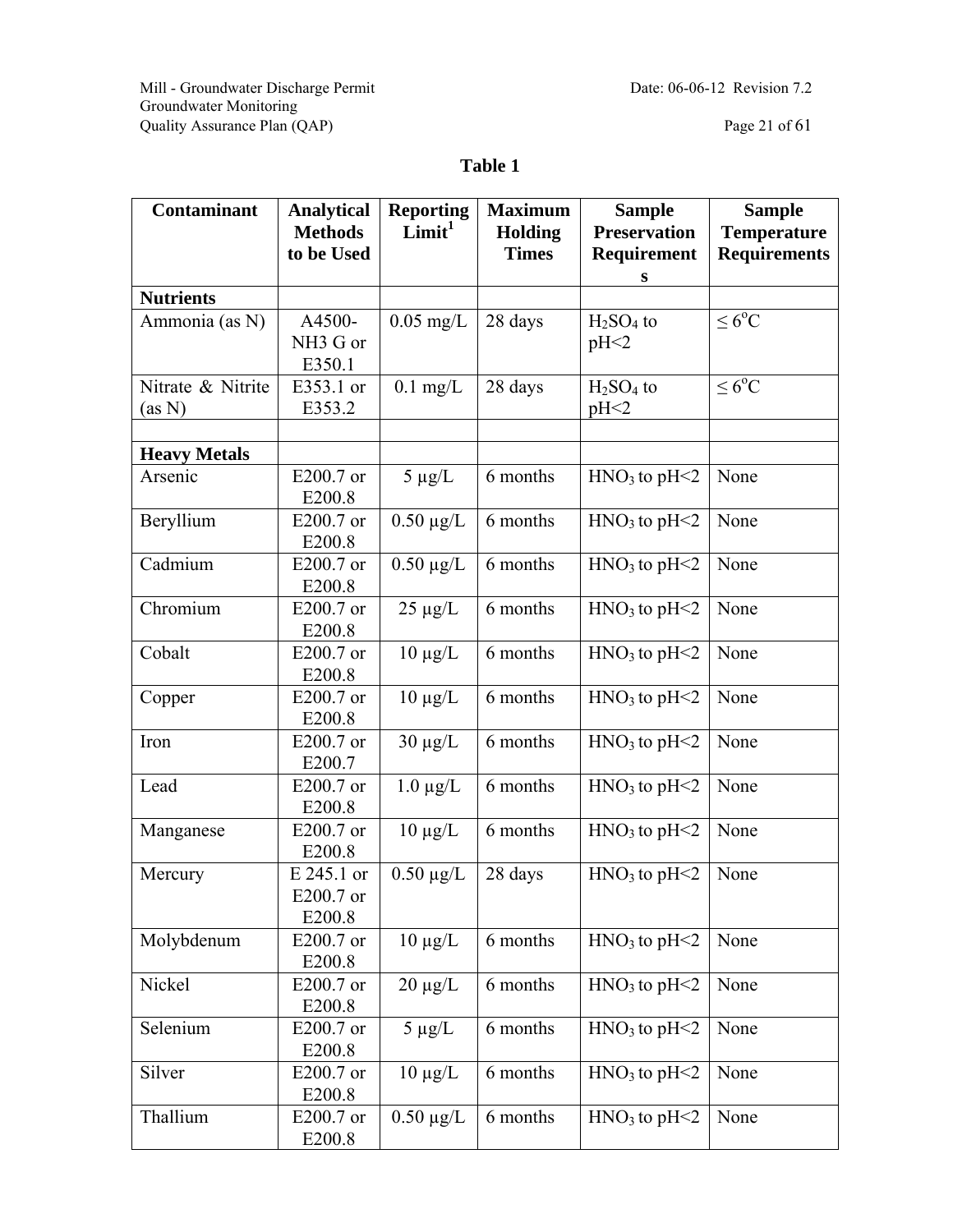Mill - Groundwater Discharge Permit Date: 06-06-12 Revision 7.2 Groundwater Monitoring Quality Assurance Plan (QAP) Page 22 of 61

| <b>Contaminant</b> | <b>Analytical</b>    | <b>Reporting</b>   | <b>Maximum</b> | <b>Sample</b>       | <b>Sample</b>       |
|--------------------|----------------------|--------------------|----------------|---------------------|---------------------|
|                    | <b>Methods</b>       | Limit <sup>1</sup> | <b>Holding</b> | <b>Preservation</b> | <b>Temperature</b>  |
|                    | to be Used           |                    | <b>Times</b>   | Requirement         | <b>Requirements</b> |
|                    |                      |                    |                | S                   |                     |
| Tin                | E200.7 or            | $100 \mu g/L$      | 6 months       | $HNO3$ to pH<2      | None                |
|                    | E200.8               |                    |                |                     |                     |
| Uranium            | E200.7 or            | $0.30 \mu g/L$     | 6 months       | $HNO3$ to pH<2      | None                |
|                    | E200.8               |                    |                |                     |                     |
| Vanadium           | E200.7 or            | $15 \mu g/L$       | 6 months       | $HNO3$ to pH<2      | None                |
|                    | E200.8               |                    |                |                     |                     |
| Zinc               | E200.7 or            | $10 \mu g/L$       | 6 months       | $HNO3$ to pH<2      | None                |
|                    | E200.8               |                    |                |                     |                     |
|                    |                      |                    |                |                     |                     |
| <b>Radiologics</b> |                      |                    |                |                     |                     |
| Gross Alpha        | E 900.0 or           | $1.0$ pCi/L        | 6 months       | $HNO3$ to pH<2      | None                |
|                    | E900.1               |                    |                |                     |                     |
|                    |                      |                    |                |                     |                     |
| <b>Volatile</b>    |                      |                    |                |                     |                     |
| Organic            |                      |                    |                |                     |                     |
| <b>Compounds</b>   |                      |                    |                |                     |                     |
| Acetone            | <b>SW8260B</b>       | $20 \mu g/L$       | 14 days        | $HC1$ to $pH<2$     | $\leq 6^{\circ}C$   |
|                    | or<br><b>SW8260C</b> |                    |                |                     |                     |
| Benzene            | <b>SW8260B</b>       | $1.0 \mu g/L$      | 14 days        | $HC1$ to $pH<2$     | $\leq 6^{\circ}C$   |
|                    | or                   |                    |                |                     |                     |
|                    | SW8260C              |                    |                |                     |                     |
| 2-Butanone         | <b>SW8260B</b>       | $20 \mu g/L$       | 14 days        | $HC1$ to $pH<2$     | $\leq 6^{\circ}C$   |
| (MEK)              | or                   |                    |                |                     |                     |
|                    | <b>SW8260C</b>       |                    |                |                     |                     |
| Carbon             | <b>SW8260B</b>       | $1.0 \mu g/L$      | 14 days        | $HC1$ to $pH<2$     | $\leq 6^{\circ}C$   |
| Tetrachloride      | or                   |                    |                |                     |                     |
|                    | SW8260C              |                    |                |                     |                     |
| Chloroform         | <b>SW8260B</b>       | $1.0 \mu g/L$      | 14 days        | $HC1$ to $pH<2$     | $\leq 6^{\circ}C$   |
|                    | or                   |                    |                |                     |                     |
|                    | SW8260C              |                    |                |                     |                     |
| Chloromethane      | <b>SW8260B</b>       | $1.0 \mu g/L$      | 14 days        | $HC1$ to $pH<2$     | $\leq 6^{\rm o}C$   |
|                    | <sub>or</sub>        |                    |                |                     |                     |
|                    | SW8260C              |                    |                |                     |                     |
| Dichloromethane    | <b>SW8260B</b>       | $1.0 \mu g/L$      | 14 days        | $HC1$ to $pH<2$     | $\leq 6^{\circ}C$   |
| (Methylene         | or                   |                    |                |                     |                     |
| Chloride)          | SW8260C              |                    |                |                     |                     |
| Naphthalene        | <b>SW8260B</b>       | $1.0 \mu g/L$      | 14 days        | $HC1$ to $pH<2$     | $\leq 6^{\circ}C$   |
|                    | or                   |                    |                |                     |                     |
|                    | SW8260C              |                    |                |                     |                     |
| Tetrahydrofuran    | <b>SW8260B</b>       | $1.0 \mu g/L$      | 14 days        | $HC1$ to $pH<2$     | $\leq 6^{\circ}C$   |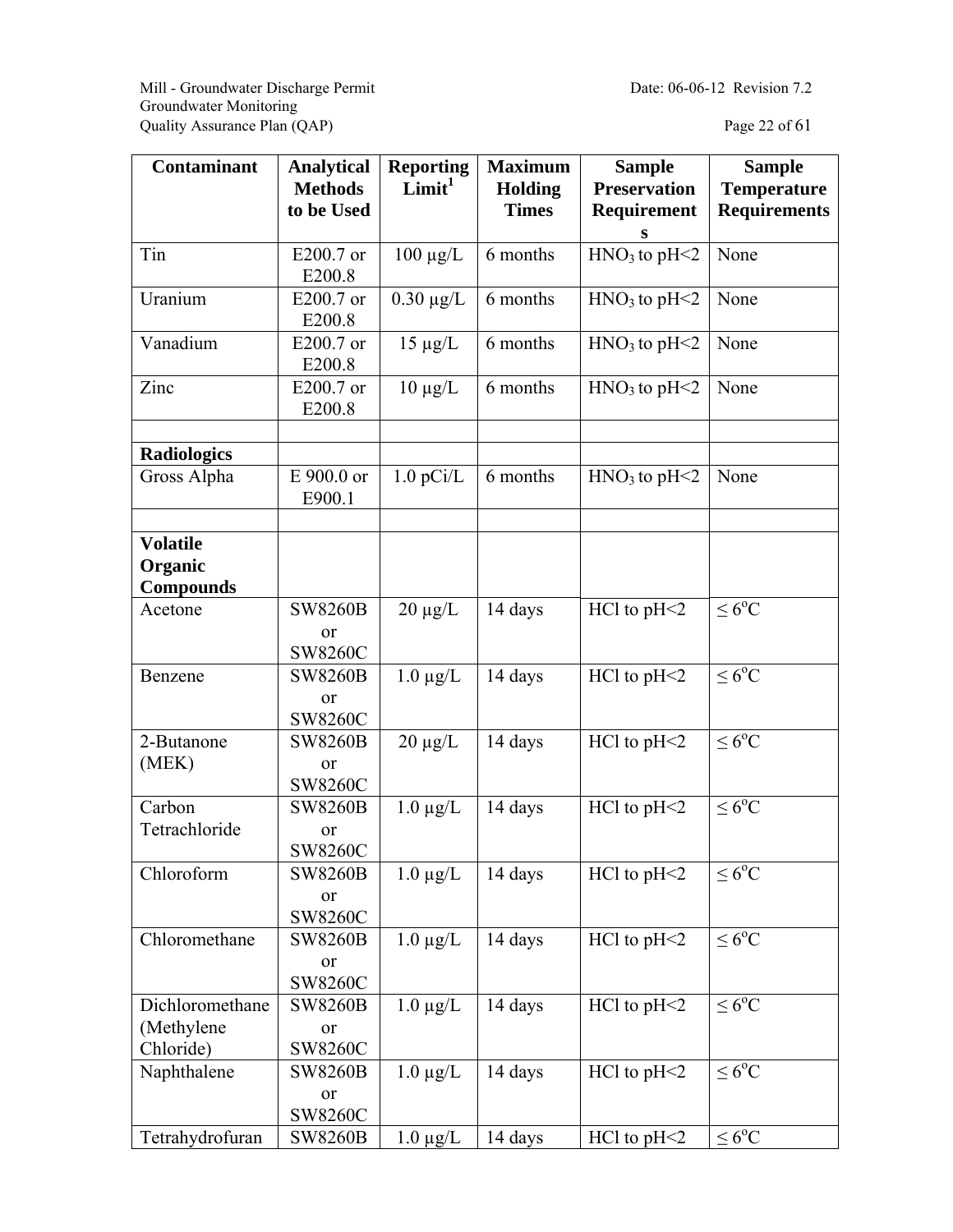Mill - Groundwater Discharge Permit Date: 06-06-12 Revision 7.2 Groundwater Monitoring Quality Assurance Plan (QAP) Page 23 of 61

| Contaminant                           | <b>Analytical</b><br><b>Methods</b><br>to be Used | <b>Reporting</b><br>Limit <sup>1</sup> | <b>Maximum</b><br>Holding<br><b>Times</b> | <b>Sample</b><br><b>Preservation</b><br>Requirement | <b>Sample</b><br><b>Temperature</b><br><b>Requirements</b> |
|---------------------------------------|---------------------------------------------------|----------------------------------------|-------------------------------------------|-----------------------------------------------------|------------------------------------------------------------|
|                                       |                                                   |                                        |                                           | S                                                   |                                                            |
|                                       | <sub>or</sub><br><b>SW8260C</b>                   |                                        |                                           |                                                     |                                                            |
| Toluene                               | <b>SW8260B</b><br>or<br><b>SW8260C</b>            | $1.0 \mu g/L$                          | 14 days                                   | $HC1$ to $pH<2$                                     | $\leq 6^{\circ}C$                                          |
| Xylenes (total)                       | <b>SW8260B</b><br><sub>or</sub><br><b>SW8260C</b> | $1.0 \mu g/L$                          | 14 days                                   | $HC1$ to $pH<2$                                     | $\leq 6^{\circ}C$                                          |
| <b>Others</b>                         |                                                   |                                        |                                           |                                                     |                                                            |
| Field pH (S.U.)                       | A4500-H<br>B                                      | $0.01$ s.u.                            | Immediate                                 | None                                                | None                                                       |
| Fluoride                              | A4500-F C<br>or E300.0                            | $0.1$ mg/L                             | 28 days                                   | None                                                | None                                                       |
| <b>TDS</b>                            | A2540 C                                           | $10 \text{ mg/L}$                      | 7<br>days                                 | None                                                | $\leq 6^oC$                                                |
|                                       |                                                   |                                        |                                           |                                                     |                                                            |
| <b>General</b>                        |                                                   |                                        |                                           |                                                     |                                                            |
| <b>Inorganics</b>                     |                                                   |                                        |                                           |                                                     |                                                            |
| Chloride                              | A4500-Cl<br>B or<br>A4500-Cl<br>E<br>or E300.0    | $1$ mg/L                               | 28 days                                   | None                                                | None                                                       |
| Sulfate                               | A4500-<br>SO4 E or<br>E300.0                      | $1$ mg/L                               | 28 days                                   | None                                                | $\leq 6^{\circ}C$                                          |
| Carbonate<br>as<br>CO <sub>3</sub>    | A2320 B                                           | $1 \text{ mg/L}$                       | 14 days                                   | None                                                | $\leq 6^{\circ}C$                                          |
| Bicarbonate<br>as<br>HCO <sub>3</sub> | A2320 B                                           | $1 \text{ mg/L}$                       | 14 days                                   | None                                                | $\leq 6^{\circ}C$                                          |
| Sodium                                | E200.7                                            | $0.5 \text{ mg/L}$                     | 6 months                                  | $HNO3$ to pH<2                                      | None                                                       |
| Potassium                             | E200.7                                            | $0.5$ mg/L                             | 6 months                                  | $HNO3$ to pH<2                                      | None                                                       |
| Magnesium                             | E200.7                                            | $0.5$ mg/L                             | 6 months                                  | $HNO3$ to pH<2                                      | None                                                       |
| Calcium                               | E200.7                                            | $0.5 \text{ mg/L}$                     | 6 months                                  | $HNO3$ to pH<2                                      | None                                                       |

1. The Analytical Laboratory will be required to meet the reporting limits ("RLs") in the foregoing Table, unless the RL must be increased due to sample matrix interference (i.e., due to dilution gain), in which case the increased RL will be used, or unless otherwise approved by the Executive Secretary.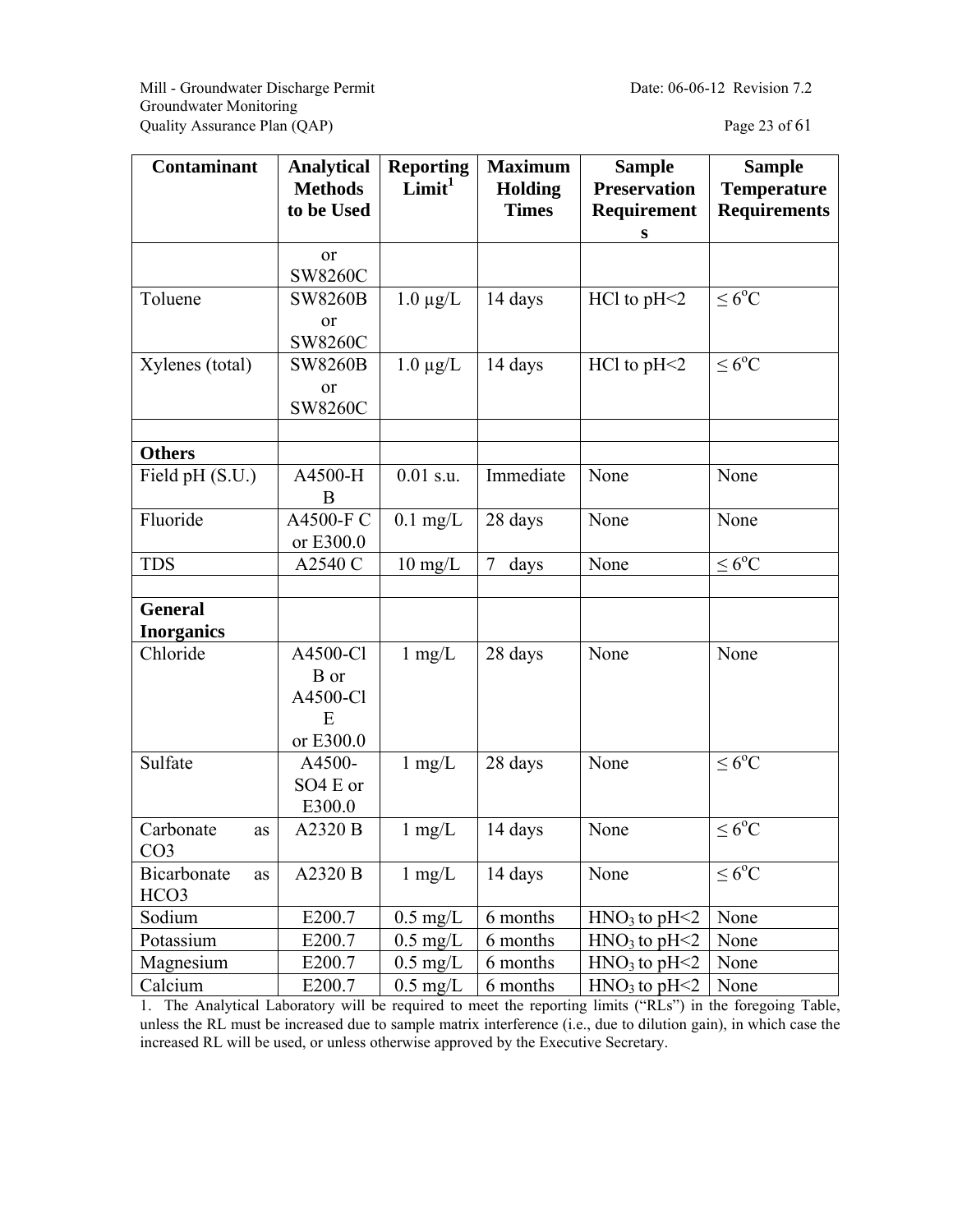#### **9.0 INTERNAL QUALITY CONTROL CHECKS**

Internal quality control checks are inherent in this QAP. The QA Manager will monitor the performance of the Sample and QC Monitors, and, to the extent practicable, the Analysis Monitor to ensure that they are following this QAP. In addition, either the QA Manager or a Sampling and QC Monitor will review and validate the analytical data generated by the Analytical Laboratory to ensure that it meets the DQOs established by this QAP. Finally, periodic system and performance audits will be performed, as detailed in Section 12 below.

#### **9.1 Field QC Check Procedures**

The QA Manager will perform the following QA/QC analysis of field procedures:

#### **9.1.1 Review of Compliance With the Procedures Contained in this QAP**

Observation of technician performance is monitored by the QA Manager on a periodic basis to ensure compliance with this QAP.

#### **9.1.2 Analyte Completeness Review**

The QA Manager will review all Analytical Results to confirm that the analytical results are complete (i.e., there is an analytical result for each required constituent in each well). The QA Manager shall also identify and report all instances of non-compliance and nonconformance (see Part I.E.1(a) of the Permit. Executive Secretary approval will be required for any completeness (prior to QA/QC analysis) less than 100 percent. Non-conformance will be defined as a failure to provide field parameter results and analytical results for each parameter and for each well required in Sections 6.2.2 and 6.2.3, for the sampling event, without prior written Executive Secretary approval.

#### **9.1.3 Blank Comparisons**

Trip blanks, method blanks, and equipment rinsate samples will be compared with original sample results. Non-conformance conditions will exist when contaminant levels in the samples(s) are not order of magnitude greater than the blank result. (TEGD, Field QA/QC Program, page 119).

Corrective actions for blank comparison non-conformance shall first determine if the nonconformance is a systematic issue which requires the procedures described in Section 10. If the non-conformance is limited in scope and nature, the QA Manager will

- 1. Review the data and determine the overall effect to the data quality,
- 2. Notify the laboratory of the discrepancy (if it is a laboratory generated blank), and
- 3. Request the laboratory review all analytical results for transcription and calculation errors, and (for laboratory generated blanks)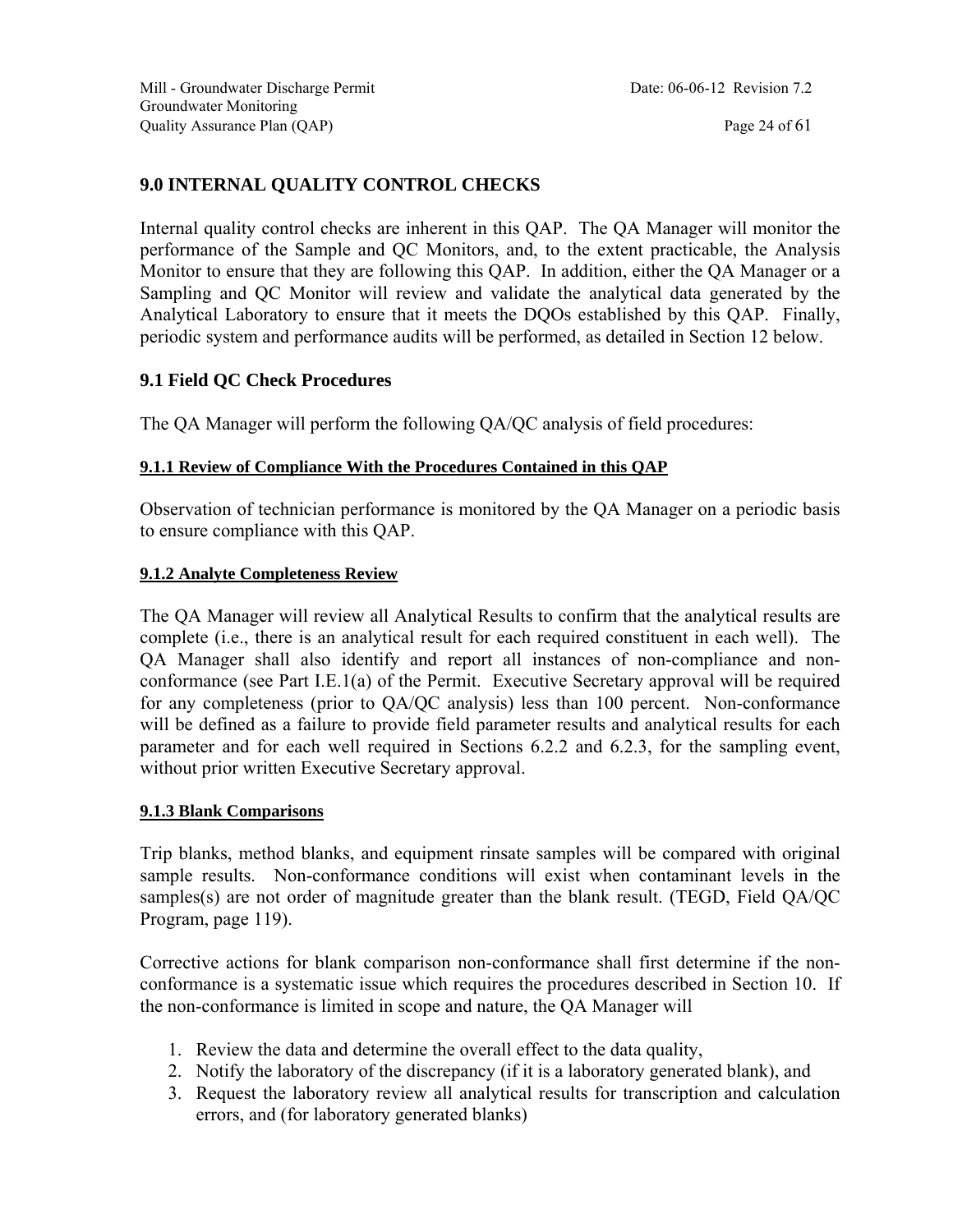4. If the samples are still within holding time, the QA Manager may request the laboratory re-analyze the affected samples.

If re-analysis is not possible, qualifiers may be applied to the samples associated with a non-conforming blank. Recommendations regarding the usability of the data may be included in the quarterly report.

#### **9.1.4 Duplicate Sample Comparisons**

The following analyses will be performed on duplicate field samples:

a) Relative Percent Difference.

RPDs will be calculated in comparisons of duplicate and original field sample results. Non-conformance will exist when the RPD  $\geq$  20%, unless the measured concentrations are less than 5 times the required detection limit (Standard Methods, 1998) (EPA Contract Laboratory Program National Functional Guidelines for Inorganic Data Review, February 1994, 9240.1-05-01, p. 25).

#### b) Radiologics Counting Error Term

All gross alpha analyses shall be reported with an error term. All gross alpha analysis reported with an activity equal to or greater than the GWCL, shall have a counting variance that is equal to or less that 20% of the reported activity concentration. An error term may be greater than 20% of the reported activity concentration when the sum of the activity concentration and error term is less than or equal to the GWCL.

c) Radiologics, Duplicate Samples

Comparability of results between the original and duplicate radiologic samples will be evaluated by determining compliance with the following formula:

$$
|A-B|/(s_a^2+s_b^2)^{1/2}\leq 2
$$

Where:

 $A =$  the first duplicate measurement  $B =$  the second duplicate measurement  $s_a^2$  = the uncertainty of the first measurement squared  $s_b^2$  = the uncertainty of the second measurement squared

Non-conformance exists when the foregoing equation is  $> 2$ .

(EPA Manual for the Certification of Laboratories Analyzing Drinking Water, Criteria and Procedures Quality Assurance, January 2005, EPA 815-R-05-004, p. VI-9).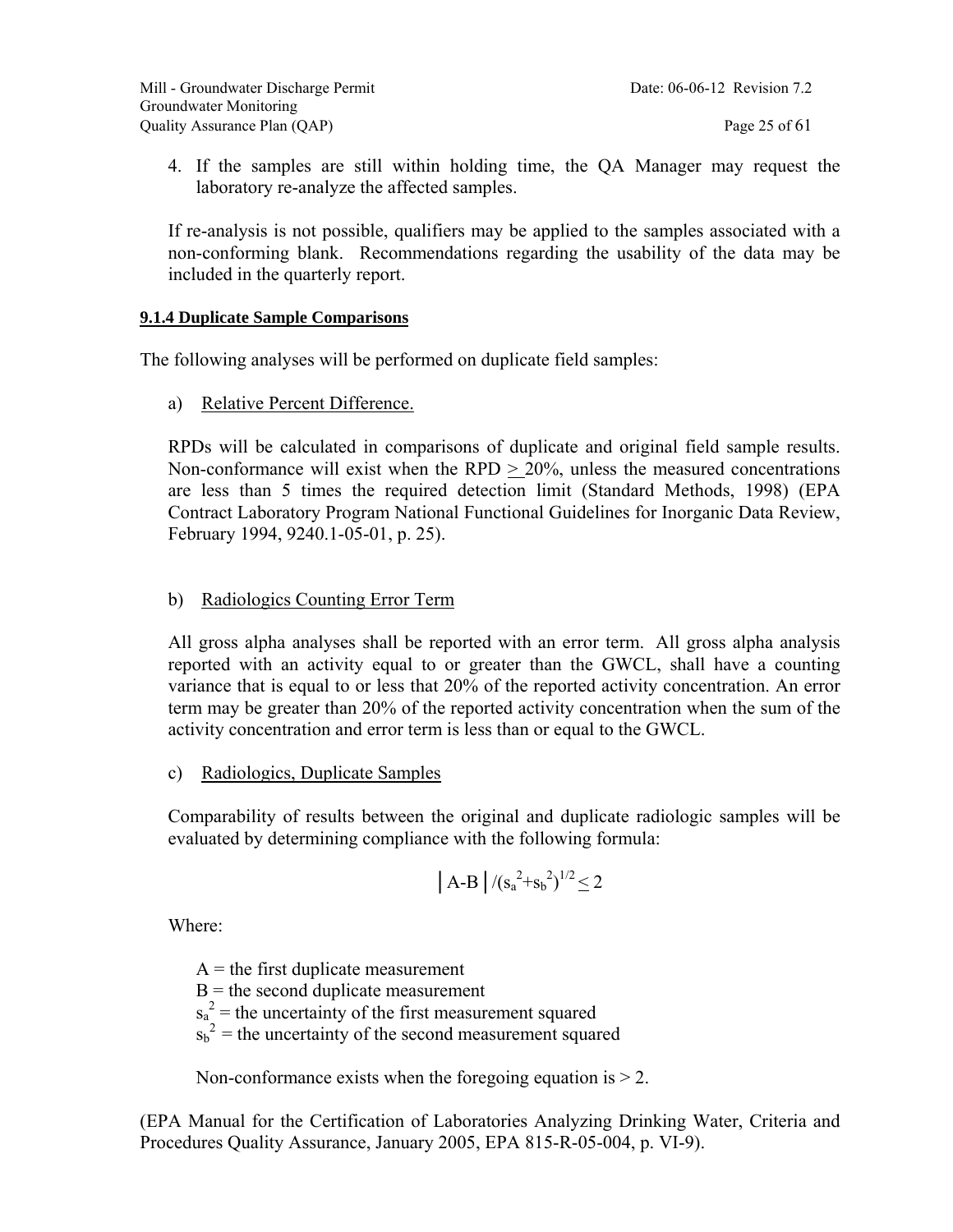Corrective actions for duplicate deviations shall first determine if the deviation is indicative of a systematic issue which requires the procedures described in Section 10. If the nonconformance is limited in scope and nature, the QA Manager will:

- 1. Notify the laboratory,
- 2. Request the laboratory review all analytical results for transcription and calculation errors, and
- 3. If the samples are still within holding time, the QA Manager may request the laboratory re-analyze the affected samples.

#### **9.2 Analytical Laboratory QA Reviews**

Full validation will include recalculation of raw data for a minimum of one or more analytes for ten percent of the samples analyzed. The remaining 90% of all data will undergo a QC review which will include validating holding times and QC samples. Overall data assessment will be a part of the validation process as well.

The Analysis Monitor or data validation specialist will evaluate the quality of the data based on SW-846, the applicable portions of NRC guide 4.14 and on analytical methods used. The reviewer will check the following:

(1) sample preparation information is correct and complete,

(2) analysis information is correct and complete,

(3) appropriate Analytical Laboratory procedures are followed,

(4) analytical results are correct and complete,

(5) QC samples are within established control limits,

(6) blanks are within QC limits,

- (7) special sample preparation and analytical requirements have been met, and
- (8) documentation is complete.

The Analytical Laboratory will prepare and retain full QC and analytical documentation. The Analytical Laboratory will report the data as a group of one batch or less, along with the QA/QC data. The Analytical Laboratory will provide the following information:

(1) cover sheet listing samples included in report with a narrative,

(2) results of compounds identified and quantified,

(3) reporting limits for all analytes, and

(4) QA/QC analytical results.

#### **9.3 QA Manager Review of Analytical Laboratory Results and Procedures**

The QA Manager shall perform the following QA reviews relating to Analytical Laboratory procedures:

a) Reporting Limit (RL) Comparisons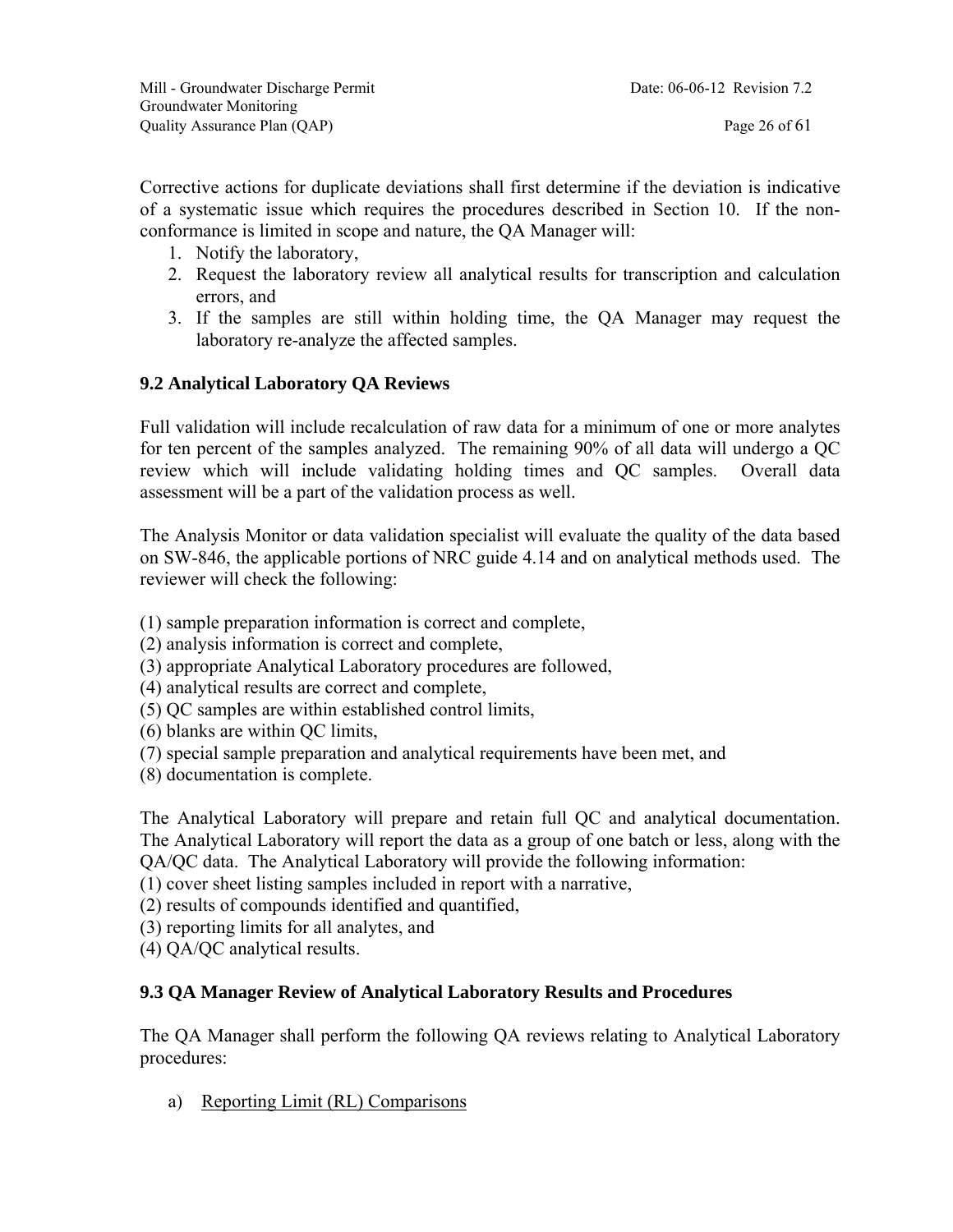The QA Manager shall confirm that all reporting limits used by the Analytical Laboratory are in conformance with the reporting limits set out on Table 1. Non-conformance shall be defined as:

1) a reporting limit that violates these provisions, unless the reporting limit must be increased due to sample matrix interference (i.e., due to dilution); or

2) a reporting limit that exceeds the respective GWQS listed in Table 2 of the GWDP unless the reported concentration is greater than the raised reporting limit.

b) Laboratory Methods Review

The QA Manager shall confirm that the analytical methods used by the Analytical Laboratory are those specified in Table 1, unless otherwise approved by the Executive Secretary. Non-conformance shall be defined when the Analytical Laboratory uses analytical methods not listed in Table 1 and not otherwise approved by the Executive Secretary.

c) Holding Time Examination

The QA Manager will review the analytical reports to verify that the holding time for each contaminant was not exceeded. Non-conformance shall be defined when the holding time is exceeded.

d) Sample Temperature Examination

The QA Manager shall review the analytical reports to verify that the samples were received by the Analytical Laboratory at a temperature no greater than the approved temperature listed in Table 1. Non-conformance shall be defined when the sample temperature is exceeded.

#### **9.4 Analytical Data**

All QA/QC data and records required by the Analytical Laboratory's QA/QC program shall be retained by the Analytical Laboratory and shall be made available to DUSA as requested.

Analytical data submitted by the Analytical Laboratory should contain the date/time the sample was collected, the date/time the sample was received by the Analytical Laboratory, the date/time the sample was extracted (if applicable), and the date/time the sample was analyzed.

All out-of-compliance results will be logged by the Analysis Monitor with corrective actions described as well as the results of the corrective actions taken. All raw and reduced data will be stored according to the Analytical Laboratory's record keeping procedures and QA program. All Analytical Laboratory procedures and records will be available for on-site inspection at any time during the course of investigation.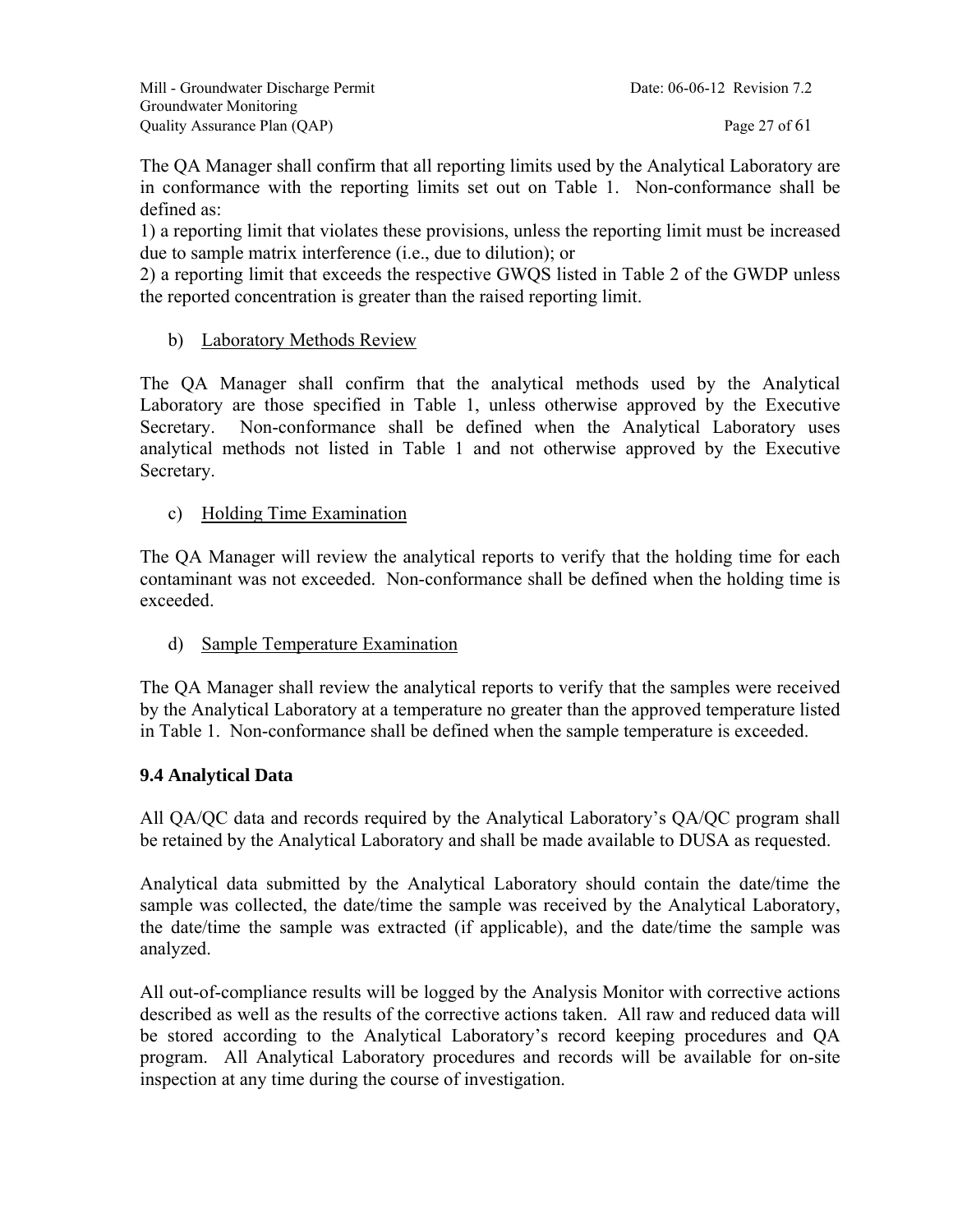If re-runs occur with increasing frequency, the Analysis Monitor and the QA Manager will be consulted to establish more appropriate analytical approaches for problem samples.

#### **10.0 CORRECTIVE ACTION**

#### **10.1 When Corrective Action is Required**

The Sampling and QC Monitors and Analytical Laboratory are responsible for following procedures in accordance with this QAP. Corrective action should be taken for any procedural or systematic deficiencies or deviations noted in this QAP. All deviations from field sampling procedures will be noted on the Field Data Worksheets or other applicable records. Any QA/QC problems that arise will be brought to the immediate attention of the QA Manager. Analytical Laboratory deviations will be recorded by the Analysis Monitor in a logbook as well.

When a procedural or systematic non-conformance is identified, DUSA shall:

- a) When non-conformance occurs as specified in Sections 9.1.3 or 9.1.4 the data shall be qualified to denote the problem and the QC sample-specific corrective actions in Sections 9.1.3, 9.1.4 or 9.3 will be followed. If the non-conformance is deemed to be systematic or procedural, DUSA shall determine the root cause, and provide specific steps to resolve problems(s) in accordance with the procedure set forth in Section 10.2. Any non-conformance with QAP requirements in a given quarterly groundwater monitoring period will be corrected and reported to the Executive Secretary on or before submittal of the next quarterly ground water monitoring report.
- b) When a sample is lost, sample container broken, or the sample or analyte was omitted, resample within 10 days of discovery and analyze again in compliance with all requirements of this QAP. The results for this sample(s) should be included in the same quarterly monitoring report with other samples collected for the same sampling event; and
- c) For any other material deviation from this QAP, the procedure set forth in Section 10.2 shall be followed.

#### **10.2 Procedure for Corrective Action**

The need for corrective action for non-conformance with the requirements of this QAP, may be identified by system or performance audits or by standard QA/QC procedures. The procedures to be followed if the need for a corrective action is identified, are as follows:

- a) Identification and definition of the problem;
- b) Assignment of responsibility for investigating the problem;
- c) Investigation and determination of the cause of the problem;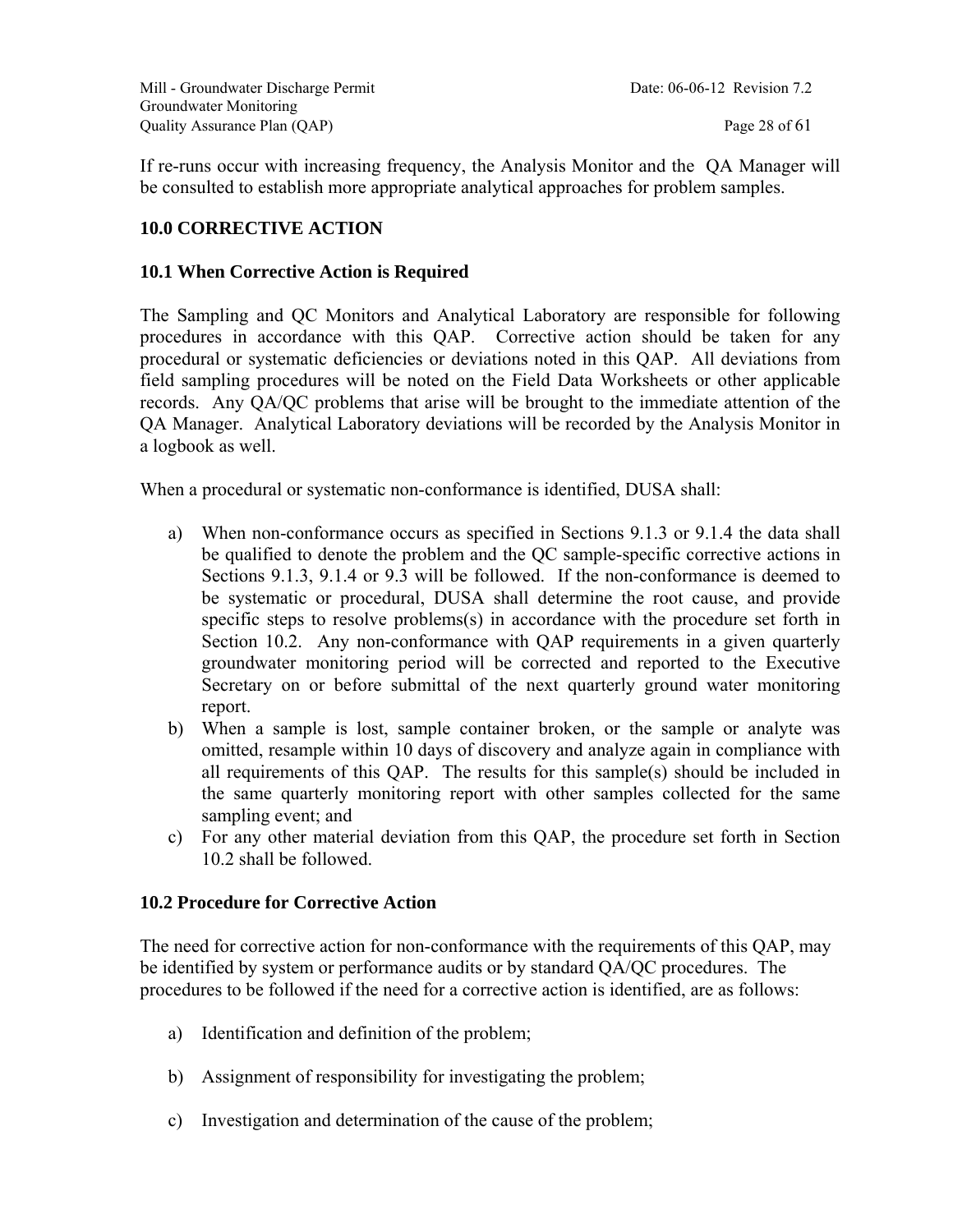- d) Determination of a corrective action to eliminate the problem;
- e) Assigning and accepting responsibility for implementing the corrective action;
- f) Implementing the corrective action and evaluating its effectiveness; and
- g) Verifying that the corrective action has eliminated the problem.

The QA Manager shall ensure that these steps are taken and that the problem which led to the corrective action has been resolved. A memorandum explaining the steps outlined above will be placed in the applicable monitoring files and the Mill Central Files, and the corrective action will be documented in a Report prepared in accordance with Section 11.

#### **11.0 REPORTING**

As required under paragraph I.F.1 of the GWDP, the Mill will send a groundwater monitoring report to the Executive Secretary on a quarterly basis. Both the Routine Groundwater Monitoring Reports (pertinent to Part I.F.1 of the Permit) and Chloroform Investigation and Nitrate Corrective Action Reports shall be submitted according to the following schedule:

| Quarter | Period             | Due Date    |
|---------|--------------------|-------------|
| First   | January – March    | June 1      |
| Second  | $April - June$     | September 1 |
| Third   | $July - September$ | December 1  |
| Fourth  | October – December | March 1     |

The Routine Groundwater Monitoring Reports (pertinent to Part I.F.1 of the Permit) will include the following information:

- Description of monitor wells sampled
- Description of sampling methodology, equipment an decontamination procedures to the extent they differ from those described in this QAP
- A summary data table of groundwater levels for each monitor well and piezometer
- A summary data table showing the results of the sampling event, listing all wells and the analytical results for all constituents and identifying any constituents that are subject to accelerated monitoring in any particular wells pursuant to Part I.G.1 of the GWDP or are out of compliance in any particular wells pursuant to Part I.G.2 of the GWDP
- Copies of Field Data Worksheets
- Copies of Analytical Laboratory results
- Copies of Chain of Custody Forms (included in the data packages)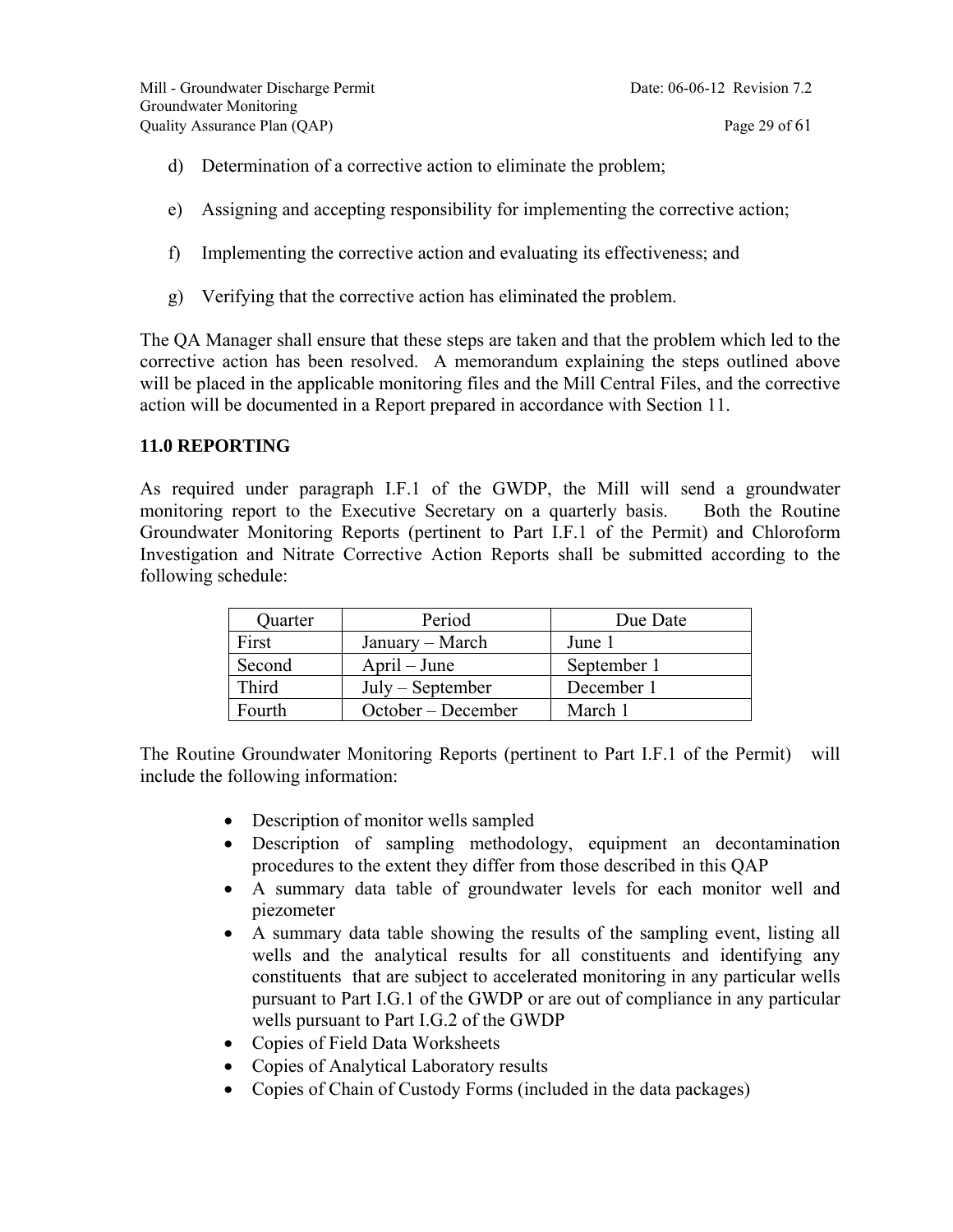- A Water Table Contour Map showing groundwater elevation data for the quarter will be contemporaneous for all wells on site, not to exceed a maximum time difference of five calendar days.
- Evaluation of groundwater levels, gradients and flow directions
- Quality assurance evaluation and data validation description (see Section 9 for further details)
- All non-conformance with this QAP and all corrective actions taken.
- Recommendations and Conclusions.

With respect to the Chloroform Investigation and Nitrate Corrective Action reporting requirements, these are specified in Appendix A and B to this document.

In addition, an electronic copy of all analytical results will be transmitted to the Executive Secretary in comma separated values (CSV) format, or as otherwise advised by the Executive Secretary.

Further reporting may be required as a result of accelerated monitoring under paragraphs I.G.1 and I.G.2 of the GWDP. The frequency and content of these reports will be defined by DUSA corporate management working with the Executive Secretary.

#### **12.0 SYSTEM AND PERFORMANCE AUDITS**

#### **12.1 QA Manager to Perform System Audits and Performance Audits**

DUSA shall perform such system audits and performance audits as it considers necessary in order to ensure that data of known and defensible quality are produced during a sampling program. The frequency and timing of system and performance audits shall be as determined by DUSA.

#### **12.2 System Audits**

System audits are qualitative evaluations of all components of field and Analytical Laboratory QC measurement systems. They determine if the measurement systems are being used appropriately. System audits will review field and Analytical Laboratory operations, including sampling equipment, laboratory equipment, sampling procedures, and equipment calibrations, to evaluate the effectiveness of the QA program and to identify any weakness that may exist. The audits may be carried out before all systems are operational, during the program, or after the completion of the program. Such audits typically involve a comparison of the activities required under this QAP with those actually scheduled or performed. A special type of systems audit is the data management audit. This audit addresses only data collection and management activities.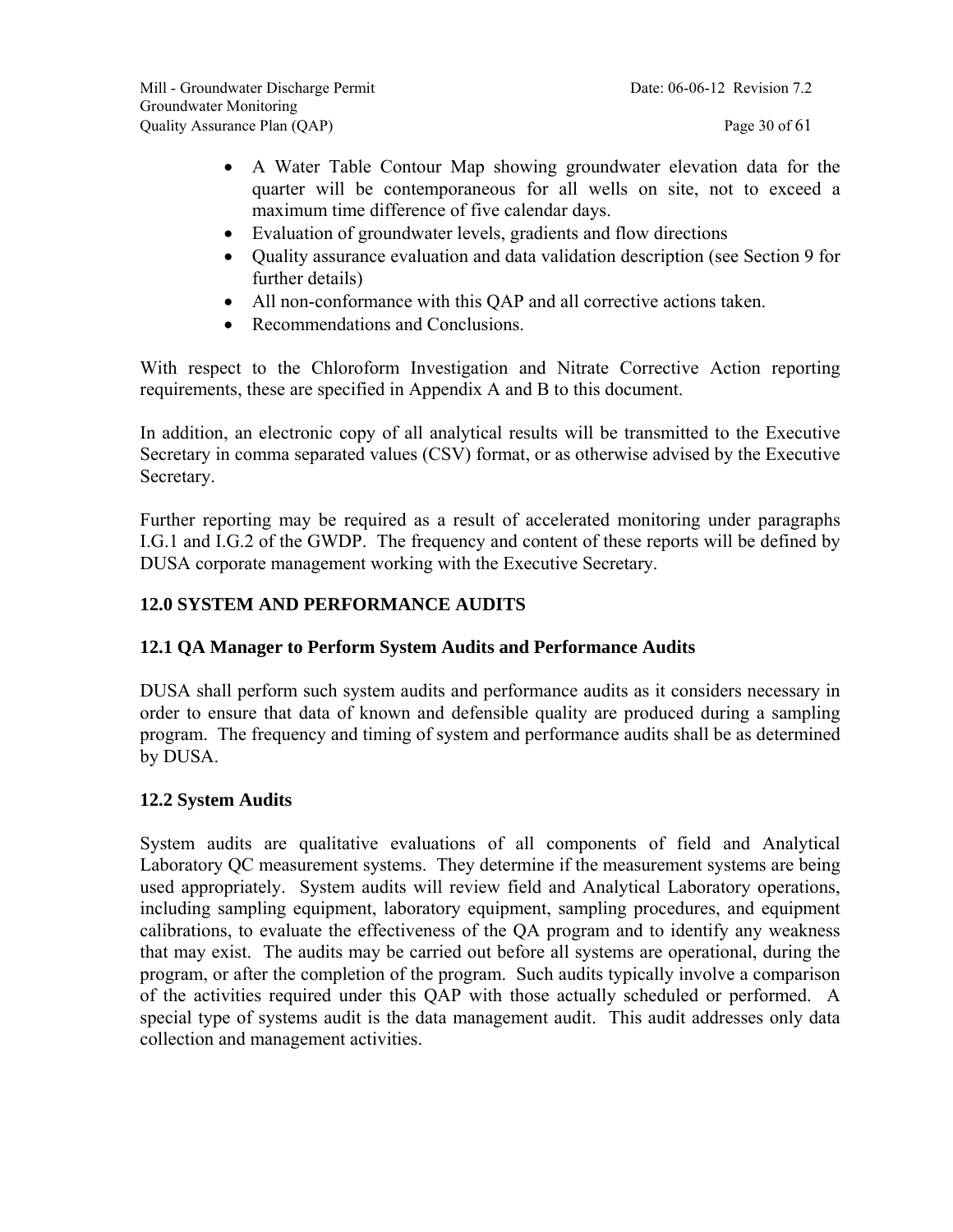#### **12.3 Performance Audits**

The performance audit is a quantitative evaluation of the measurement systems of a program. It requires testing the measurement systems with samples of known composition or behavior to evaluate precision and accuracy. With respect to performance audits of the analytical process, either blind performance evaluation samples will be submitted to the Analytical Laboratory for analysis, or the auditor will request that it provide results of the blind studies that the Analytical Laboratory must provide to its NELAP accreditation agency on an annual basis. The performance audit is carried out without the knowledge of the analysts, to the extent practicable.

#### **12.4 Follow-Up Actions**

Response to the system audits and performance audits is required when deviations are found and corrective action is required. Where a corrective action is required, the steps set out in Section 10.2 will be followed.

#### **12.5 Audit Records**

Audit records for all audits conducted will be retained in Mill Central Files. These records will contain audit reports, written records of completion for corrective actions, and any other documents associated with the audits supporting audit findings or corrective actions.

#### **13.0 PREVENTIVE MAINTENANCE**

Preventive maintenance concerns the proper maintenance and care of field and laboratory instruments. Preventive maintenance helps ensure that monitoring data generated will be of sufficient quality to meet QA objectives. Both field and laboratory instruments have a set maintenance schedule to ensure proper functioning of the instruments.

Field instruments will be maintained as per the manufacturer's specifications and established sampling practice. Field instruments will be checked and calibrated prior to use, in accordance with Section 5. Batteries will be charged and checked daily when these instruments are in use. All equipment out of service will be immediately replaced. Field instruments will be protected from adverse weather conditions during sampling activities. Instruments will be stored properly at the end of each working day. Calibration and maintenance problems encountered will be recorded in the Field Data Worksheets or logbook.

The Analytical Laboratory is responsible for the maintenance and calibration of its instruments in accordance with Analytical Laboratory procedures and as required in order to maintain its NELAP certifications. Preventive maintenance will be performed on a scheduled basis to minimize downtime and the potential interruption of analytical work.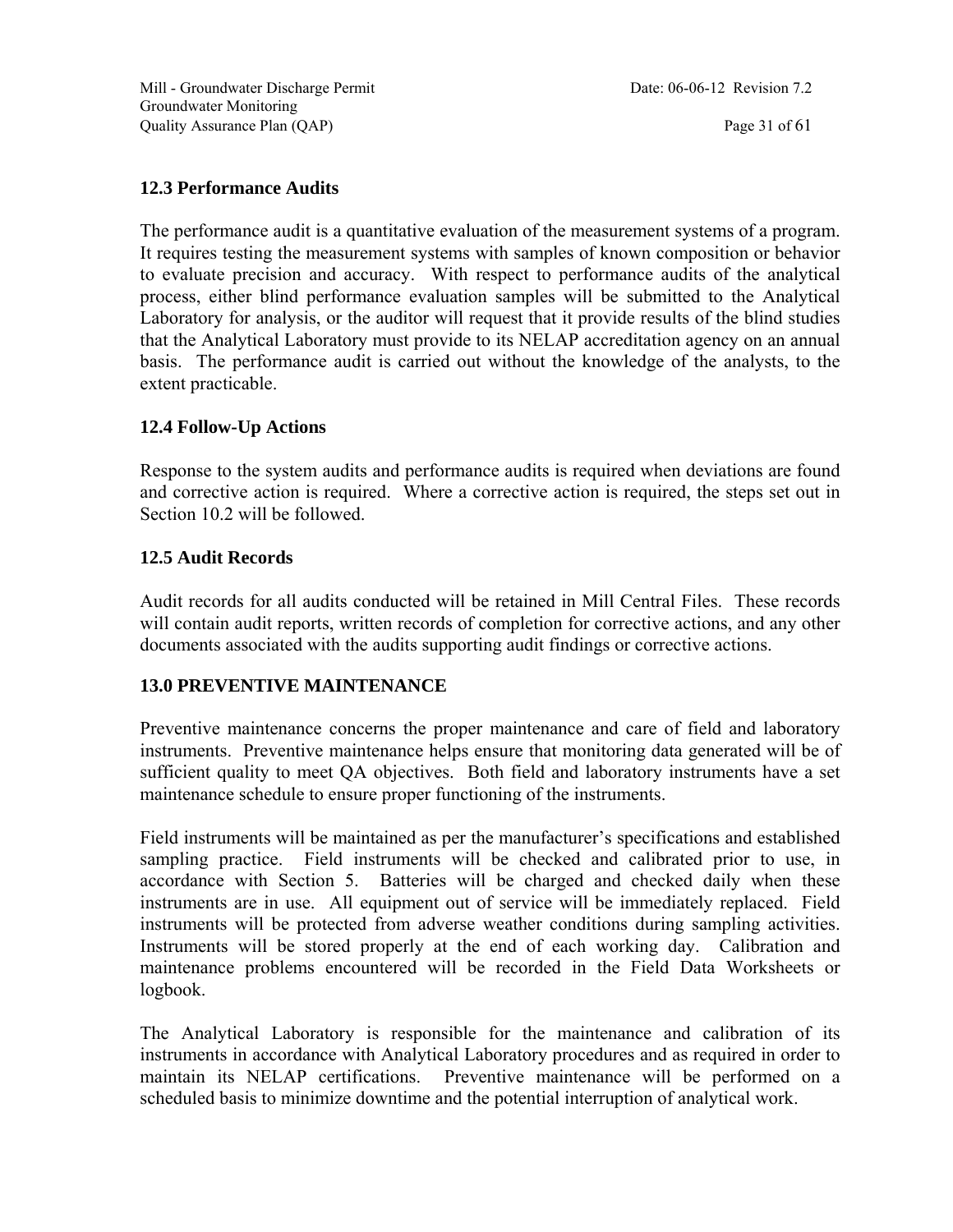#### **14.0 QUALITY ASSURANCE REPORTS TO MANAGEMENT**

#### **14.1 Ongoing QA/QC Reporting**

The following reporting activities shall be undertaken on a regular basis:

- a) The Sample and QC Monitors shall report to the QA Manager regularly regarding progress of the applicable sampling program. The Sample and QC Monitors will also brief the QA Manager on any QA/QC issues associated with such sampling activities.
- b) The Analytical Laboratory shall maintain detailed procedures for laboratory record keeping. Each data set report submitted to the Mill's QA Manager or his staff will identify the analytical methods performed and all QA/QC measures not within the established control limits. Any QA/QC problems will be brought to the QA Manager's attention as soon as possible; and
- c) After sampling has been completed and final analyses are completed and reviewed, a brief data evaluation summary report will be prepared by the Analytical Laboratory for review by the QA Manager, by a Sampling and QC Monitor or by such other qualified person as may be designated by the QA Manager. The report will be prepared in accordance with NELAP requirements and will summarize the data validation efforts and provide an evaluation of the data quality.

#### **14.2 Periodic Reporting to Management**

The QA Manager shall present a report to DUSA's ALARA Committee at least once per calendar year on the performance of the measurement system and the data quality. These reports shall include:

- a) Periodic assessment of measurement quality indicators, i.e., data accuracy, precision and completeness;
- b) Results of any performance audits, including any corrective actions;
- c) Results of any system audits, including any corrective actions; and
- d) Significant QA problems and recommended solutions.

#### **15.0 AMENDMENT**

This QAP may be amended from time to time by DUSA only with the approval of the Executive Secretary.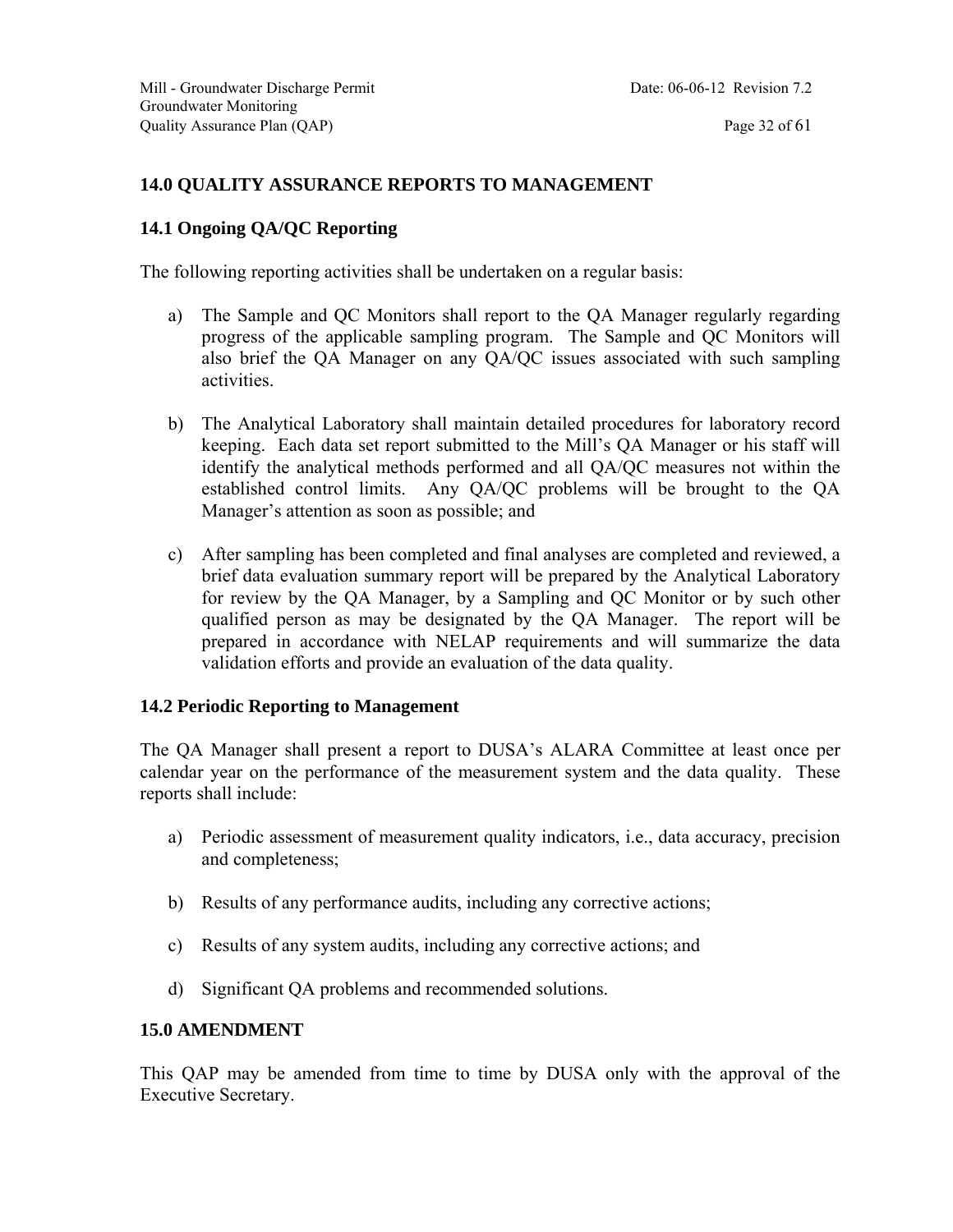#### **16.0 REFERENCES**

United States Environmental Protection Agency, November 2004, Test Methods for Evaluating Solid Waste, EPA SW-846.

United States Environmental Protection Agency, September, 1986, RCRA Ground-Water Monitoring Technical Enforcement Guidance Document (TEGD), Office of Solid Waste and Emergency Response, OSWER-9950.1.

United States Environmental Protection Agency, November 1992, RCRA Ground-water Monitoring Draft Technical Guidance (DTG), Office of Solid Waste.

Standard Methods for the Examination of Water and Wastewater, 20<sup>th</sup> Edition, 1998. American Public Health Association, American Water Works Association, Water Environment Federation. Washington, D.C. p. 1-7.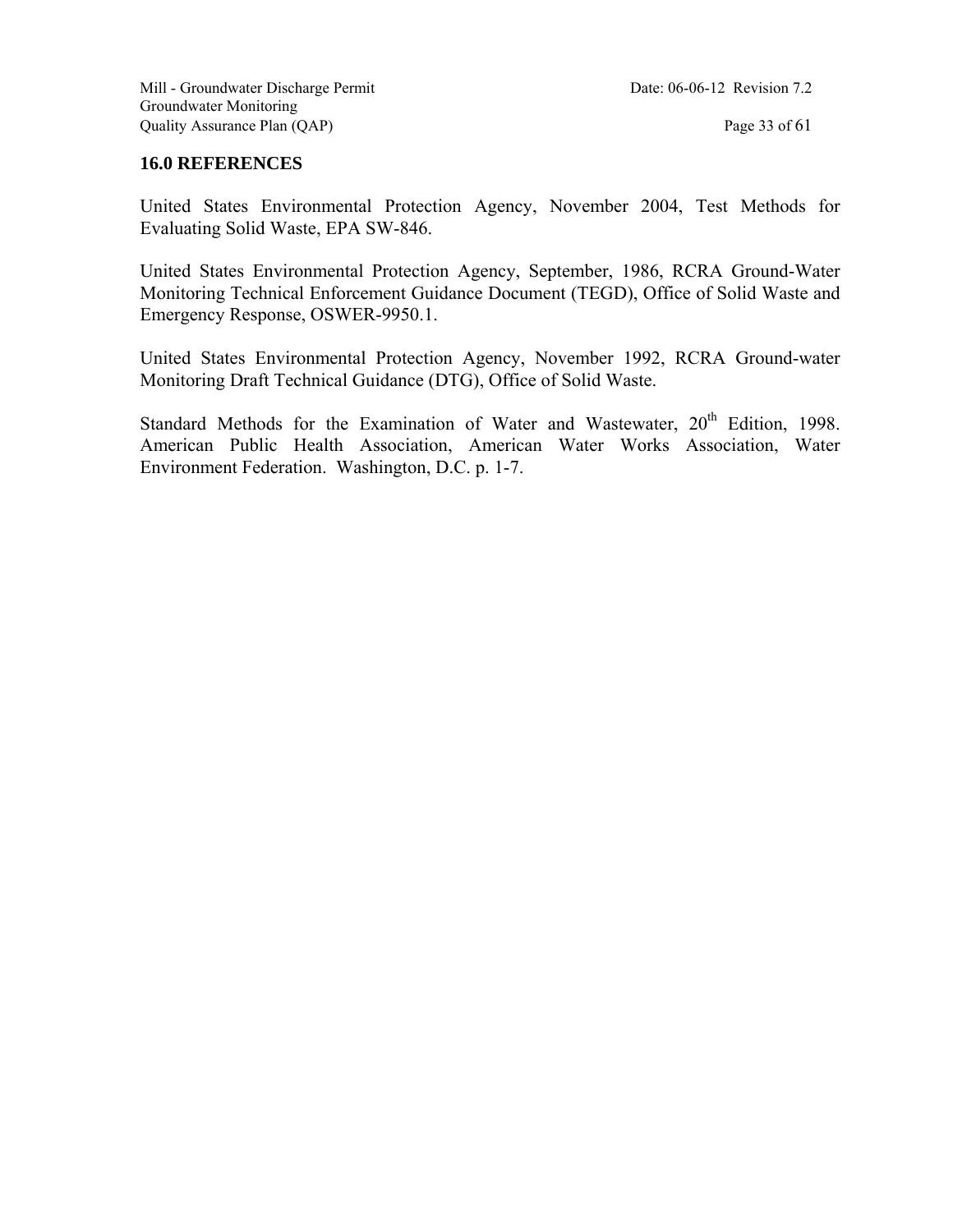Mill - Groundwater Discharge Permit Date: 06-06-12 Revision 7.2 Groundwater Monitoring Quality Assurance Plan (QAP) Page 34 of 61

ATTACHMENT 1 Field and Data Forms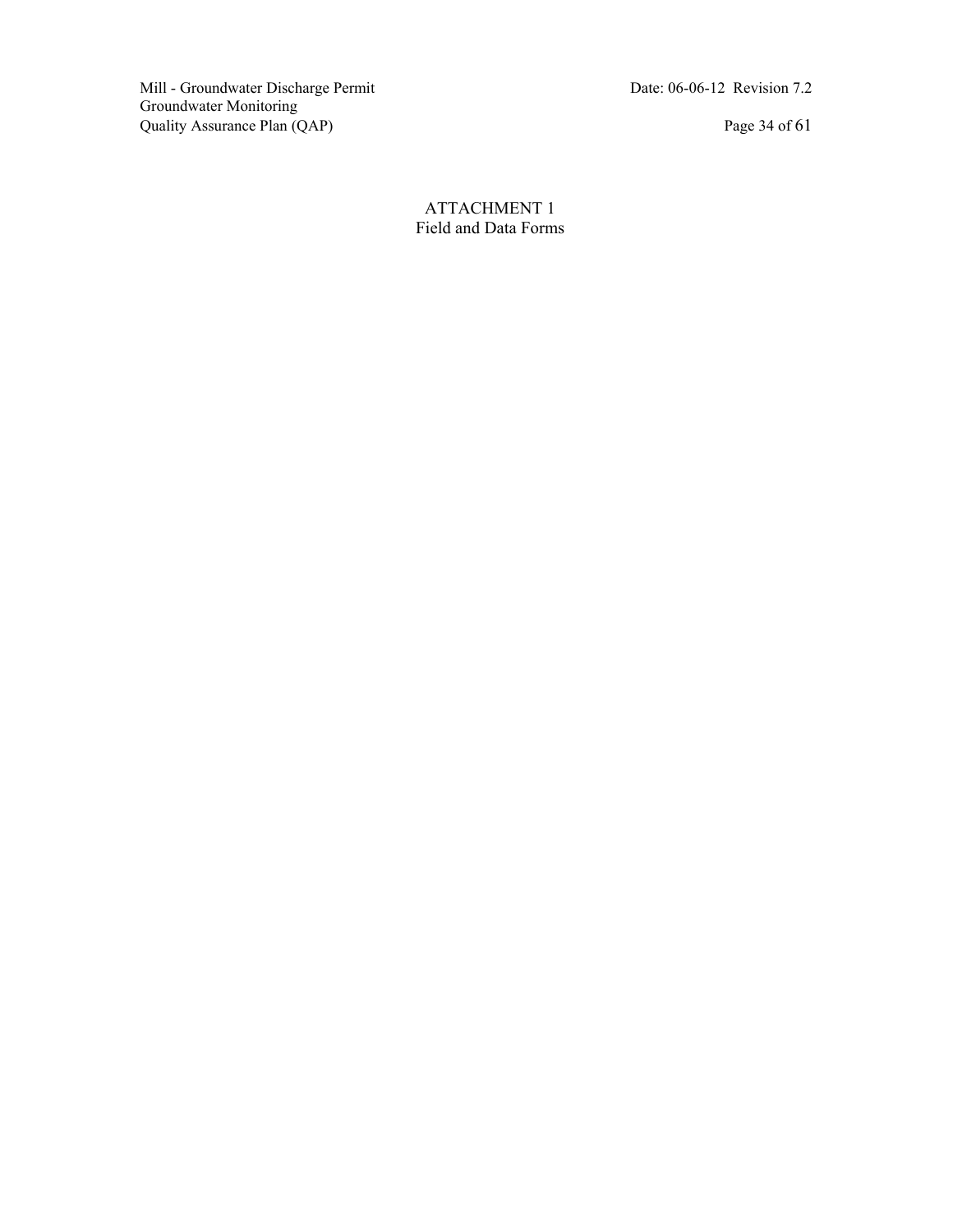Mill - Groundwater Discharge Permit Date: 06-06-12 Revision 7.2 Groundwater Monitoring Quality Assurance Plan (QAP) Page 35 of 61

#### Attachment 1-1 Quarterly Depth to Water Data Sheet

NAME:

DATE:

| <b>TIME</b> | <b>WELL</b> | <b>Static level</b> | <b>TIME</b> | <b>WELL</b> | <b>Static Level</b> | <b>TIME</b> | <b>WELL</b> | <b>Static Level</b> |
|-------------|-------------|---------------------|-------------|-------------|---------------------|-------------|-------------|---------------------|
|             |             |                     |             |             |                     |             |             |                     |
|             |             |                     |             |             |                     |             |             |                     |
|             |             |                     |             |             |                     |             |             |                     |
|             |             |                     |             |             |                     |             |             |                     |
|             |             |                     |             |             |                     |             |             |                     |
|             |             |                     |             |             |                     |             |             |                     |
|             |             |                     |             |             |                     |             |             |                     |
|             |             |                     |             |             |                     |             |             |                     |
|             |             |                     |             |             |                     |             |             |                     |
|             |             |                     |             |             |                     |             |             |                     |
|             |             |                     |             |             |                     |             |             |                     |
|             |             |                     |             |             |                     |             |             |                     |
|             |             |                     |             |             |                     |             |             |                     |
|             |             |                     |             |             |                     |             |             |                     |
|             |             |                     |             |             |                     |             |             |                     |
|             |             |                     |             |             |                     |             |             |                     |
|             |             |                     |             |             |                     |             |             |                     |
|             |             |                     |             |             |                     |             |             |                     |
|             |             |                     |             |             |                     |             |             |                     |
|             |             |                     |             |             |                     |             |             |                     |
|             |             |                     |             |             |                     |             |             |                     |
|             |             |                     |             |             |                     |             |             |                     |
|             |             |                     |             |             |                     |             |             |                     |
|             |             |                     |             |             |                     |             |             |                     |
|             |             |                     |             |             |                     |             |             |                     |
|             |             |                     |             |             |                     |             |             |                     |
|             |             |                     |             |             |                     |             |             |                     |
|             |             |                     |             |             |                     |             |             |                     |
|             |             |                     |             |             |                     |             |             |                     |
|             |             |                     |             |             |                     |             |             |                     |
|             |             |                     |             |             |                     |             |             |                     |
|             |             |                     |             |             |                     |             |             |                     |
|             |             |                     |             |             |                     |             |             |                     |
|             |             |                     |             |             |                     |             |             |                     |
|             |             |                     |             |             |                     |             |             |                     |
|             |             |                     |             |             |                     |             |             |                     |
|             |             |                     |             |             |                     |             |             |                     |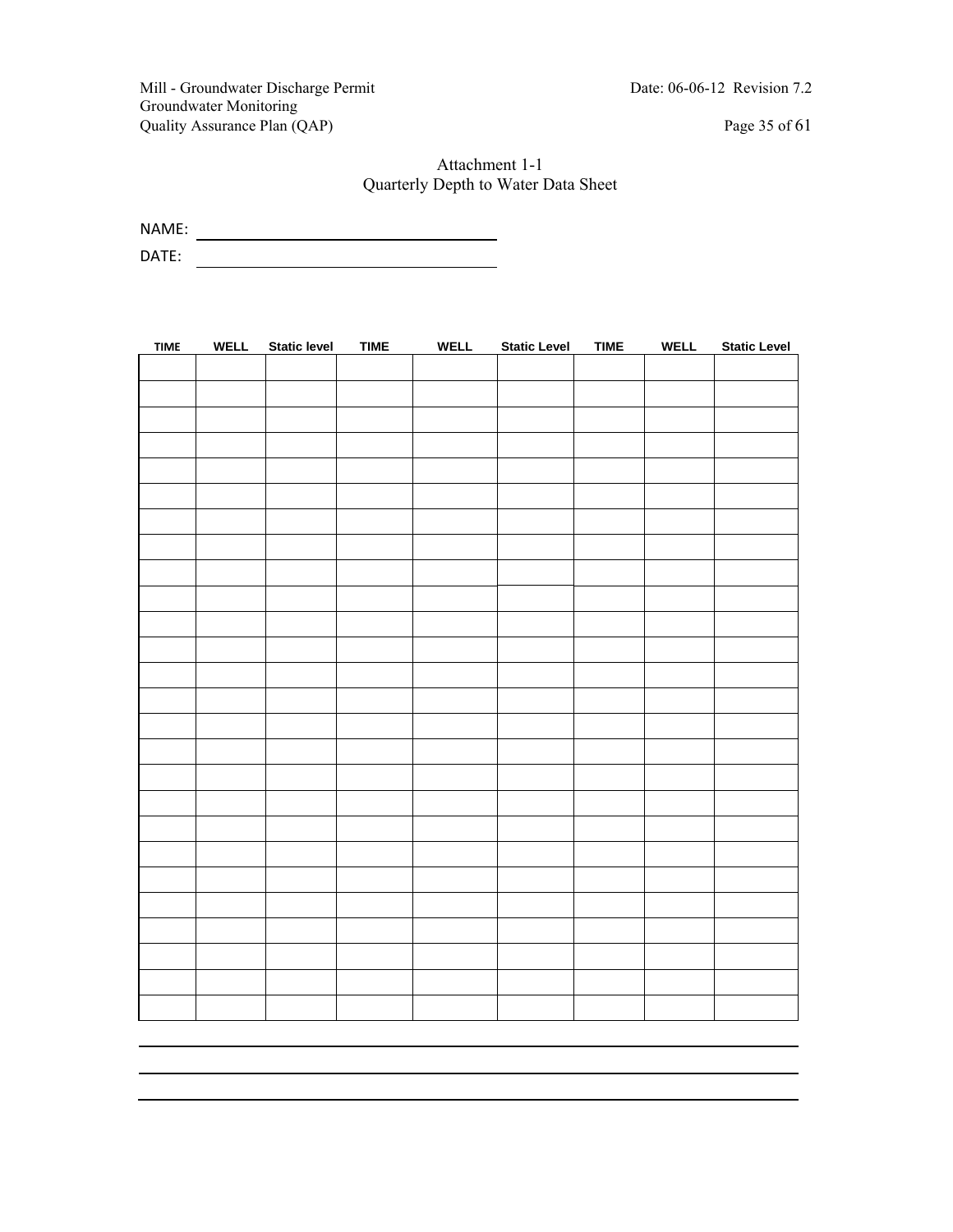Mill - Groundwater Discharge Permit Date: 06-06-12 Revision 7.2 Groundwater Monitoring Quality Assurance Plan (QAP) Page 36 of 61

#### **ATTACHMENT 1-2 WHITE MESA URANIUM MILL FIELD DATA WORKSHEET FOR GROUNDWATER**

| Mill - Groundwater Discharge Permit<br>Groundwater Monitoring Quality Assurance Plan (QAP) | Date: 5/25/2012 Rev. 7.1                                                                                                                   |
|--------------------------------------------------------------------------------------------|--------------------------------------------------------------------------------------------------------------------------------------------|
| <b>DENISON</b><br><b>MINES</b>                                                             | Attachment 1<br><b>ATTACHMENT 1-2</b><br><b>WHITE MESA URANIUM MILL</b><br>See instruction<br><b>FIELD DATA WORKSHEET FOR GROUND WATER</b> |
| Description of Sampling Event:                                                             |                                                                                                                                            |
| Location (well name):                                                                      | Sampler Name<br>and initials:                                                                                                              |
| <b>Field Sample ID</b>                                                                     |                                                                                                                                            |
| Date and Time for Purging                                                                  | and Sampling (if different)                                                                                                                |
| Well Purging Equip Used: $\Box$ pump or $\Box$ bailer                                      | Well Pump (if other than Bennet)                                                                                                           |
| $\boxed{ \Box \ }$ 2 casings $\boxed{ \Box \ }$ 3 casings<br><b>Purging Method Used:</b>   |                                                                                                                                            |
| <b>Sampling Event</b>                                                                      | Prev. Well Sampled in Sampling Event                                                                                                       |
| pH Buffer 7.0                                                                              | pH Buffer 4.0                                                                                                                              |
| µMHOS/ cm<br>Specific Conductance                                                          | Well $Depth(0.01ft)$ :                                                                                                                     |
| Depth to Water Before Purging                                                              | Casing Volume (V) 4" Well:<br>(.653h)<br>3" Well:<br>(.367h)                                                                               |
| Conductance (avg)                                                                          | pH of Water (avg)                                                                                                                          |
| Well Water Temp. (avg)                                                                     | Redox Potential (Eh)<br><b>Turbidity</b>                                                                                                   |
| <b>Weather Cond</b>                                                                        | Ext'l Amb. Temp. °C (prior sampling event)                                                                                                 |
| Time<br>Gal. Purged                                                                        | Time<br>Gal. Purged                                                                                                                        |
| Conductance<br>ъH                                                                          | ъH<br>Conductance                                                                                                                          |
| Temp. °C                                                                                   | Temp. °C                                                                                                                                   |
| Redox Potential Eh (mV)                                                                    | Redox Potential Eh (mV)                                                                                                                    |
| Turbidity (NTU)                                                                            | Turbidity (NTU)                                                                                                                            |
| Time<br>Gal. Purged                                                                        | Time<br>Gal. Purged                                                                                                                        |
| Conductance<br>рH                                                                          | Conductance<br>pН                                                                                                                          |
| Temp. °C                                                                                   | Temp. °C                                                                                                                                   |
| Redox Potential Eh (mV)                                                                    | Redox Potential Eh (mV)                                                                                                                    |
| Turbidity (NTU)                                                                            | Turbidity (NTU)                                                                                                                            |

White Mesa Mill **Field Data Worksheet for Groundwater**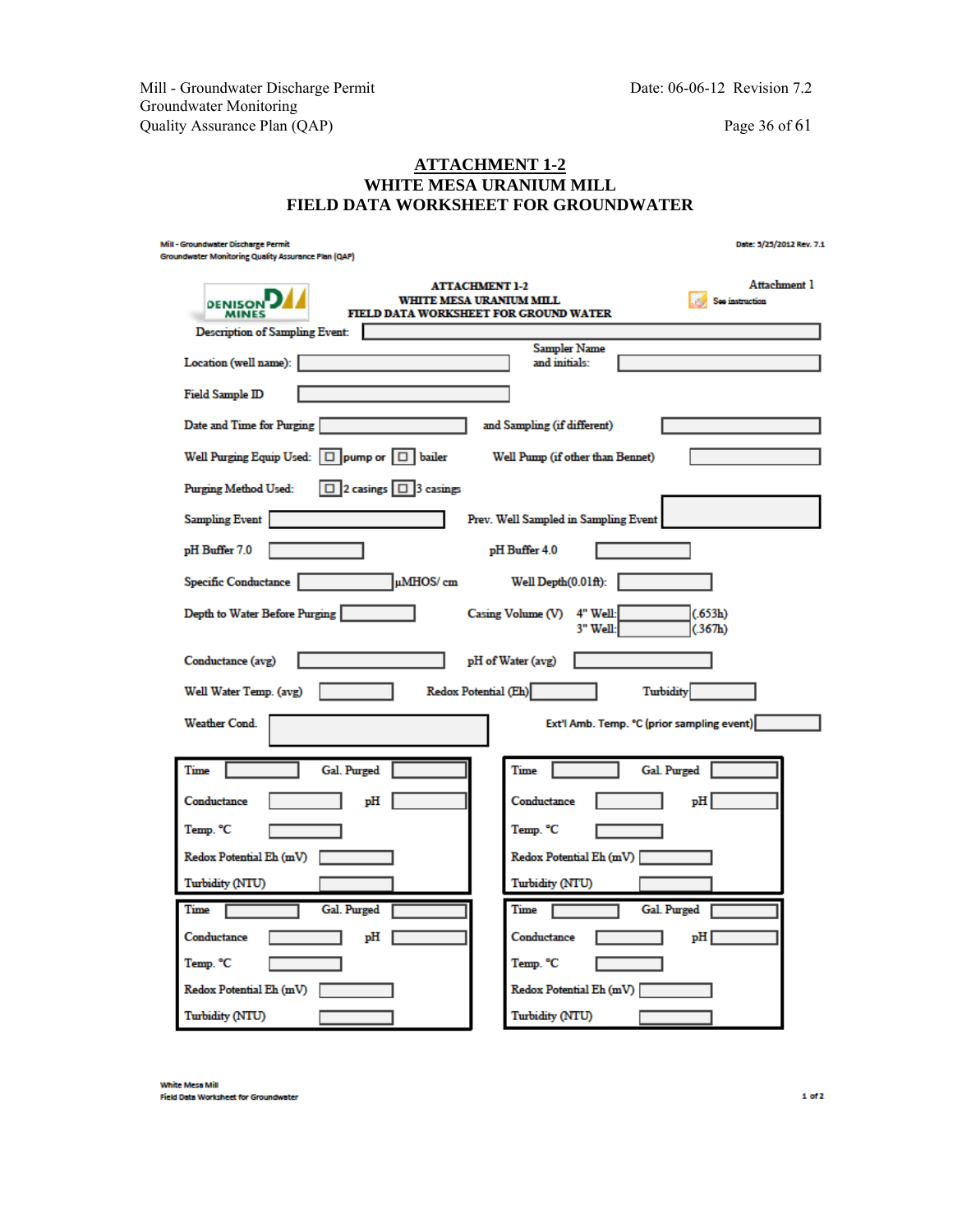Mill - Groundwater Discharge Permit Date: 06-06-12 Revision 7.2 Groundwater Monitoring Quality Assurance Plan (QAP) Page 37 of 61

| Mill - Groundwater Discharge Permit<br>Groundwater Monitoring Quality Assurance Plan (QAP) |   |              |                                          |   |          |                                                                        |   | Date: 5/25/2012 Rev. 7.1 |
|--------------------------------------------------------------------------------------------|---|--------------|------------------------------------------|---|----------|------------------------------------------------------------------------|---|--------------------------|
| <b>Volume of Water Purged</b>                                                              |   |              | gallon(s)                                |   |          |                                                                        |   |                          |
| <b>Pumping Rate Calculation</b>                                                            |   |              |                                          |   |          |                                                                        |   |                          |
| Flow Rate (Q), in gpm.<br>$S/60 =$                                                         |   |              | $T = 2V/Q =$                             |   |          | Time to evacuate two casing volumes (2V)                               |   |                          |
| Number of casing volumes evacuated (if other than two)                                     |   |              |                                          |   |          |                                                                        |   |                          |
| If well evacuated to dryness, number of gallons evacuated                                  |   |              |                                          |   |          |                                                                        |   |                          |
| Name of Certified Analytical Laboratory if Other Than Energy Labs                          |   |              |                                          |   |          |                                                                        |   |                          |
| <b>Type of Sample</b>                                                                      |   | Sample Taken | Sample Vol (indicate<br>if other than as |   | Filtered | Preservative Type                                                      |   | Preservative Added       |
|                                                                                            | Υ | N            | specified below)                         | Y | Ν        |                                                                        | Υ | Ν                        |
| <b>VOCs</b>                                                                                | п | о            | $3x40$ ml                                | п | ▫        | <b>HCL</b>                                                             | о | о                        |
| <b>Nutrients</b>                                                                           | п | о            | $100$ ml                                 | п | □        | <b>H2SO4</b>                                                           | п | о                        |
| <b>Heavy Metals</b>                                                                        | о | ▫            | $250$ ml                                 | о | ▫        | HNO3                                                                   | о | 0.                       |
| All Other Non Radiologics                                                                  | о | о            | $250$ ml                                 | п | □        | No Preserv.                                                            | о | о                        |
| Gross Alpha                                                                                | о | ▫            | $1.000$ ml                               | о | ▫        | HNO3                                                                   | о | 0.                       |
| Other (specify)<br>Sample volume<br>о<br>▫<br>о<br>▫<br>0<br>0                             |   |              |                                          |   |          |                                                                        |   |                          |
|                                                                                            |   |              |                                          |   |          | If preservative is used, specify<br>Type and Quantity of Preservative: |   |                          |
| Final Depth<br><b>Sample Time</b><br>See instruction                                       |   |              |                                          |   |          |                                                                        |   |                          |
| Comment                                                                                    |   |              |                                          |   |          | Ló.                                                                    |   |                          |
|                                                                                            |   |              |                                          |   |          |                                                                        |   |                          |

Do not touch this cell (SheetName)

White Mesa Mill Field Data Worksheet for Groundwater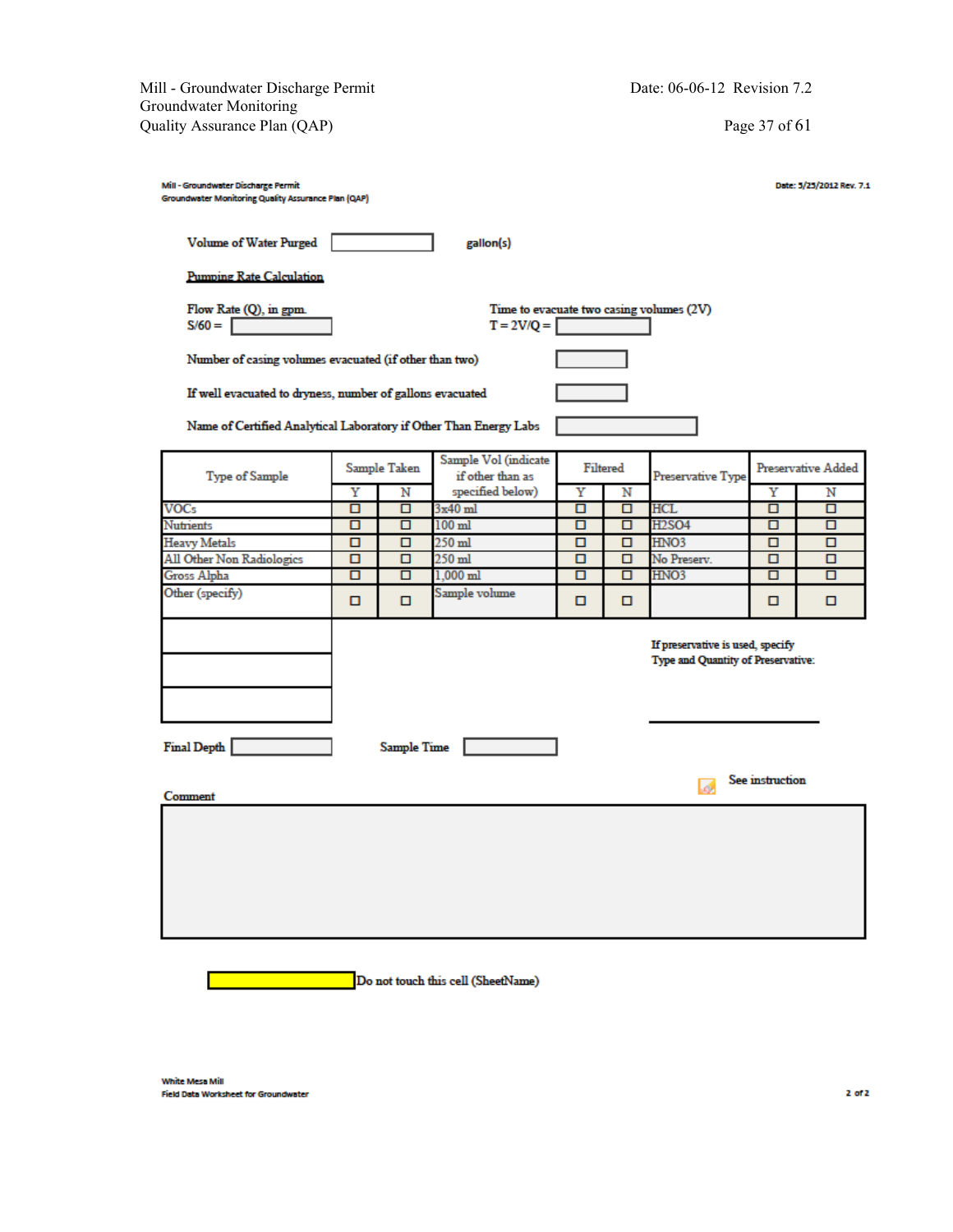Mill - Groundwater Discharge Permit Date: 06-06-12 Revision 7.2 Groundwater Monitoring Quality Assurance Plan (QAP) Page 38 of 61

 $\overline{\phantom{a}}$ 

#### **ATTACHMENT 1-3 EXAMPLE CHAIN OF CUSTODY FORMS**

|                              |                                                           |                                                                          |                    | Chain of Custody and Analytical Request Record<br>PLEASE PRINT                                                                                                                                                                        |                 |            | (Provide as much information as possible.) |                     |                               |                                                                                                                                                  | Page          | ৳                                                                                |  |
|------------------------------|-----------------------------------------------------------|--------------------------------------------------------------------------|--------------------|---------------------------------------------------------------------------------------------------------------------------------------------------------------------------------------------------------------------------------------|-----------------|------------|--------------------------------------------|---------------------|-------------------------------|--------------------------------------------------------------------------------------------------------------------------------------------------|---------------|----------------------------------------------------------------------------------|--|
| Company Name:                |                                                           |                                                                          |                    | Project Name, PWS, Permit, Etc.                                                                                                                                                                                                       |                 |            |                                            |                     |                               | Sample Origin                                                                                                                                    |               | EPA/State Compliance:                                                            |  |
|                              |                                                           |                                                                          |                    |                                                                                                                                                                                                                                       |                 |            |                                            |                     | State:                        |                                                                                                                                                  | Yes $\square$ | ロ<br>2                                                                           |  |
| Report Mail Address          |                                                           |                                                                          |                    | Contact Name:                                                                                                                                                                                                                         |                 | Phone/Fax: |                                            |                     | Email:                        |                                                                                                                                                  |               | Sampler: (Please Print)                                                          |  |
| Invoice Address:             |                                                           |                                                                          |                    | Invoice Contact & Phone:                                                                                                                                                                                                              |                 |            |                                            |                     |                               | Purchase Order:                                                                                                                                  |               | Quote/Bottle Order:                                                              |  |
|                              | Special Report/Formats:                                   |                                                                          |                    |                                                                                                                                                                                                                                       | <b>ANALYSIS</b> |            | REQUESTED                                  |                     |                               | RUSH sample submittal<br>Contact ELI prior to                                                                                                    |               | Shipped by                                                                       |  |
| δŇ                           |                                                           |                                                                          |                    | Number of Containers                                                                                                                                                                                                                  |                 |            |                                            |                     | ∝                             | scheduling - See<br>Instruction Page<br>for charges and                                                                                          |               | Cooler ID(s)                                                                     |  |
| POTWWWTP<br>State:           |                                                           | ] EDD/EDT(Electronic Data)<br>  F <b>ormat:</b><br>] LEVEL IV<br>] NELAC |                    |                                                                                                                                                                                                                                       |                 |            |                                            |                     | ⊃                             | <b>Comments:</b>                                                                                                                                 |               | ပ္ပ<br>Receipt Temp                                                              |  |
| Other:                       |                                                           |                                                                          |                    | DM - Dunking Water<br>Medition Bioassay Other<br>Water Soits/Solids<br>All Water Soits/Solids<br>Sample Type: A W S V B O DW<br>Sample Type: A W S V B O DW                                                                           |                 |            |                                            | <b>GEE ATTACHED</b> | n<br>(TAT) bnuonsmuT bnsbnst2 |                                                                                                                                                  |               | z<br>22<br>z<br>><br>Custody Seal<br>On Cooler<br>On Bottle<br>On toe:<br>Intact |  |
|                              | (Name, Location, Interval, etc.)<br>SAMPLE IDENTIFICATION | Collection<br>Date                                                       | Collection<br>Time | MATRIX                                                                                                                                                                                                                                |                 |            |                                            |                     | エ                             |                                                                                                                                                  |               | z<br>Signature<br>Match                                                          |  |
|                              |                                                           |                                                                          |                    |                                                                                                                                                                                                                                       |                 |            |                                            |                     |                               |                                                                                                                                                  |               |                                                                                  |  |
| t.                           |                                                           |                                                                          |                    |                                                                                                                                                                                                                                       |                 |            |                                            |                     |                               |                                                                                                                                                  |               | atino jisn                                                                       |  |
| C)                           |                                                           |                                                                          |                    |                                                                                                                                                                                                                                       |                 |            |                                            |                     |                               |                                                                                                                                                  |               |                                                                                  |  |
| v                            |                                                           |                                                                          |                    |                                                                                                                                                                                                                                       |                 |            |                                            |                     |                               |                                                                                                                                                  |               |                                                                                  |  |
| ĸ,                           |                                                           |                                                                          |                    |                                                                                                                                                                                                                                       |                 |            |                                            |                     |                               |                                                                                                                                                  |               |                                                                                  |  |
| 6                            |                                                           |                                                                          |                    |                                                                                                                                                                                                                                       |                 |            |                                            |                     |                               |                                                                                                                                                  |               |                                                                                  |  |
| ь                            |                                                           |                                                                          |                    |                                                                                                                                                                                                                                       |                 |            |                                            |                     |                               |                                                                                                                                                  |               |                                                                                  |  |
| œ                            |                                                           |                                                                          |                    |                                                                                                                                                                                                                                       |                 |            |                                            |                     |                               |                                                                                                                                                  |               |                                                                                  |  |
| ø                            |                                                           |                                                                          |                    |                                                                                                                                                                                                                                       |                 |            |                                            |                     |                               |                                                                                                                                                  |               | <u>AUCLVUOTVT</u>                                                                |  |
| ÷                            |                                                           |                                                                          |                    |                                                                                                                                                                                                                                       |                 |            |                                            |                     |                               |                                                                                                                                                  |               |                                                                                  |  |
| Custody                      | Relinquished by (print)                                   | Date/Time                                                                |                    | Signature                                                                                                                                                                                                                             |                 |            | Received by (print)                        |                     | Date/Time                     |                                                                                                                                                  | Signature     |                                                                                  |  |
| MUST <sub>be</sub><br>Record | Relinquished by (print)                                   | Date/Time                                                                |                    | Signature                                                                                                                                                                                                                             |                 |            | Received by (print)                        |                     | Date/Time                     |                                                                                                                                                  | Signature     |                                                                                  |  |
| Signed                       | Sample Disposal:                                          | Return to Client:                                                        |                    | Lab Disposal:                                                                                                                                                                                                                         |                 |            | Received by Laboratory                     |                     | Date/Time                     |                                                                                                                                                  | Signature:    |                                                                                  |  |
|                              | In certain circumstances,                                 |                                                                          |                    | Visit our web site at www.energylab.com for additional information, downloadable fee schedule, forms, and links<br>This serves as notice of this possibility. All sub-contract data will be clearly notated on your analytical report |                 |            |                                            |                     |                               | samples submitted to Energy Laboratories, Inc. may be subcontracted to other certified laboratories in order to complete the analysis requested. |               | à<br>.,                                                                          |  |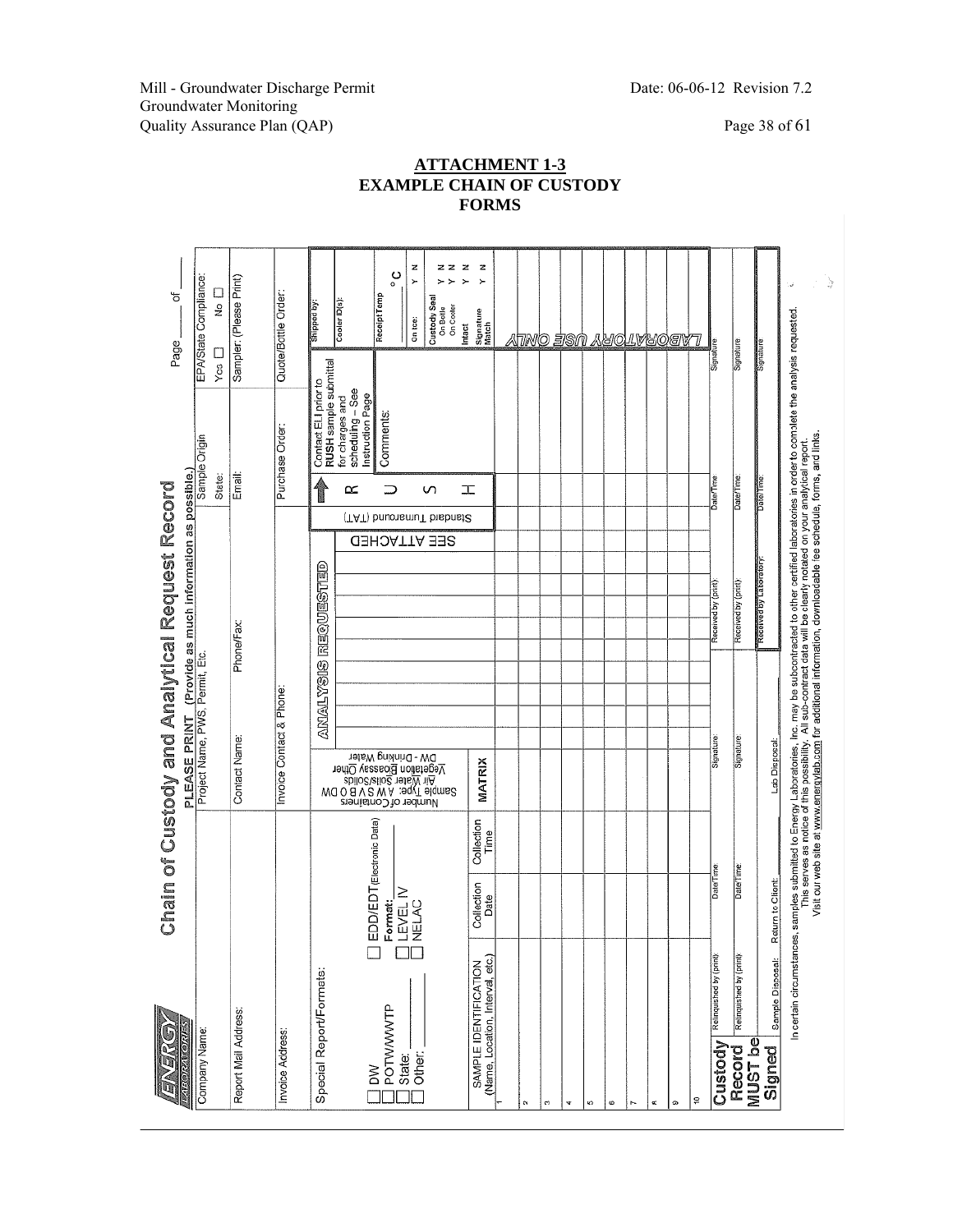

## CHAIN OF CUSTODY

**Samples Shipped to:**  **Contact** 

:

Chain of Custody/Sampling Analysis Request

| <b>Project</b> | <b>Samplers Name</b> | <b>Samplers Signature</b> |
|----------------|----------------------|---------------------------|
|                |                      |                           |
|                |                      |                           |
|                |                      |                           |

| Sample ID  | Date<br>Collecte<br>d | Time<br>Collected | Laboratory Analysis Requested                                                      |
|------------|-----------------------|-------------------|------------------------------------------------------------------------------------|
|            |                       |                   |                                                                                    |
|            |                       |                   |                                                                                    |
|            |                       |                   |                                                                                    |
|            |                       |                   |                                                                                    |
|            |                       |                   |                                                                                    |
|            |                       |                   |                                                                                    |
|            |                       |                   |                                                                                    |
|            |                       |                   |                                                                                    |
|            |                       |                   |                                                                                    |
|            |                       |                   |                                                                                    |
|            |                       |                   |                                                                                    |
|            |                       |                   |                                                                                    |
|            |                       |                   |                                                                                    |
|            |                       |                   |                                                                                    |
|            |                       |                   |                                                                                    |
|            |                       |                   |                                                                                    |
|            |                       |                   |                                                                                    |
| Thank you. |                       |                   | Please notify Tanner Holliday of Receipt temperature on these samples Immediately! |

| Relinquished    | Date/Tim | Received        | Date/Time |
|-----------------|----------|-----------------|-----------|
| By: (Signature) | e        | By: (Signature) |           |
| Relinquished    | Date/Tim | Received        | Date/Time |
| By:(Signature)  | e        | By: (Signature) |           |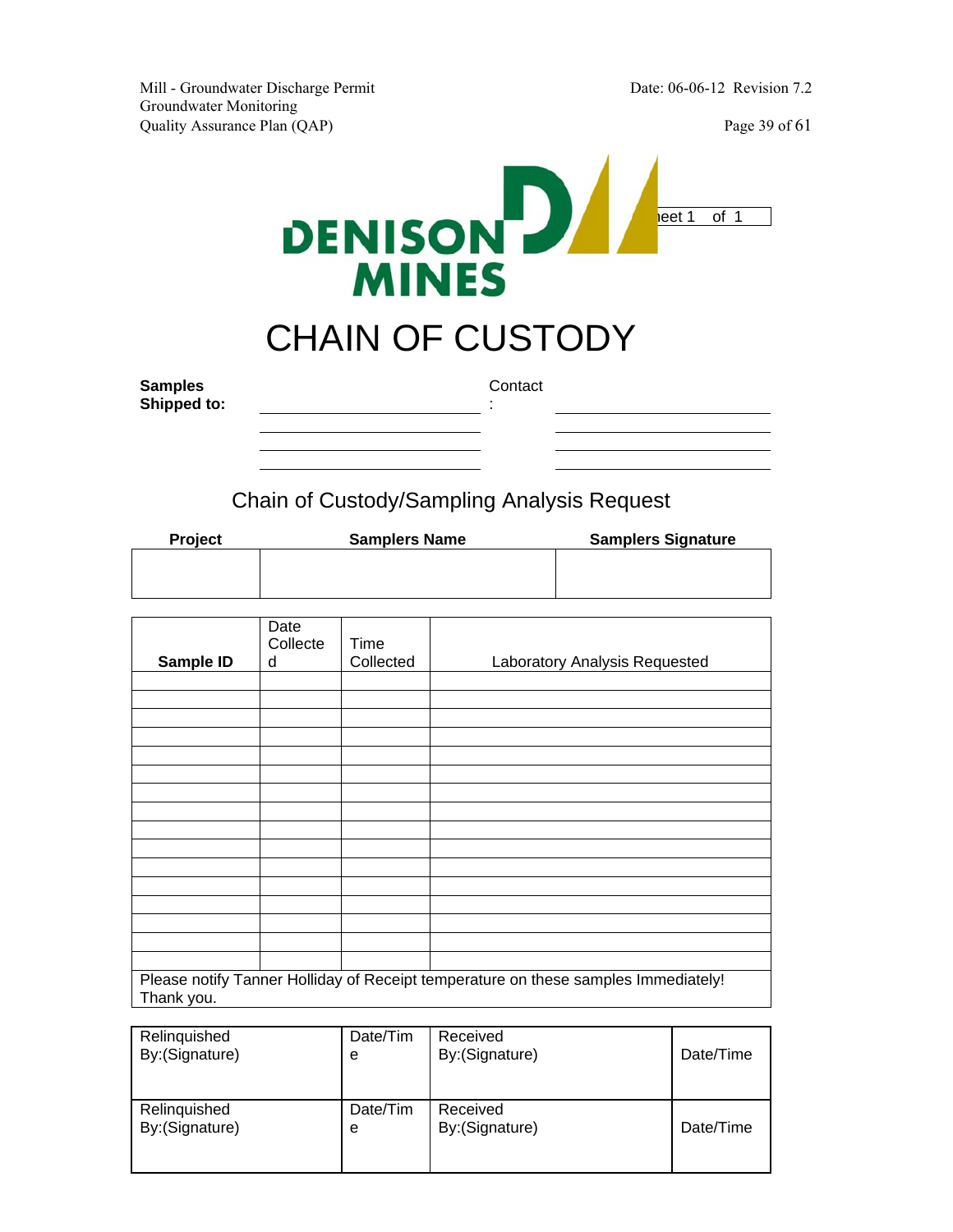Mill - Groundwater Discharge Permit Date: 06-06-12 Revision 7.2 Groundwater Monitoring Quality Assurance Plan (QAP) Page 40 of 61

ATTACHMENT 2 Field Procedures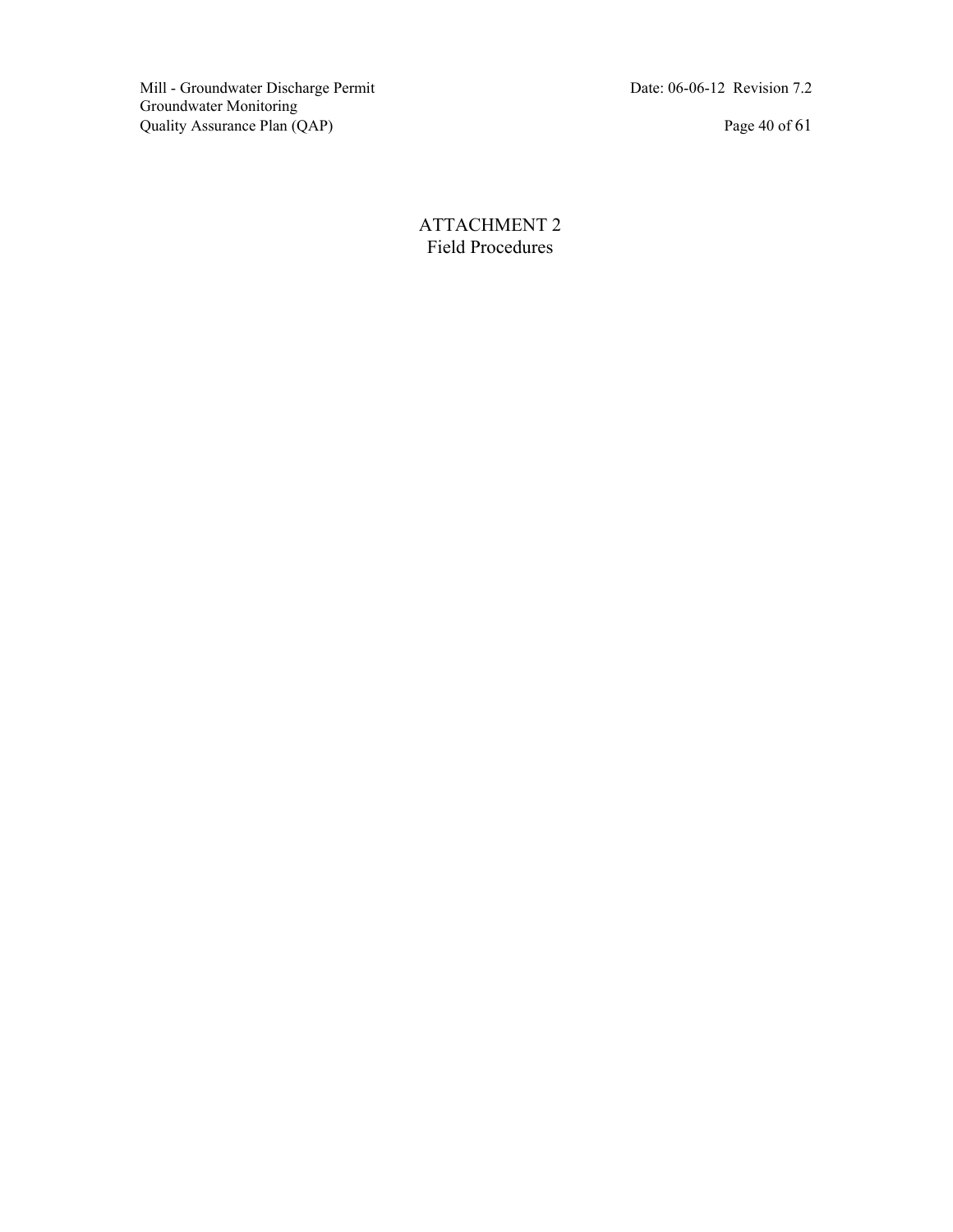Mill - Groundwater Discharge Permit Date: 06-06-12 Revision 7.2 Groundwater Monitoring Quality Assurance Plan (QAP) Page 41 of 61

#### Attachment 2-1 Groundwater Head (Depth to Water) Measurement Procedures

*Measure and record all depth to water data to the nearest 0.01 feet.* 

#### **Equipment Used For Groundwater Head Monitoring**

Measurement of depth to groundwater is accomplished by using a Solinist – IT 300 or equivalent device (the "Water Level Indicator").

#### **Equipment Checks**

Equipment used in depth to groundwater measurements will be checked prior to each use to ensure that the Water Sounding Device is functional.

Check the Water Sounding Device as follows:

- Turn the Water Level Indicator on.
- Test the Water Level Indicator using the test button located on the instrument.
- If the Water Level Indicator alarms using the test button it is considered operational and can be used for depth to water measurements.

#### **Measurement of Depth to Water**

All depth to water measurements (quarterly and immediately prior to sample collection) will be completed using the following procedure:

- For monitoring wells Measure depth to water from the top of the inner well casing at the designated measurement point.
- For the piezometers Measure depth to water from the top of the casing at the designated measurement point.
- Measurements are taken by lowering the Water Level Indicator into the casing until the device alarms, indicating that the water surface has been reached.
- Record the depth to groundwater on the appropriate form in Attachment 1 as the distance from the measuring point to the liquid surface as indicated by the alarm. The distance is determined using the tape measure on the Water Level Indicator.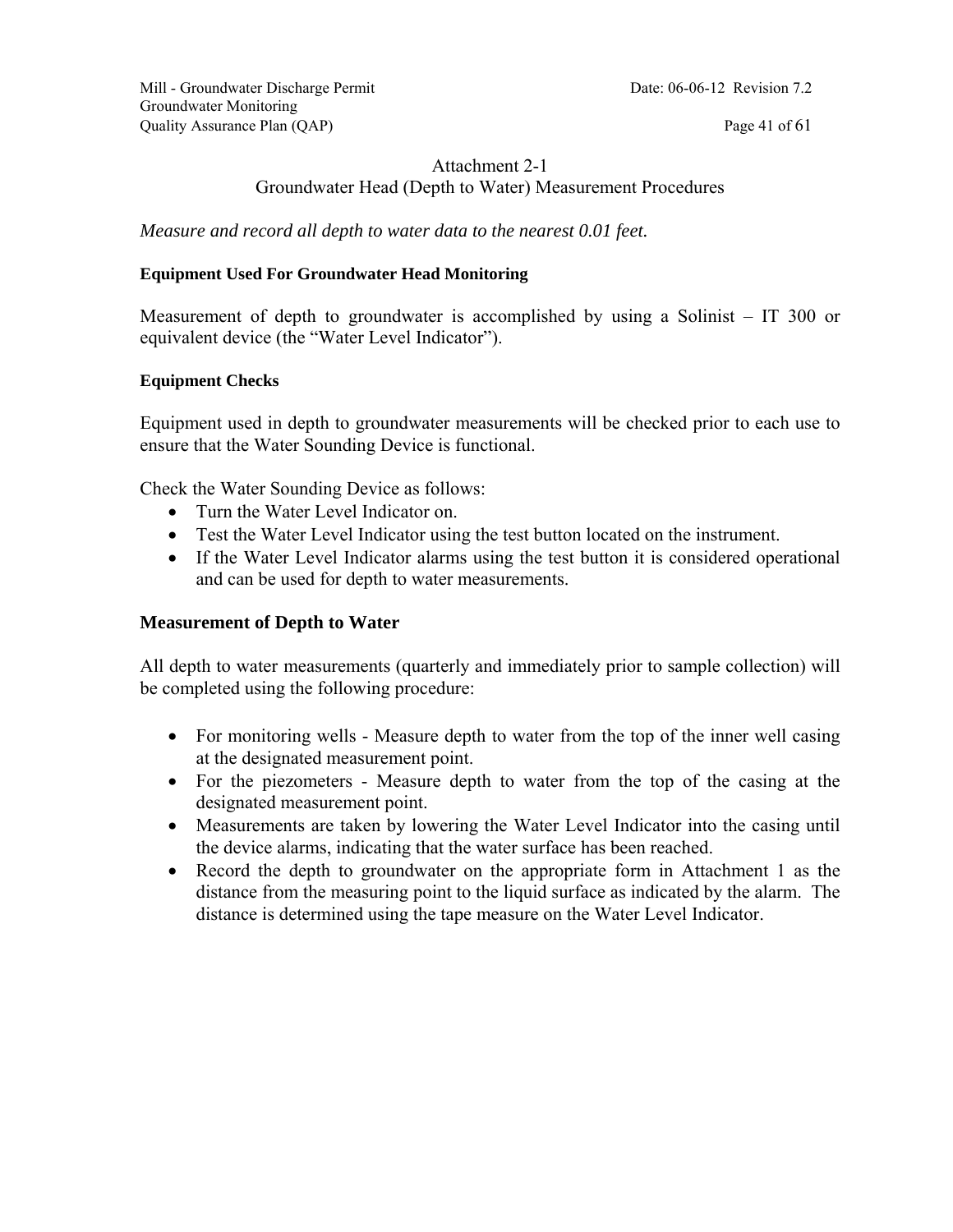#### Attachment 2-2 Decontamination Procedures

Non-dedicated sampling equipment will be decontaminated using the following procedures:

#### **Water level meter**

Decontaminate the water level meter with a detergent/deionized ("DI") water mixture by pouring the solutions over the water level indicator.

Rinse the water level indicator with fresh DI water rinse by pouring the DI water over the water level indicator.

#### **Field Parameter Instrument (Hydrolab or equivalent)**

Rinse the field parameter instrument probe unit with DI water prior to each calibration.

Wash the cup of the flow through cell with a detergent/DI water mixture and rinse with fresh DI water prior to each calibration.

#### **Non-Dedicated Purging/Sampling Pump**

Non-dedicated sampling/purging equipment will be decontaminated after each use and prior to use at subsequent sampling locations using the following procedures:

a) submerge the pump into a 55-gallon drum of nonphosphate detergent/DI water mixture;

b) pump the detergent/DI water solution through the pump and pump outlet lines into the drain line connected to Cell 1;

c) pump as much of the detergent/DI water mixture from the drum through the pump and outlet lines as possible;

d) submerge the pump into a 55-gallon drum of DI water;

e) pump the DI water solution through the pump and pump outlet lines into the drain line connected to Cell 1;

f) pump as much of the detergent/DI water mixture from the drum through the pump and outlet lines as possible;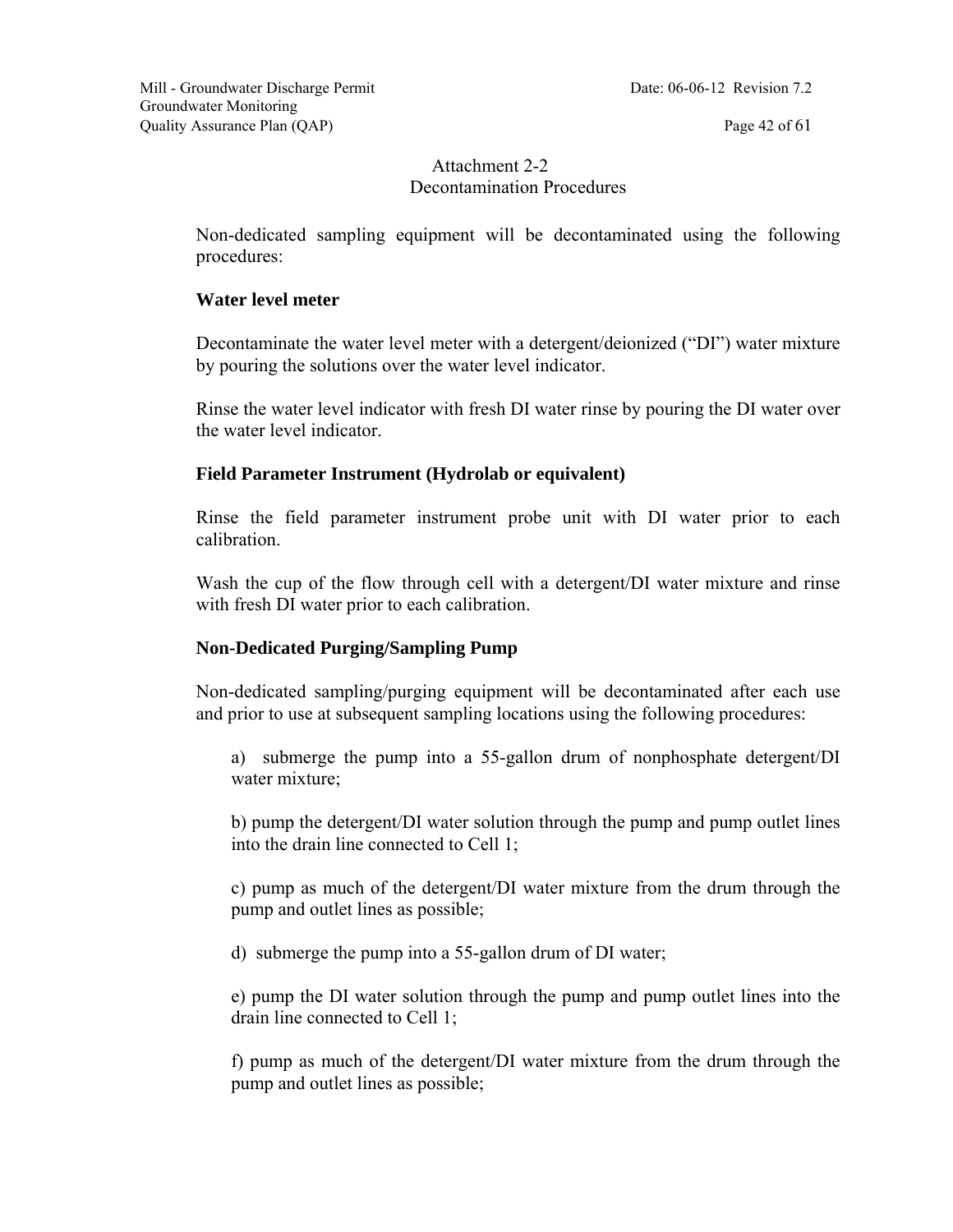g) if an equipment rinsate blank is required, submerge the pump into a fresh 55 gallon drum of DI water and pump 50% or more of the DI water through the pump and pump outlet lines;

h) if required, collect the equipment rinsate blank directly from the pump outlet lines into the appropriate sample containers (filtering the appropriate aliquots as needed).

All water produced during decontamination of a non-dedicated pump will pumped to an appropriate drain line which outlets into Cell 1.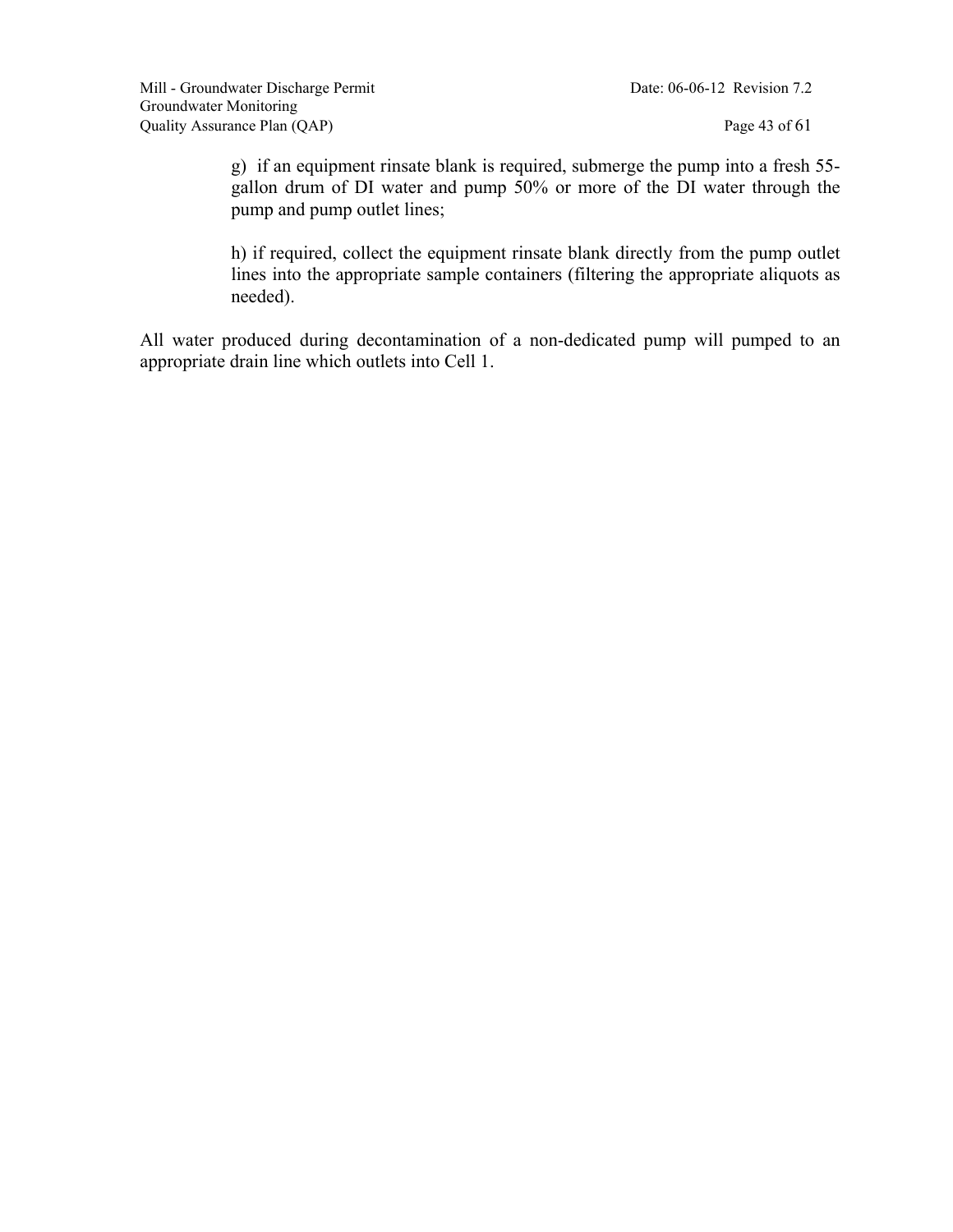#### Attachment 2-3 Purging Procedures

The following equipment will be used for groundwater purging and sampling:

- Disposable Bailer: A bailer that is used at one specific well for one event for purging and/or sampling. These bailers are single use and are disposed of as trash after sampling in accordance with Mill disposal requirements for Mill-generated solid waste.
- Dedicated Pump: A pump that is dedicated to one specific well for the use of purging or sampling. A dedicated pump remains inside the well casing suspended and secured.
- Non Dedicated Pump: A pump that is used for purging and sampling at one or more wells.
- Field Parameter Meter: A meter used to measure ground water quality parameters as listed below. Field parameters shall be measured using a Hydrolab M-5 with Flow Cell Multi-Parameter Meter system or equivalent that allows a continuous stream of water from the pump to the meter that enables measurements to be taken on a real-time basis without exposing the water stream to the atmosphere. The Field Parameter Meter measures the following parameters:
	- $\triangleright$  Water temperature;
	- $\triangleright$  Specific conductivity;
	- $\triangleright$  Turbidity;
	- $\triangleright$  pH;
	- $\triangleright$  Redox potential (Eh).
	- Water Level Indicator: A tape measure with a water level probe on the end that alarms when contact is made with water.
	- Diesel Generator: Mobile power supply to provide power for submersible pump.
	- 150 psi air compressor and ancillary equipment, or equivalent to operate dedicated "bladder" pumps.

Additional supplies for purging and sampling are as follows:

- Field Data Sheets
- 45 micron in-line filters (when metals and gross alpha analyses are required)
- Calculator
- Clock, stopwatch or other timing device
- Buckets
- Sampling containers (as provided by the Analytical Laboratory)
- Field preservation chemicals (as provided by the Analytical Laboratory)
- Disposable gloves
- Appropriate health and safety equipment
- Sample labels and COCs (as provided by the Analytical Laboratory)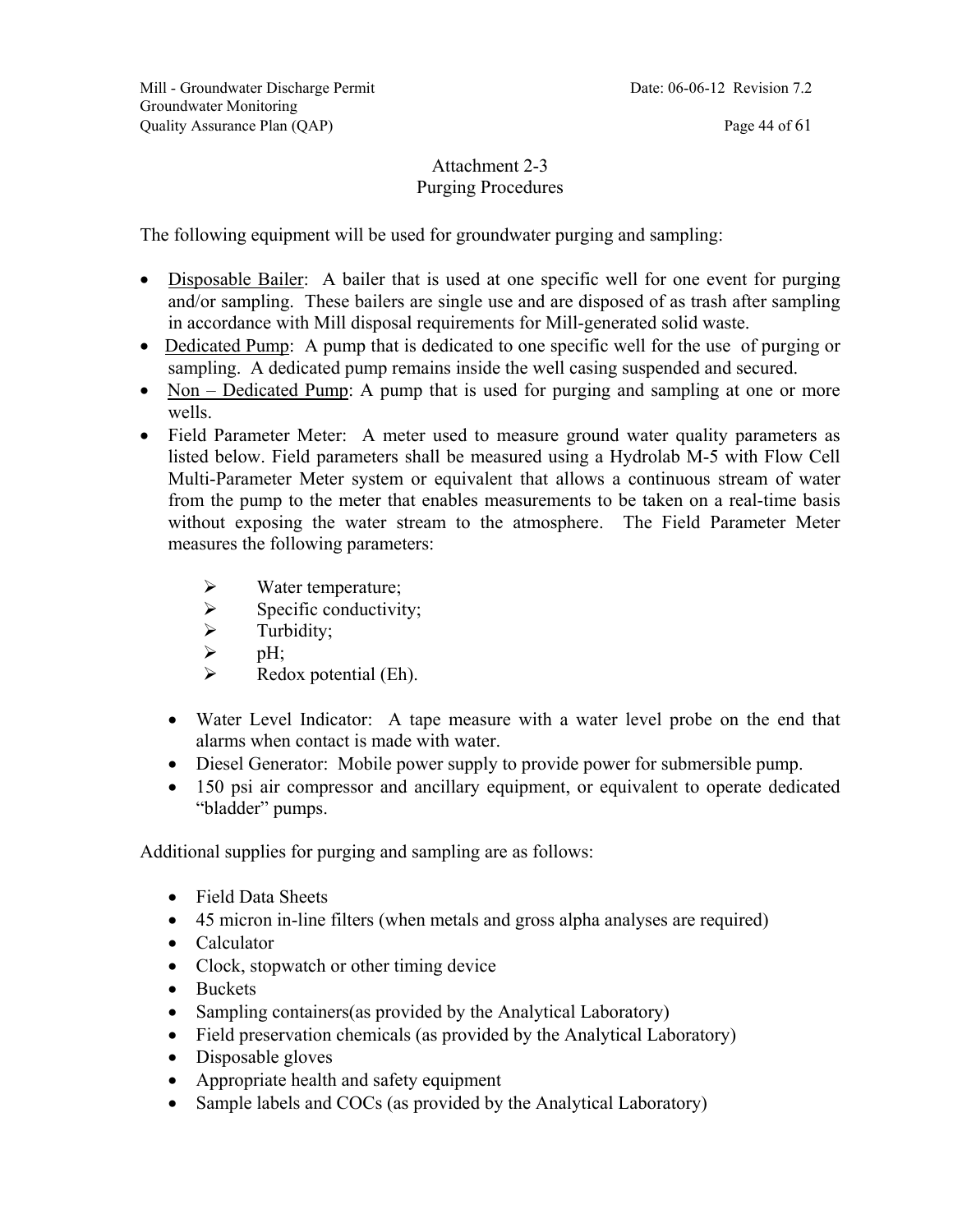#### **Pre-Purging/ Sampling Activities**

If a portable (non-dedicated) pump is to be used, prior to commencing the event's sampling activities,

- 1. check the pumping equipment to ensure that no air is leaking into the discharge line, in order to prevent aeration of the sample;
- 2. decontaminate the sampling pump using the procedure described in Attachment 2-2 and collect a equipment rinsate blank as required; and
- 3. Prior to leaving the Mill office, place the Trip Blank(s) into a cooler that will transport the VOC samples. The Trip Blank(s) will accompany the groundwater (VOC) samples throughout the monitoring event.

#### **Well Purging**

The purging techniques described below will be used for all groundwater sampling conducted at the Mill unless otherwise stated in the program-specific QAPs for the chloroform and nitrate investigations. The program-specific QAPs for the chloroform and nitrate investigations are included as Appendix A and Appendix B respectively.

Purging is completed using the equipment described above. Purging is completed to remove stagnant water from the casing and to assure that representative samples of formation water are collected for analysis. There are three purging strategies that will be used to remove stagnant water from the casing during groundwater sampling at the Mill. The three strategies are as follows:

- 1. Purging three well casing volumes with a single measurement of field parameters
- 2. Purging two casing volumes with stable field parameters (within 10% RPD)

3. Purging a well to dryness and stability of a limited list of field parameters after recovery

The groundwater in the well should recover to within at least 90% of the measured groundwater static surface before sampling. If after 2 hours, the well has not recovered to 90% the well will be sampled as soon as sufficient water for the full analytical suite is available.

Turbidity measurement in the water should be  $\leq$  5 NTU prior to sampling unless the well is characterized by water that has a higher turbidity.

A flow-cell needs to be used for field parameters.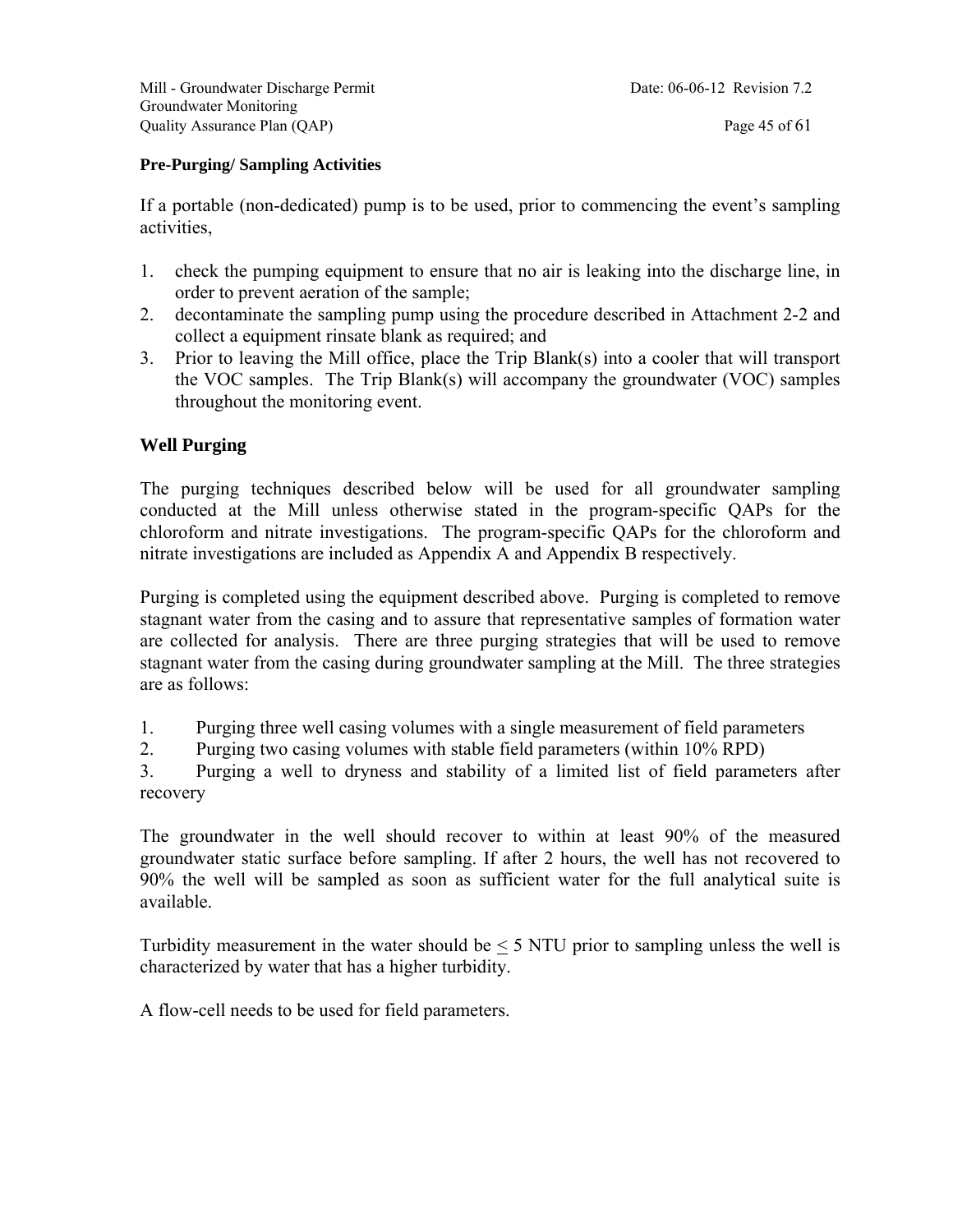- a) Determine the appropriate purging strategy based on historic performance of the well (3 casing volumes, 2 casing volumes and stable parameters, or purging the well to dryness)
- b) Remove the well casing cap and measure and record depth to groundwater as described in Attachment 2-1 above;
- c) Determine the casing volume (V) in gallons, where h is column height of the water in the well (calculated by subtracting the depth to groundwater in the well from the total depth of the well),  $V = 0.653*h$ , for a 4" casing volume and  $V = 0.367*h$  for a 3" casing volume. Record the casing volume on the Field Data Worksheet;

If a portable (non-dedicated) pump is used:

- Ensure that it has been decontaminated in accordance with Attachment 2-2 since its last use.
- Lower the pump into the well. Keep the pump at least five feet from the bottom of the well.

If a non-dedicated pump or dedicated pump is used:

(i) Commence pumping;

- (ii) Determine pump flow rate by using a stopwatch or other timing device and a calibrated bucket by measuring the number of seconds required to fill to the one-gallon mark. Record this in the "pumping rate" section of the Field Data Worksheet;
- (iii) Calculate the amount of time to evacuate two or three casing volumes;
- (iv)Evacuate two or three casing volumes by pumping for the length of time determined in paragraph (iii);
- (v) If two casing volumes will be purged:

Take measurements of field parameters (pH, specific conductance, temperature, redox potential and turbidity) during well purging, using the Field Parameter Meter. These measurements will be recorded on the Field Data Worksheet. Purging is completed after two casing volumes have been removed and the field parameters pH, temperature, specific conductance, redox potential (Eh) and turbidity have stabilized to within 10% RPD over at least two consecutive measurements.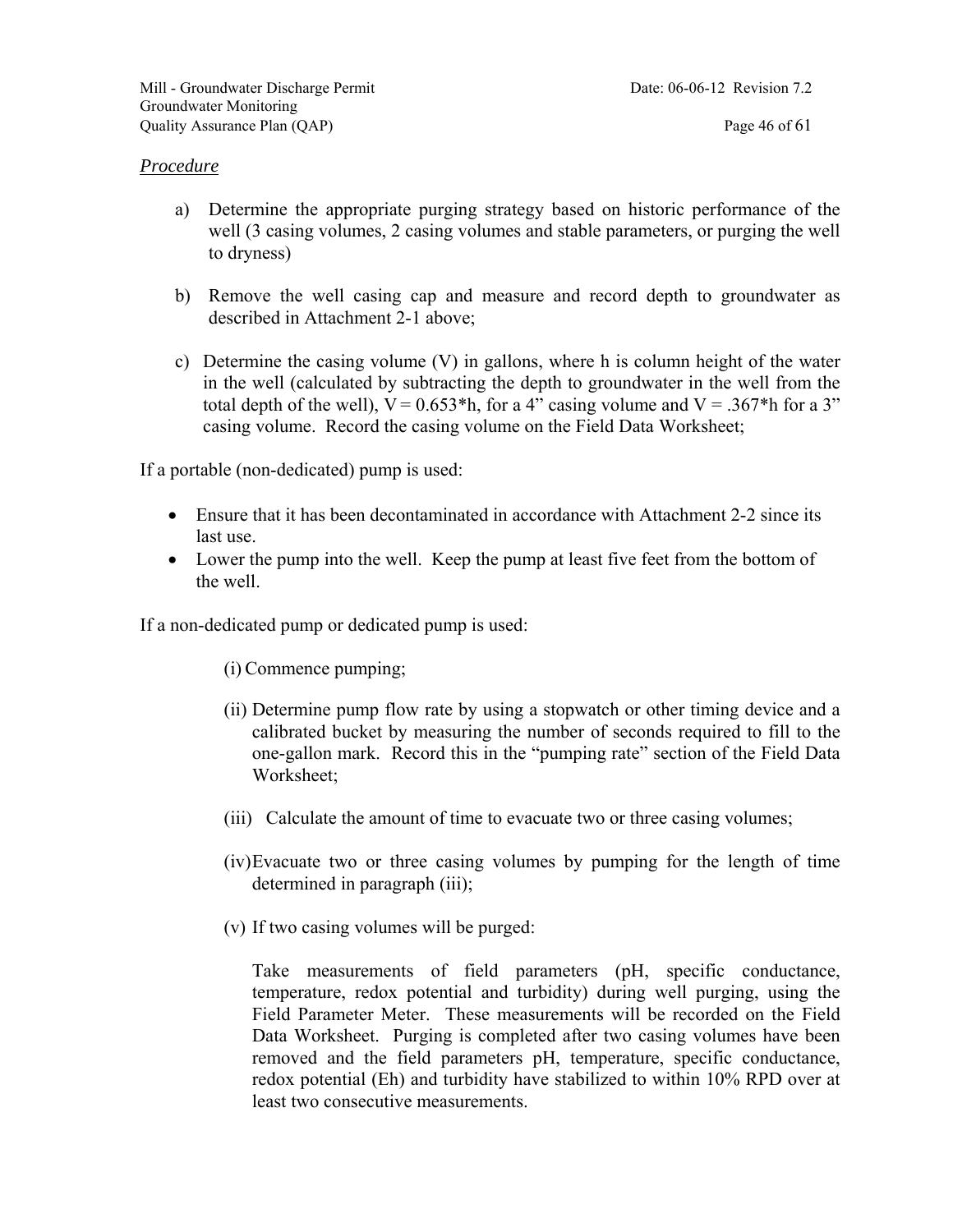(vi)If three casing volumes will be purged:

Take one set of measurements of field parameters (pH, specific conductance, temperature, redox potential and turbidity) after three casing volumes have been purged immediately prior to sample collection using the Field Parameter Meter. Record these measurements on the Field Data Worksheet.

(vii) If the well is purged to dryness:

Record the number of gallons purged on the Field Data Worksheet.

The well should be sampled as soon as a sufficient volume of groundwater is available to fill sample containers.

Upon arrival at the well after recovery or when sufficient water is available for sampling measure depth to water and record on the Field Data Worksheet.

Take one set of measurements of field parameters for pH, specific conductance and temperature only.

Collect the samples into the appropriate sample containers.

Take an additional set of measurements of field parameters for pH, specific conductance and temperature after the samples have been collected.

If the field parameters of pH, specific conductance and temperature are within 10% RPD the samples can be shipped for analysis.

If the field parameters of pH, specific conductance and temperature are not within 10% RPD, dispose of the sample aliquots, and purge the well again as described above.

Repeat this process if necessary for three complete purging events. If after the third purging the event, the parameters of pH, specific conductance and temperature do not stabilize to within 10% RPD, the well is considered sufficiently purged and collected samples can be submitted for analysis.

Purging using a disposable bailer

For wells where a pump is not effective due to shallow water columns, a disposable bailer, made of inert materials, will be used.

When a bailer is used, the following procedure will be followed: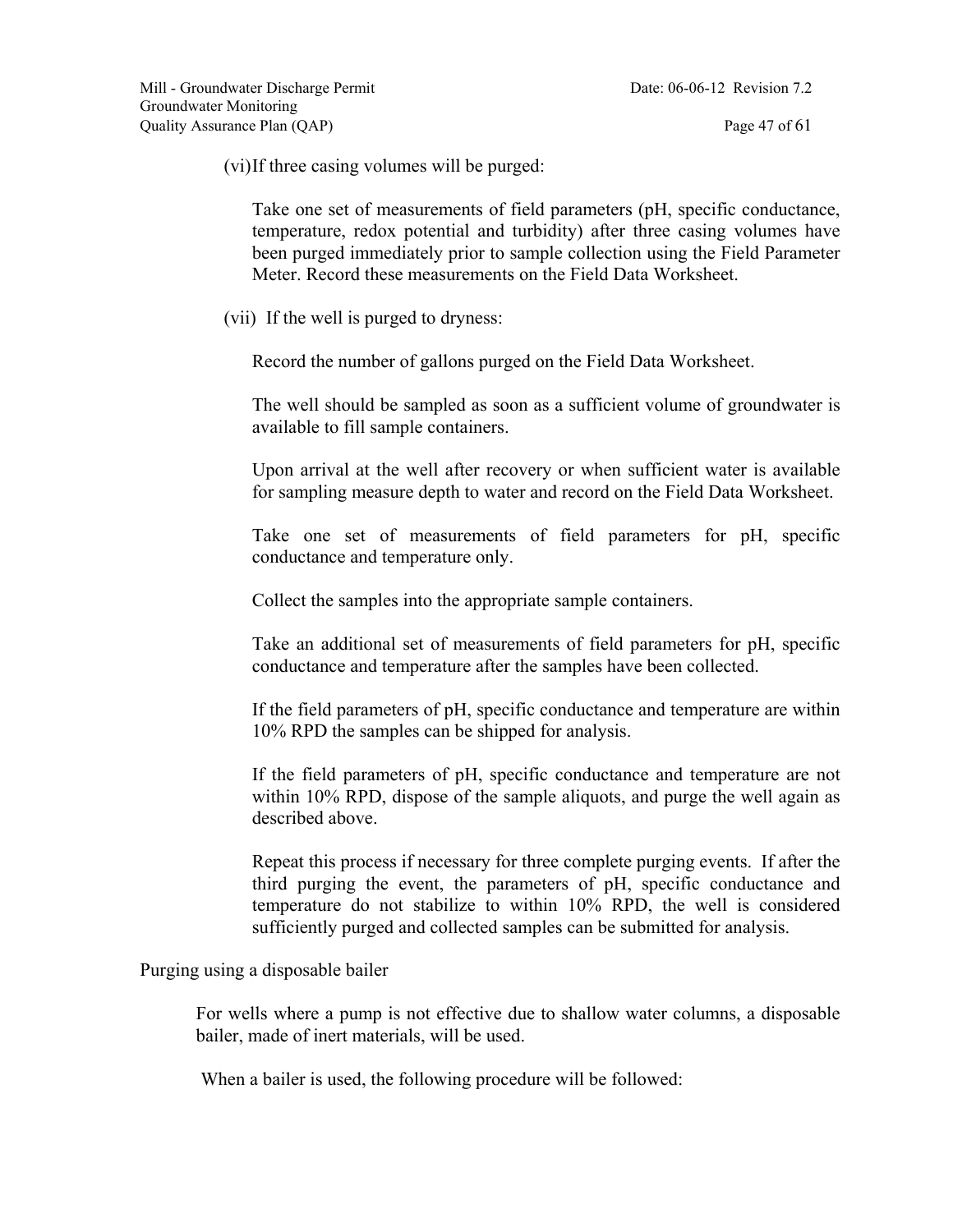- (i) Use the water level meter to determine the water column and figure the amount of water that must be evacuated.
- (ii) Attach a disposable bailer to a rope and reel.
- (iii) Lower the bailer into the well and listen for contact with the solution. Once contact is made, allow the bailer to gradually sink in the well, being careful not to allow the bailer to come in contact with the bottom sediment.
- (iv)After the bailer is full, retrieve the bailer and pour the water from the bailer into 5 gallon buckets. By doing this, one can record the number of gallons purged.
- (v) Repeat this process until either two casing volumes have been collected or until no more water can be bailed. When the process is finished for the well, the bailer will be disposed of.
- (vi)Take field measurements from the water in the buckets.
- All water produced during well purging will be containerized. Containerized water will be disposed of into an active Tailings Cell.
- After the collection of all samples, and prior to leaving the sampling site, replace the well cap and lock the casing.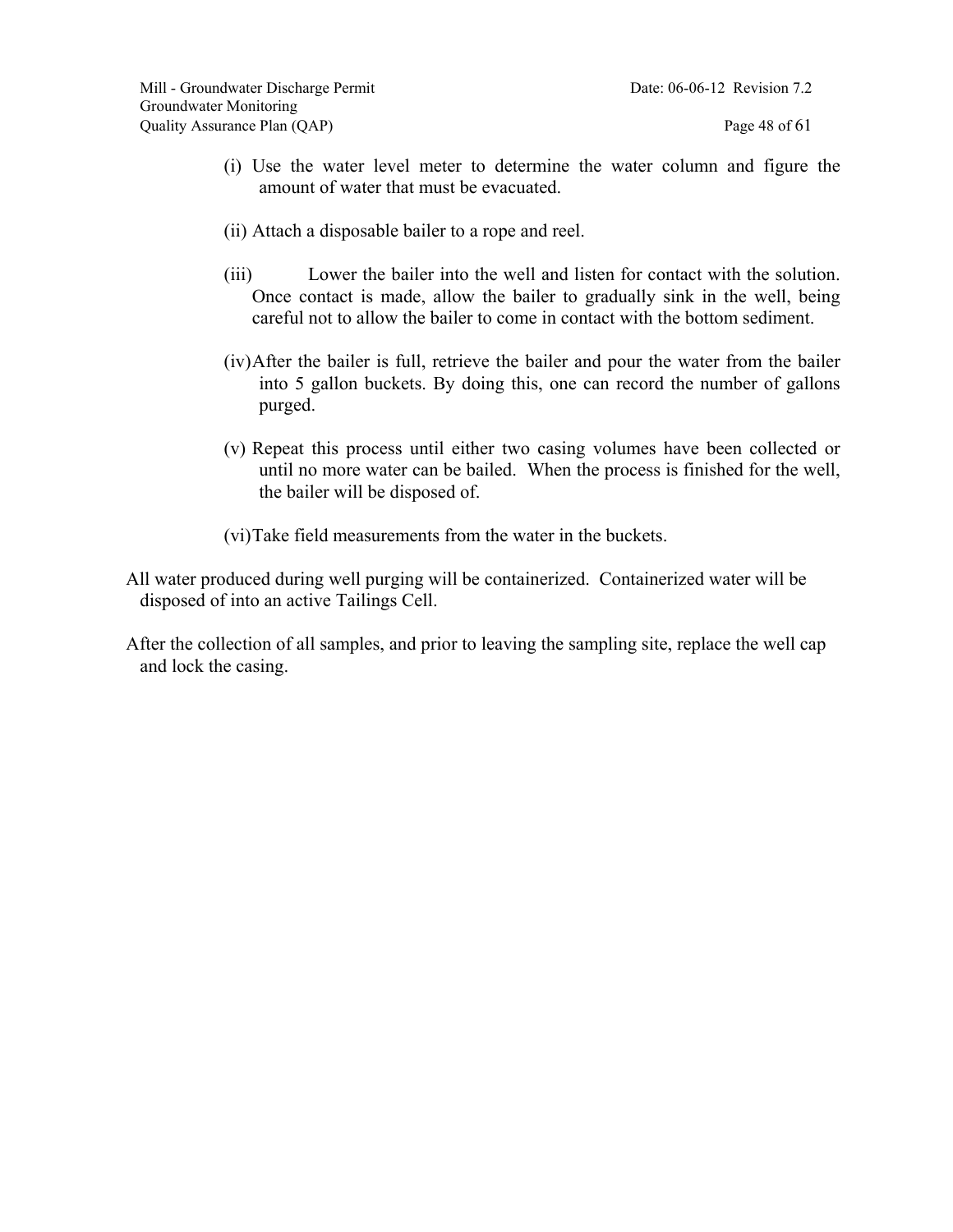#### Attachment 2-4 Sample Collection Procedures

#### **Sample Collection Order**

Regardless of the purging method employed samples will be collected in the order specified below.

All containers and preservatives will be provided by the Analytical Laboratory. Collect the samples in accordance with the volume, container and preservation requirements specified by the Analytical Laboratory which should be provided with the supplied containers.

#### VOCs;

Nutrients (ammonia, nitrate and nitrite);

All other non-radiologics (fluoride, general inorganics, TDS, total cations and anions); and Gross alpha and heavy metals (filtered).

#### **Sample Filtering**

When sampling for heavy metals and for gross alpha, the following procedure shall be followed:

- a) Obtain the specifically identified sample container for the type of sample to be taken, as provided by the Analytical Laboratory;
- b) Add the quantity of specified preservative provided by the Analytical Laboratory to each sample container;
- c) When using a pump to sample:
	- (i) Place a new 0.45 micron filter on the sample tubing;
	- (ii) Pump the sample through the filter, and into the sample container containing the preservative;
	- (iii) The pump should be operated in a continuous manner so that it does not produce samples that are aerated in the return tube or upon discharge;
- d) When using a bailer to sample (wells with shallow water columns, i.e., where the water column is less than five feet above the bottom of the well casing), then the following procedure will be used to filter samples:
	- (i) Collect samples from the bailer into a large, unused sample jug that does not contain any preservatives.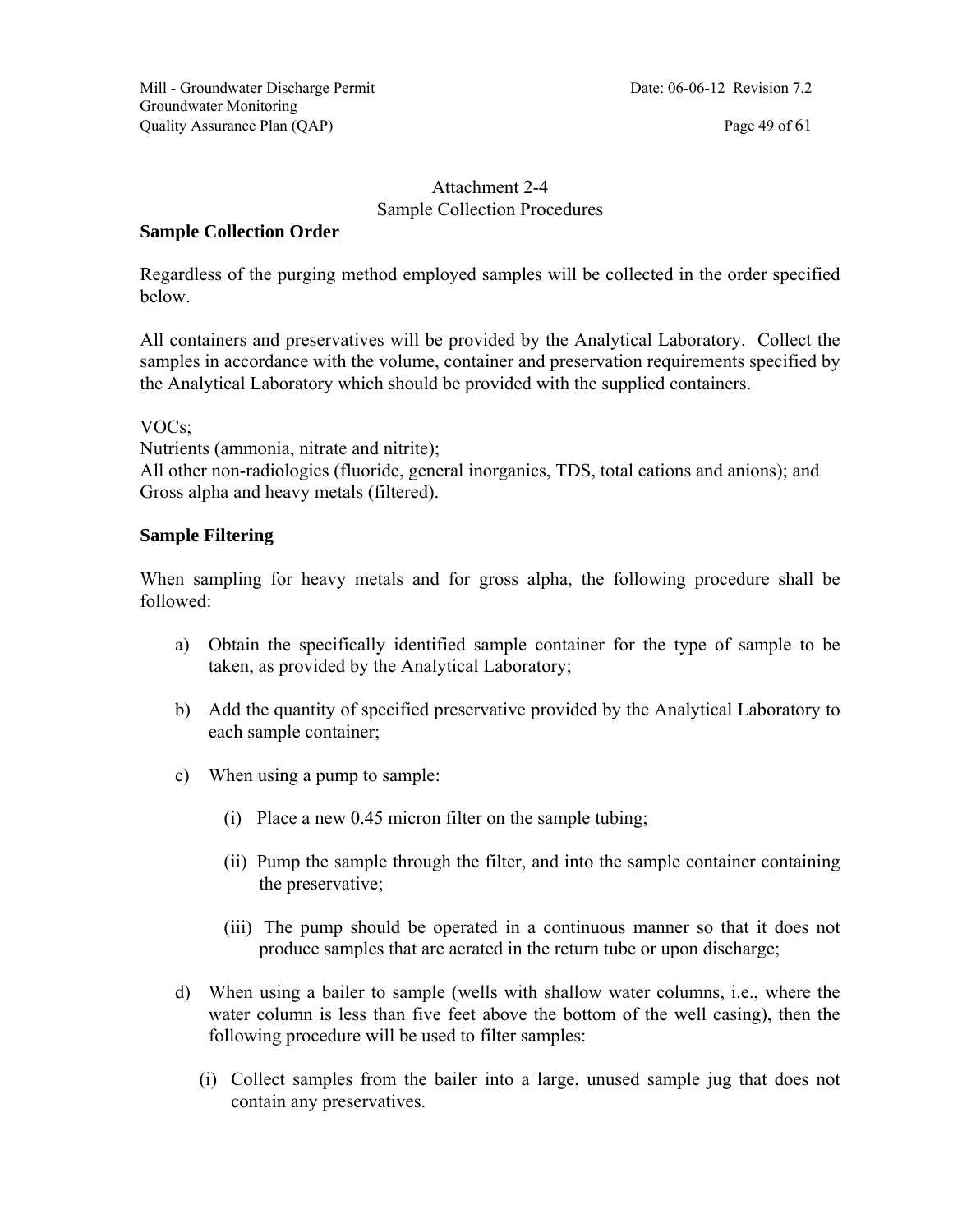- (ii) Add the appropriate preservatives to the appropriate sample container provided by the Analytical Laboratory.
- (iii) Place clean unused tubing in the peristaltic pump.
- (iv) Use the peristaltic pump to transfer the unpreserved sample from the large sample jug to the sample containers through a 0.45 micron filter.

#### **Procedures to Follow After Sampling**

- a) In each case, once a sample is taken, identify and label the sample container using the labels provided by the Analytical Laboratory. The labels may include the following information depending on the type of analysis requested:
	- Sample location
	- Date and time of sample
	- Any preservation method utilized
	- Filtered or unfiltered
- b) Immediately after sample collection, place each sample in an ice-packed cooler; and
- c) Before leaving the sampling location, thoroughly document the sampling event on the Field Data Worksheet, by recording all pertinent data.

Upon returning to the office, the samples must be stored in a refrigerator at less than or equal to  $6^{\circ}$  C. These samples shall be received by the Analytical Laboratory at less than or equal to  $6^{\circ}$  C. Samples will then be re-packed in the plastic ice-packed cooler and transported via these sealed plastic containers by overnight delivery services to the Analytical Laboratory.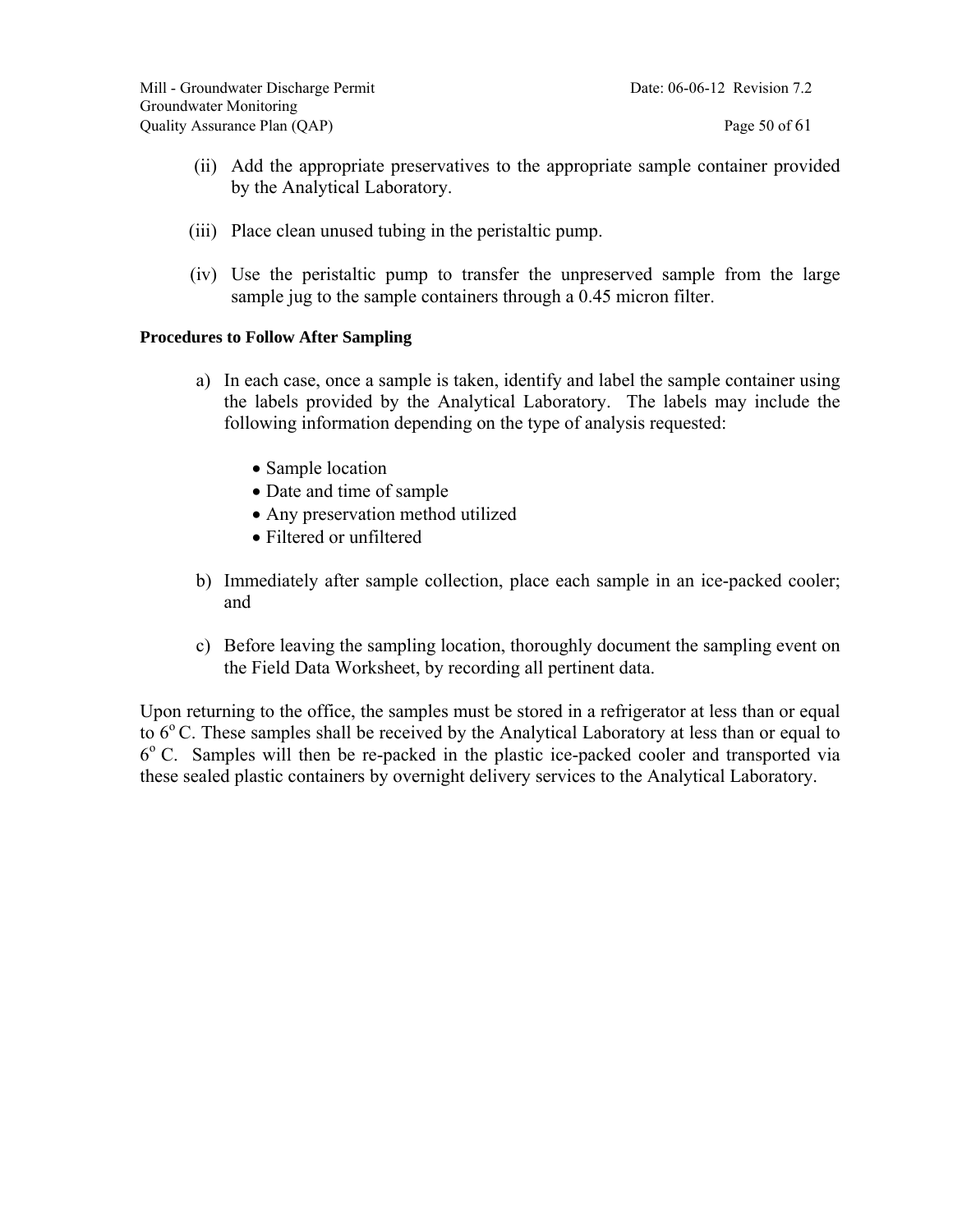#### Attachment 2-5 Field QC Samples

#### **Field Duplicates**

Field duplicates are required to be collected at a frequency of one duplicate per every 20 field samples. Field duplicate samples are analyzed for the same analytes as the parent sample.

Field duplicate samples should be as near to split samples as reasonably practicable.

Collection of field duplicates is completed as follows:

Fill a single VOC vial for the parent sample. Collect a second VOC vial for the duplicate sample. Collect the second set of VOC vials for the parent immediately followed by the duplicate sample. Fill the third set of VOC vials in the same manner. Repeat this parent/duplicate process for the remaining analytes in the order specified in Attachment 2-4 blind to the Analytical Laboratory.

Field duplicate samples are labeled using a "false" well number such as MW-65 and MW-70.

#### **Equipment Rinsate Samples**

Where portable (non-dedicated) sampling equipment is used, a rinsate sample will be collected at a frequency of one rinsate sample per 20 field samples.

Equipment rinsate samples are collected after the decontamination procedure in Attachment 2-2 is completed as follows:

Submerge the pump into a fresh 55-gallon drum of DI water and pump 50% or more of the DI water through the pump and pump outlet lines;

Collect the equipment rinsate blank directly from the pump outlet lines into the appropriate sample containers (filtering the appropriate aliquots as needed).

Equipment rinsate blanks are labeled with the name of the subsequently purged well with a terminal letter "R" added (e.g. MW-11R).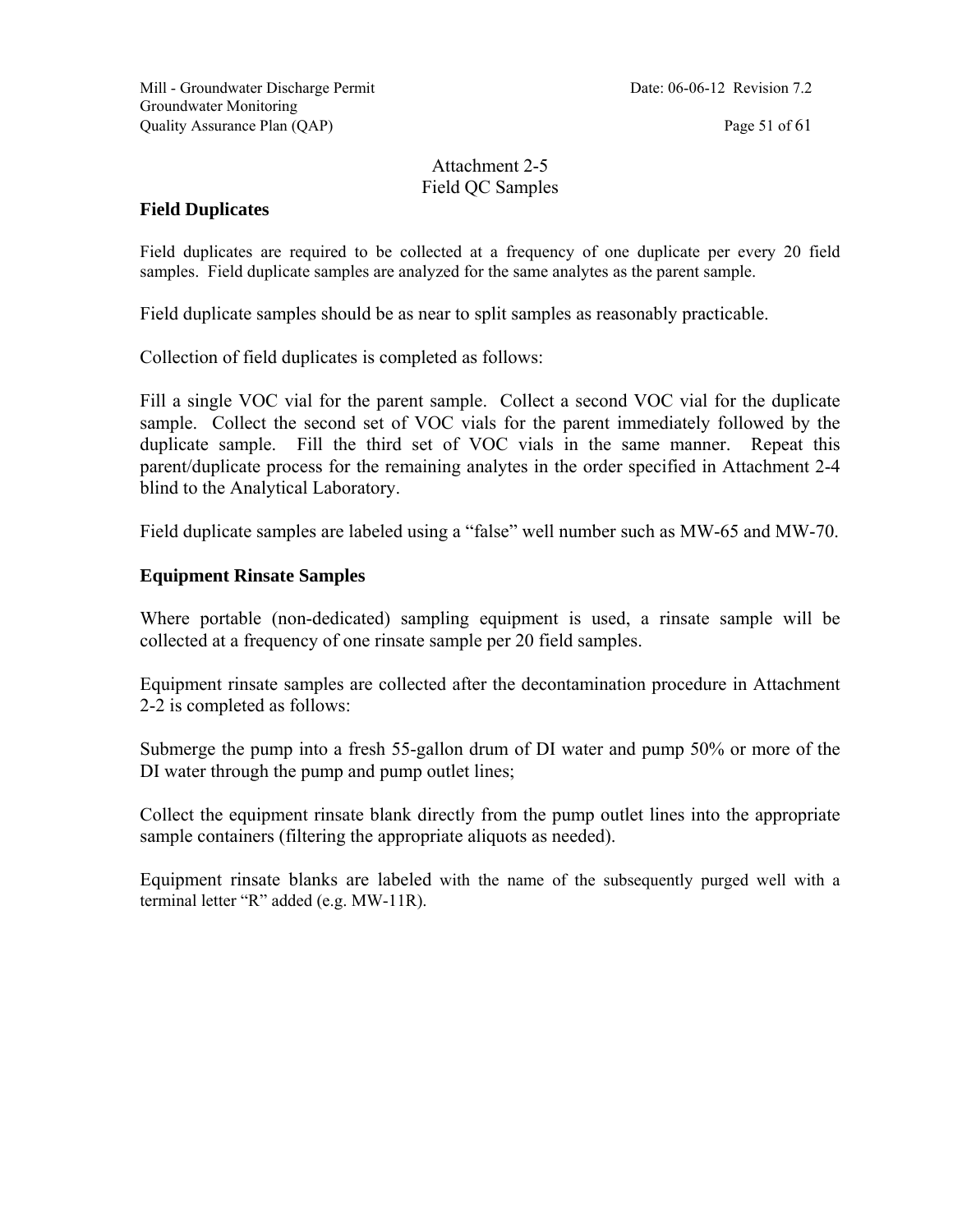Mill - Groundwater Discharge Permit Date: 06-06-12 Revision 7.2 Groundwater Monitoring Quality Assurance Plan (QAP) Page 52 of 61

Appendix A Chloroform Investigation Monitoring Quality Assurance Program White Mesa Uranium Mill Blanding, Utah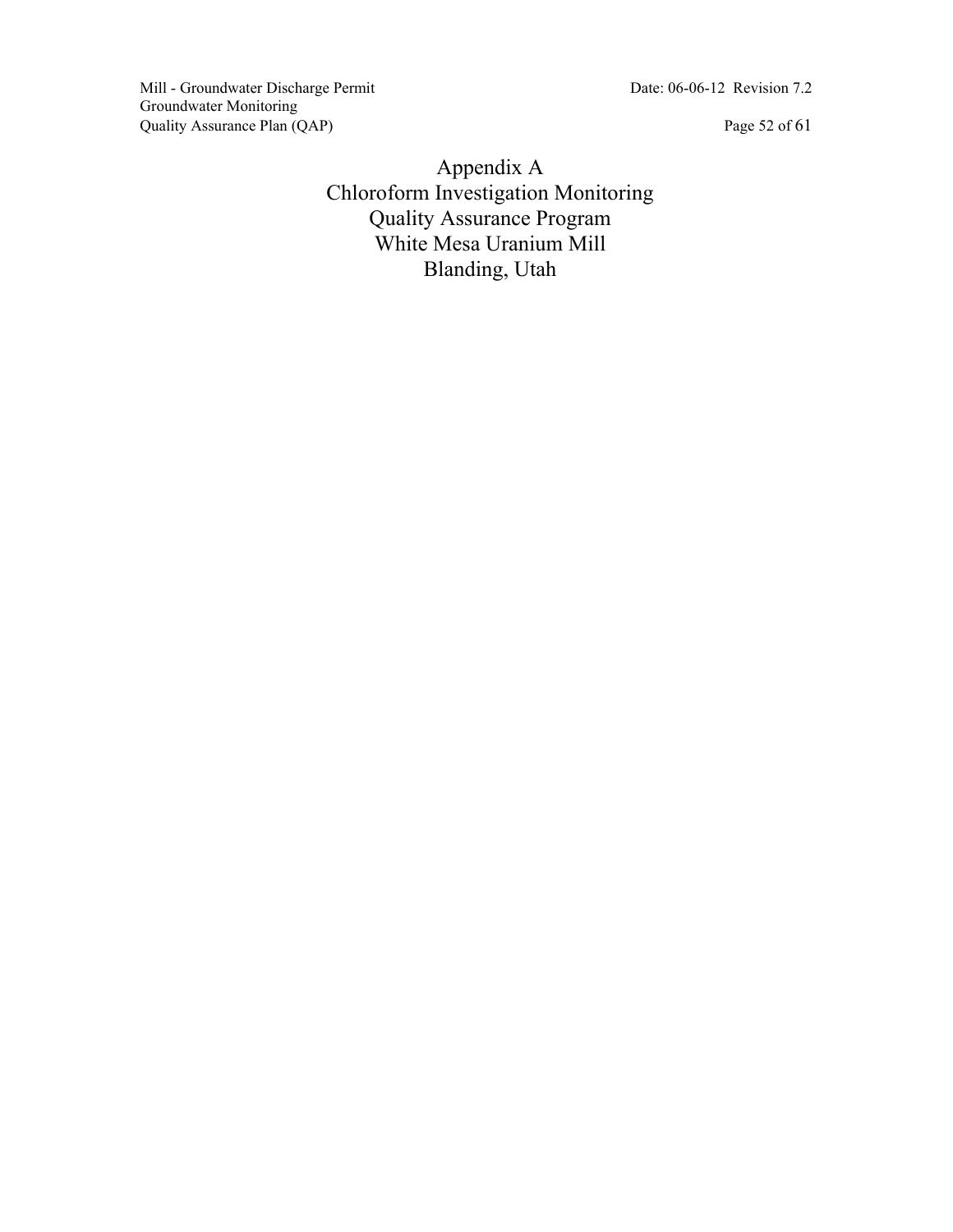#### Chloroform Investigation Monitoring Quality Assurance Program White Mesa Uranium Mill Blanding, Utah

This document sets out the quality assurance plan to be used by Denison Mines (USA) Corp. for Chloroform Investigation conducted pursuant to State of Utah Notice of Violation and Groundwater Corrective Action Order (UDEQ Docket No. UGW-20-01) (the "Order").

Specifically, the Mill will use the same sampling regimen for the Chloroform Investigation that is utilized for groundwater sampling under its groundwater discharge permit, as set forth in the attached groundwater discharge permit Quality Assurance Plan (QAP), except as set forth below:

#### 1) Dedicated Purge Pump/Sampling

Chloroform Investigation samples are collected by means of disposable bailer(s) the day following the purging .The disposable bailer is used only for the collection of a sample from an individual well and disposed subsequent to the sampling. The wells are purged prior to sampling by means of a portable pump. Each quarterly purging event begins at the location least affected by chloroform (based on the previous quarters sampling event) and proceeds by affected concentration to the most affected location. Although purging will generally follows this order, the sampling order may deviate slightly from the generated list. This practice does not affect the samples for these reasons: any wells sampled in slightly different order have either dedicated pumps or are sampled via a disposable bailer. This practice does not affect the quality or usability of the data as there will be no cross-contamination resulting from sampling order. Decontamination of all sampling equipment will follow the decontamination procedure outlined in Attachment 2-2 of the QAP.

2) Chloroform Investigation Sampling Frequency, Order and Locations

The chloroform investigation wells listed below are required to be monitored on a quarterly basis under State of Utah Notice of Violation and Groundwater Corrective Action Order UDEQ Docket No. UGW-20-01. Chloroform wells shall be purged from the least contaminated to the most contaminated as based on the most recent quarterly results.

- $\bullet$  MW-4
- $\bullet$  TW4-1
- $\bullet$  TW4-2
- $\bullet$  TW4-3
- $\bullet$  TW4-4
- $\bullet$  TW4-5
- $\bullet$  TW4-6
- $\bullet$  TW4-13
- $\bullet$  TW4-14
- MW-26
- $\bullet$  TW4-16
- MW-32
- $\bullet$  TW4-18
- $\bullet$  TW4-19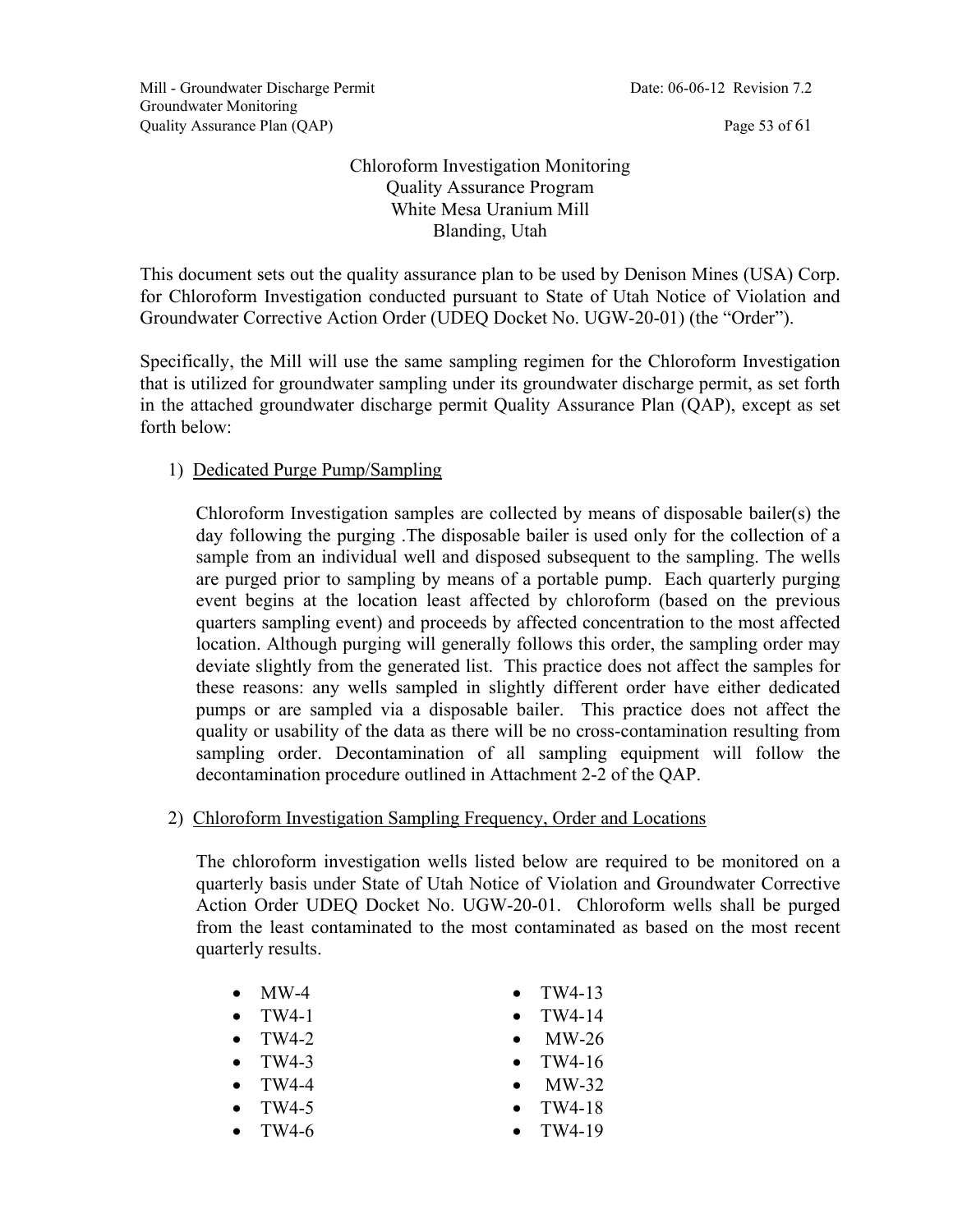Mill - Groundwater Discharge Permit Date: 06-06-12 Revision 7.2 Groundwater Monitoring Quality Assurance Plan (QAP) Page 54 of 61

| $\bullet$ TW4-7  | $\bullet$ TW4-20 |
|------------------|------------------|
| $\bullet$ TW4-8  | $\bullet$ TW4-21 |
| $\bullet$ TW4-9  | $\bullet$ TW4-22 |
| $\bullet$ TW4-10 | $\bullet$ TW4-23 |
| $\bullet$ TW4-11 | $\bullet$ TW4-24 |
| $\bullet$ TW4-12 | $\bullet$ TW4-25 |
| TW4-26           | TW4-27           |
|                  |                  |

Note: Wells MW-26 and MW-32 may be monitored under either the Chloroform Investigation Program or the Groundwater Discharge Permit Monitoring Program.

3) Chloroform Investigation Sample Containers and Collection Volume

The chloroform investigation sampling program requires a specific number of sampling containers and the collection of specific volumes of sample. Accordingly, the following sample volumes are collected by bailer from each sampling location:

- For Volatile Organic Compounds (VOC), collect three samples into three separate 40 ml containers.
- For Nitrate/Nitrite determinations, collect one sample into a 100 ml container.
- For Inorganic Chloride, collect one sample into a 100 ml container.

The Analytical Laboratory will provide the sampling containers and may request that certain analytes be combined into a single container due to like sampling requirements and/or like preservation. The container requirements will be determined by the Analytical Laboratory and specified with the bottles supplied to the Field Personnel. Bottle requirements may change if the Analytical Laboratory is changed or if advances in analytical techniques allow for reduced samples volumes. The above list is a general guideline.

4) Laboratory Requirements

Collected samples which are gathered for chloroform investigation purposes are shipped to an analytical laboratory where the requisite analyses are performed. At the laboratory the following analytical specifications must be adhered to: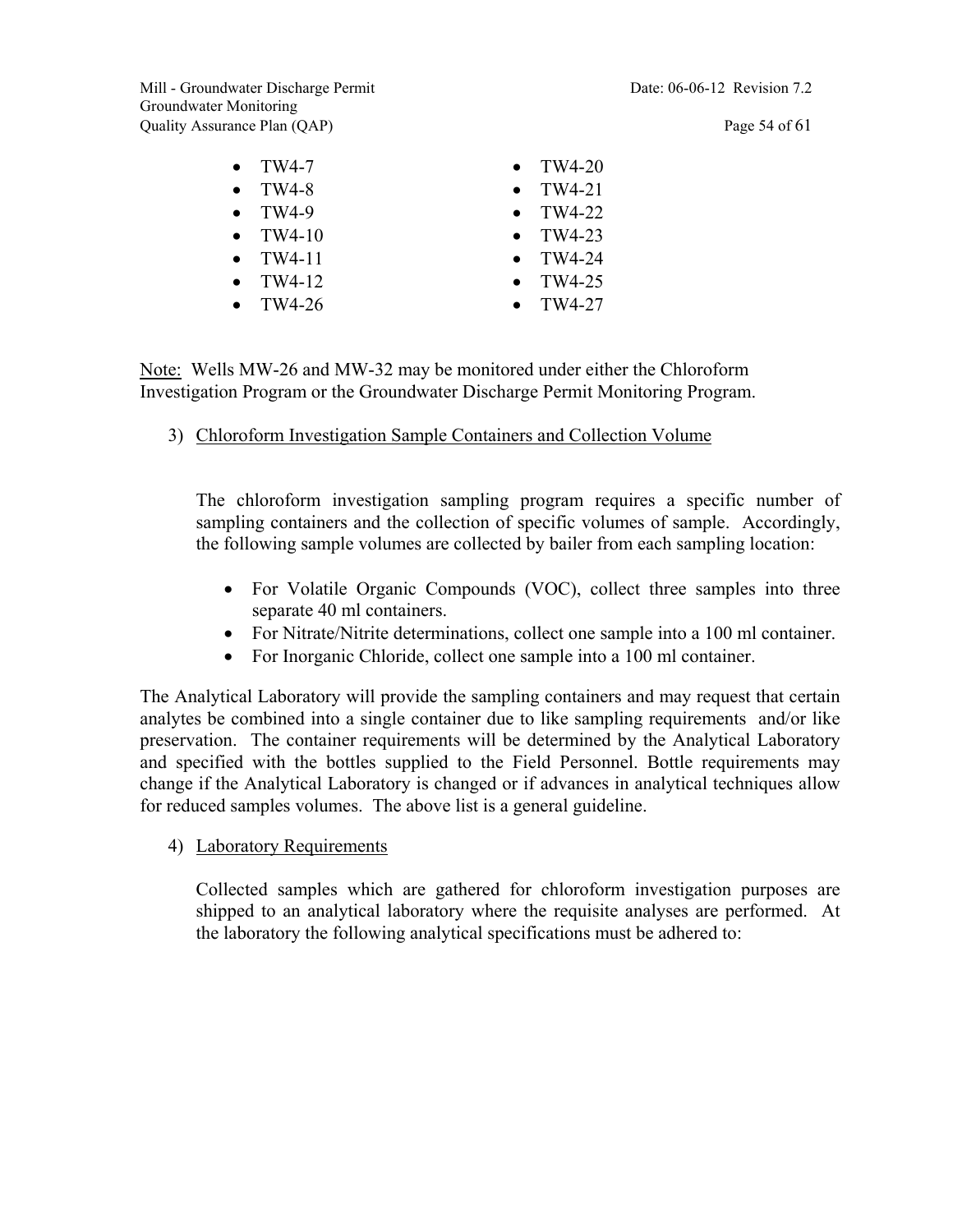Mill - Groundwater Discharge Permit Date: 06-06-12 Revision 7.2 Groundwater Monitoring Quality Assurance Plan (QAP) Page 55 of 61

| <b>Analytical</b><br><b>Parameter</b> | <b>Analytical</b><br><b>Method</b> | <b>Reporting</b><br>Limit | <b>Maximum</b><br><b>Holding</b><br><b>Times</b> | <b>Sample</b><br><b>Preservation</b><br>Requirement | <b>Sample</b><br><b>Temperature</b><br><b>Requirement</b> |
|---------------------------------------|------------------------------------|---------------------------|--------------------------------------------------|-----------------------------------------------------|-----------------------------------------------------------|
| Nitrate & Nitrite                     | E353.1 or                          | $0.1$ mg/L                | 28 days                                          | $H2SO4$ to                                          | $\leq 6^{\circ}C$                                         |
| (as N)                                | E353.2                             |                           |                                                  | pH <sub>2</sub>                                     |                                                           |
| Carbon                                | <b>SW8260B</b>                     | $1.0 \mu g/L$             | 14 days                                          | $HC1$ to $pH<2$                                     | $\leq 6^{\circ}C$                                         |
| Tetrachloride                         | $\alpha$                           |                           |                                                  |                                                     |                                                           |
|                                       | <b>SW8260C</b>                     |                           |                                                  |                                                     |                                                           |
| Chloroform                            | <b>SW8260B</b>                     | $1.0 \mu g/L$             | 14 days                                          | $HC1$ to $pH<2$                                     | $\leq 6^{\circ}C$                                         |
|                                       | $\alpha$                           |                           |                                                  |                                                     |                                                           |
|                                       | SW8260C                            |                           |                                                  |                                                     |                                                           |
| Dichloromethane                       | <b>SW8260B</b>                     | $1.0 \mu g/L$             | 14 days                                          | $HC1$ to $pH<2$                                     | $\leq 6^{\circ}C$                                         |
| (Methylene)                           | $\alpha$                           |                           |                                                  |                                                     |                                                           |
| Chloride)                             | <b>SW8260C</b>                     |                           |                                                  |                                                     |                                                           |
| Chloromethane                         | <b>SW8260B</b>                     | $1.0 \mu g/L$             | 14 days                                          | $HC1$ to $pH<2$                                     | $\leq 6^{\circ}C$                                         |
|                                       | $\alpha$                           |                           |                                                  |                                                     |                                                           |
|                                       | SW8260C                            |                           |                                                  |                                                     |                                                           |
| Inorganic                             | A4500-Cl B                         | $1 \text{ mg/L}$          | 28 days                                          | None                                                | $\leq 6^{\circ}C$                                         |
| Chloride                              | or A4500-Cl                        |                           |                                                  |                                                     |                                                           |
|                                       | E                                  |                           |                                                  |                                                     |                                                           |
|                                       | or E300.0                          |                           |                                                  |                                                     |                                                           |

#### 5) Field Parameters

Only one set of field parameters are required to be measured prior to sampling in chloroform pumping wells. This includes the following wells: MW-4, MW-26, TW4-4, TW-4-19 and TW-4-20. However, if a pumping well has been out of service for 48 hours or more, DUSA shall follow the purging requirements outlined in Attachment 2-3 of the QAP before sample collection.

Field parameters will be measured in chloroform wells which are not continuously pumped as described in Attachment 2-3 of the groundwater QAP.

#### 6) Chloroform Investigation Reports

The Chloroform Investigation Reports will include the following information:

- a) Introduction
- b) Sampling and Monitoring Plan
	- Description of monitor wells
	- Description of sampling methodology, equipment and decontamination procedures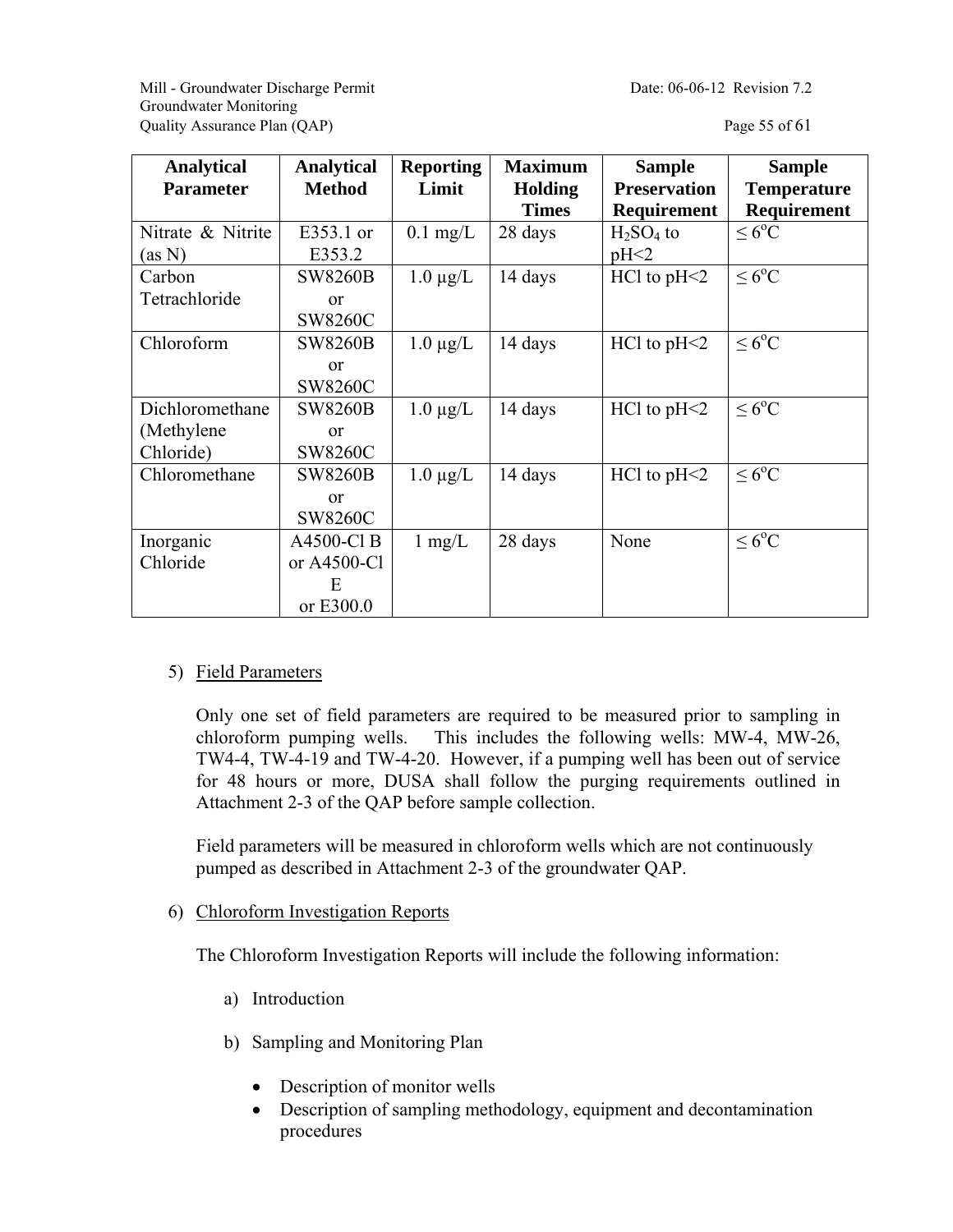- Identify all quality assurance samples, e.g. trip blanks, equipment blanks, duplicate samples
- c) Data Interpretation
	- Interpretation of groundwater levels, gradients, and flow directions. Interpretations will include a discussion on: 1) A current site groundwater contour map, 2) hydrographs to show groundwater elevation in each monitor well over time, 3) depth to groundwater measured and groundwater elevation from each monitor well summarized in a data table, that includes historic groundwater level data for each well, and 4) an evaluation of the effectiveness of hydraulic capture of all contaminants of concern.
	- Interpretation of all analytical results for each well, including a discussion on: 1) a current chloroform isoconcentration map with one of the isosconentration lines showing the 70 ug/L boundary, 2) graphs showing chloroform concentration trends in each well through time and, 3) analytical results for each well summarized in a data table, that includes historic analytical results for each well.
	- Calculate chloroform mass removed by pumping wells. Calculations would include: 1) total historic chloroform mass removed, 2) total historic chloroform mass removed for each pumping well, 3) total chloroform mass removed for the quarter and, 4) total chloroform mass removed from each pumping well for the quarter.
- d) Conclusions and Recommendations
- e) Electronic copy of all laboratory results for Chloroform Investigation monitoring conducted during the quarter.
- f) Copies of DUSA field records, laboratory reports and chain of custody forms.

Except as otherwise specified above, the Mill will follow the procedure set out in the Mill's QAP.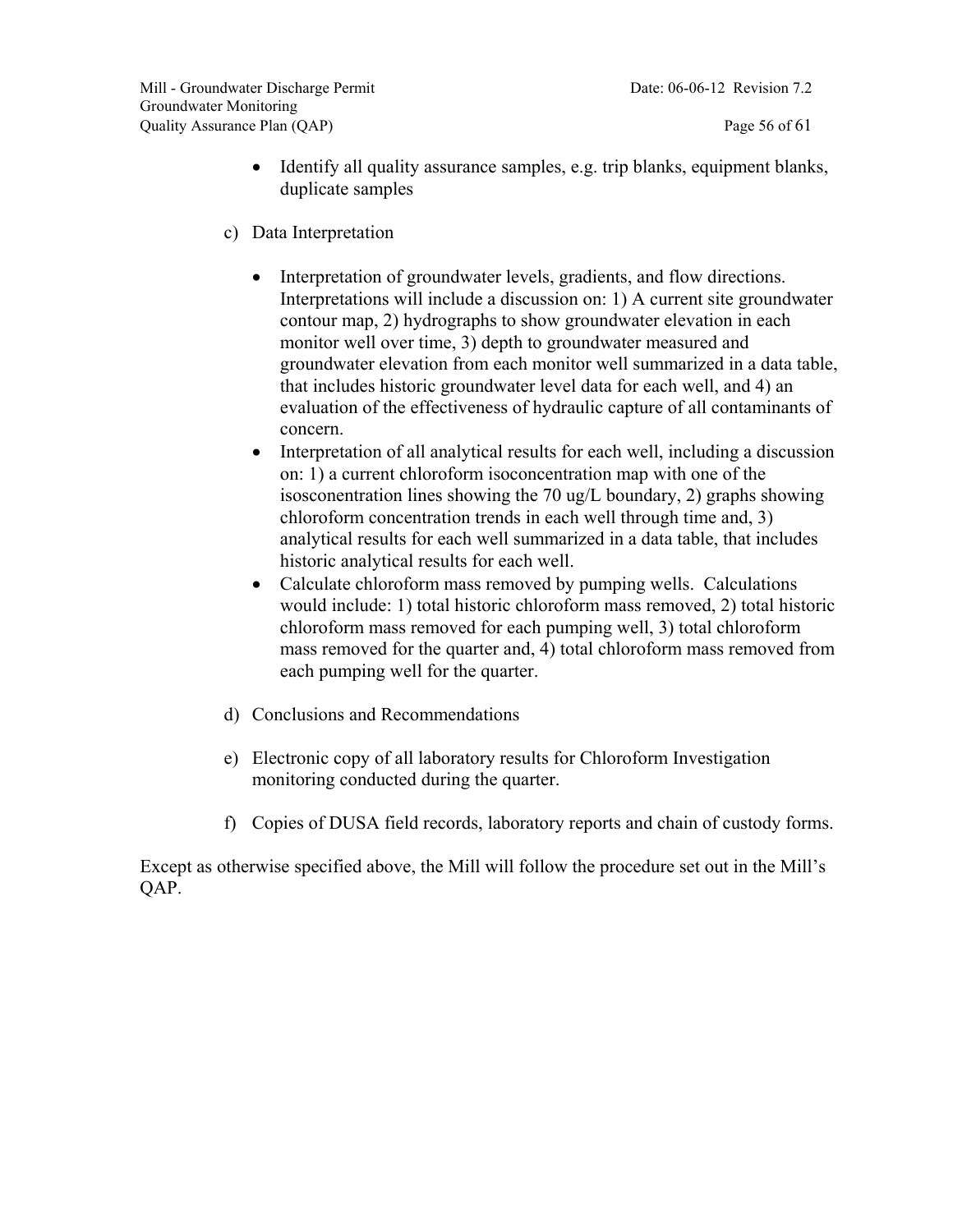Mill - Groundwater Discharge Permit Date: 06-06-12 Revision 7.2 Groundwater Monitoring Quality Assurance Plan (QAP) Page 57 of 61

Appendix B Nitrate Corrective Action Monitoring Quality Assurance Program White Mesa Uranium Mill Blanding, Utah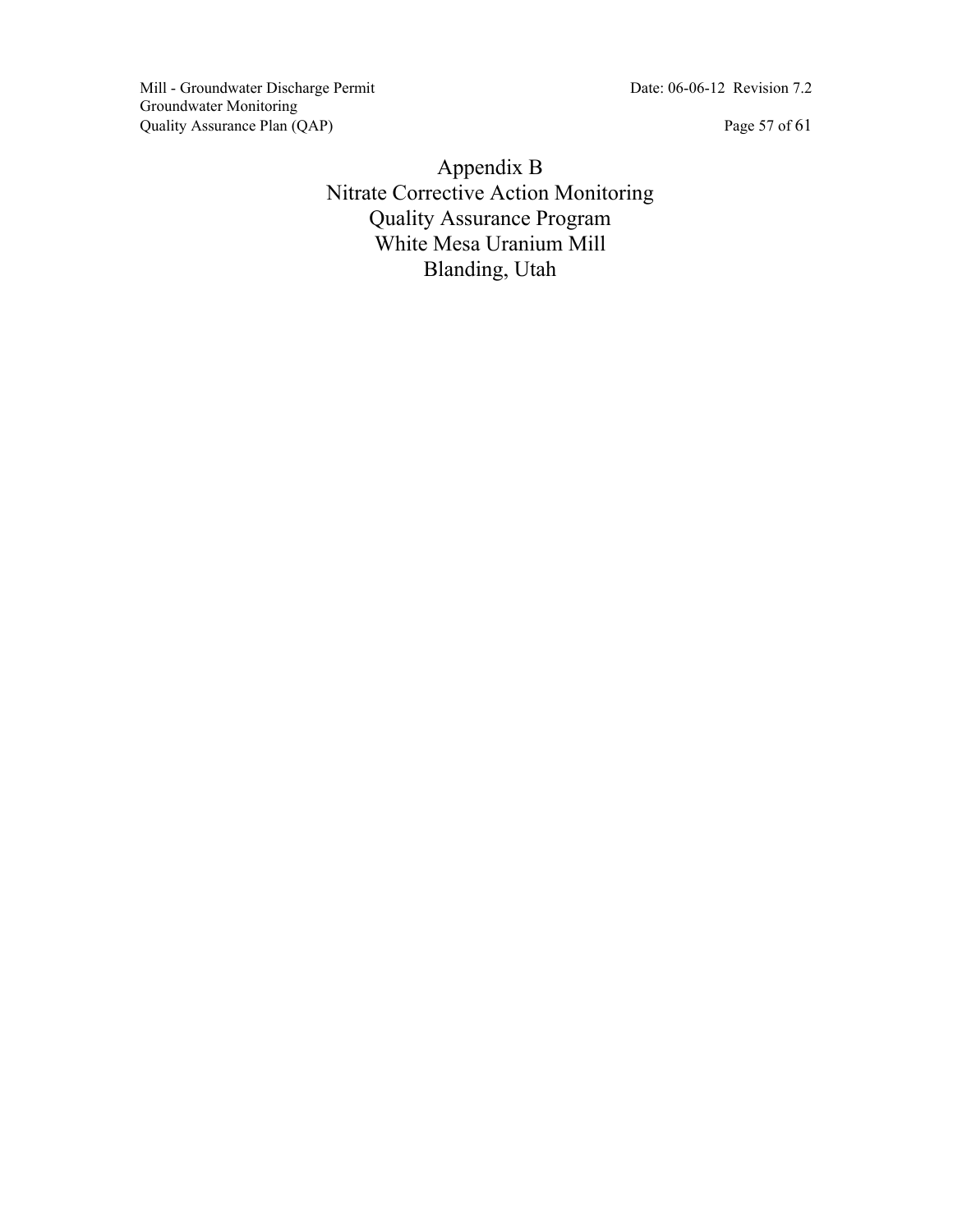#### Nitrate Corrective Action Monitoring Quality Assurance Program White Mesa Uranium Mill Blanding, Utah

This document sets out the quality assurance plan to be used by Denison Mines (USA) Corp. for Nitrate Corrective Action Monitoring ("Nitrate Program") conducted pursuant to State of Utah Stipulated Consent Agreement Docket Number UGW-09-03-A.

Specifically, the Mill will use the same sampling regimen for the Nitrate program that is utilized for groundwater sampling under its groundwater discharge permit, as set forth in the attached groundwater discharge permit Quality Assurance Plan (QAP), except as set forth below:

#### 1) Purge Pump/Sampling

The Nitrate program wells are purged and sampled by means of a portable pump. If the well is purged to dryness the samples are collected the following day by means of disposable bailer(s).The disposable bailer is used only for the collection of a sample from an individual well and disposed subsequent to the sampling.

Each quarterly purging event begins at the location least affected by nitrate (based on the previous quarters sampling event) and proceeds by affected concentration to the most affected location. Purging and sampling follows this order if the wells are not purged to dryness and the samples are collected immediately after purging using the portable pump. If the well is purged to dryness and sampled with a disposable bailer, the sampling order may deviate slightly from the generated list. This practice does not affect the samples collected with a bailer for this reason: there is no crosscontamination resulting from sampling order when the samples are collected with a disposable bailer. Decontamination of all non-disposable sampling equipment will follow the decontamination procedure outlined in Attachment 2-2 of the QAP.

#### 2) Nitrate Program Sampling Frequency, Order and Locations

The Nitrate Program wells listed below are required to be monitored on a quarterly basis under State of Utah Docket No. UGW-09-03-A. DUSA has submitted a Corrective Action Plan ("CAP") as required by the Stipulated Consent Agreement. In that CAP, DUSA has proposed the abandonment of a number of the wells listed below. The implementation of the CAP, shall supersede any requirements contained in this QAP and Appendix. Nitrate Program wells shall be purged from the least contaminated to the most contaminated as based on the most recent quarterly results.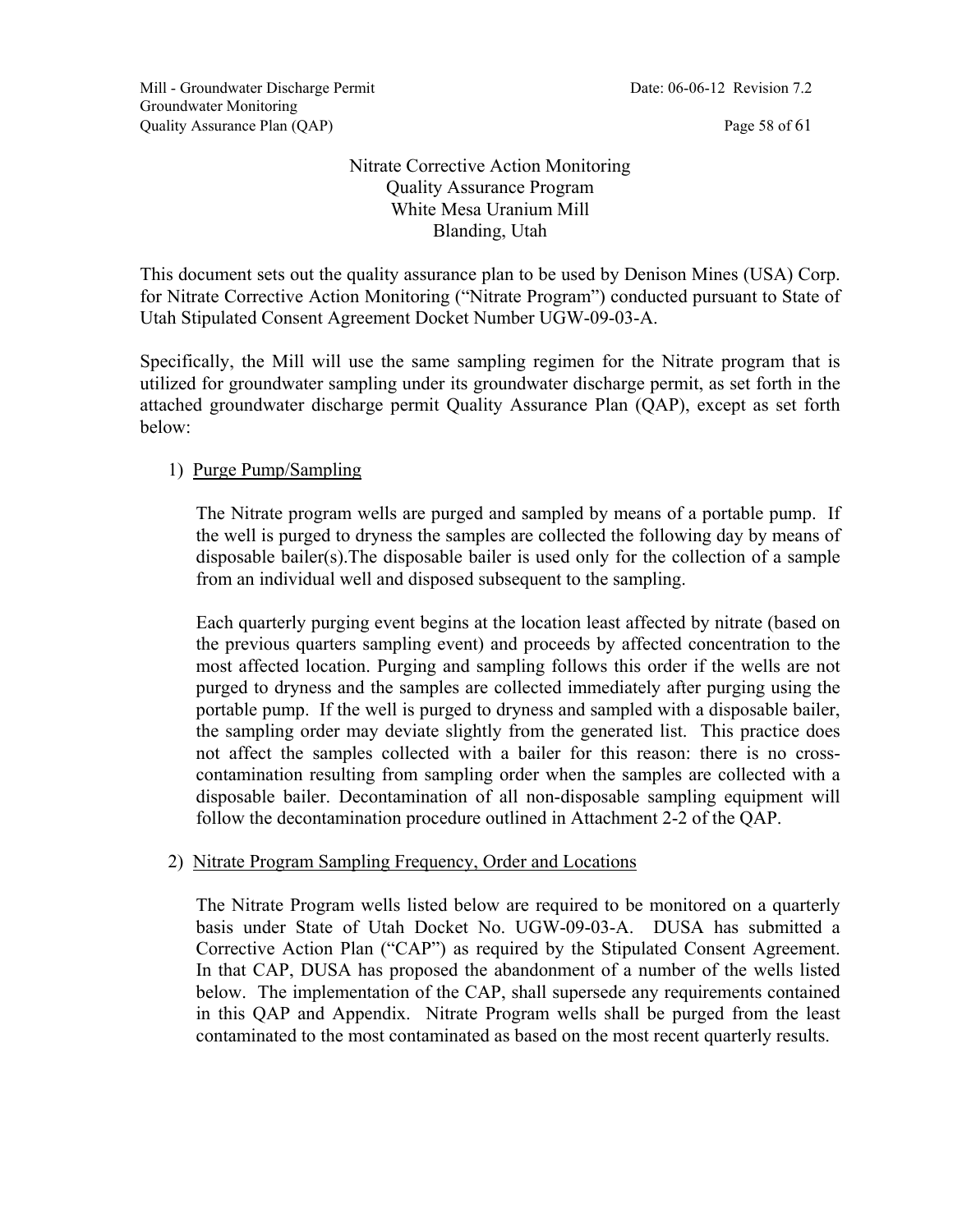Mill - Groundwater Discharge Permit Date: 06-06-12 Revision 7.2 Groundwater Monitoring Quality Assurance Plan (QAP) Page 59 of 61

- $\bullet$  TWN-1
- TWN-2
- TWN-3
- $\bullet$  TWN-4
- $\bullet$  TWN-5\*
- $\bullet$  TWN-6\*\*
- $\bullet$  TWN-7
- $\bullet$  TWN-8\*
- $\bullet$  TWN-9\*
- $\bullet$  TWN-10\*
- $\bullet$  TWN-11\*
- $\bullet$  TWN-12\*
- $\bullet$  TWN-13\*
- TWN-14\*\*
- TWN-15\*
- $\bullet$  TWN-16\*\*
- $\bullet$  TWN-17\*
- $\bullet$  TWN-18
- $\bullet$  TWN-19\*\*
- Piezometer-01
- Piezometer-02
- Piezometer-03

\*Recommended for abandonment \*\*Recommended for depth to water measurements only. DUSA has proposed that monitoring cease.

#### 7) Nitrate Program Sample Containers and Collection Volume

The Nitrate Program sampling requires a specific number of sampling containers and the collection of specific volumes of sample. Accordingly, the following sample volumes are collected by bailer from each sampling location:

- For Nitrate/Nitrite determinations, collect one sample into a 100 ml container.
- For Inorganic Chloride, collect one sample into a 100 ml container.

The Analytical Laboratory will provide the sampling containers and may request that certain analytes be combined into a single container due to like sampling requirements and/or like preservation. The container requirements will be determined by the Analytical Laboratory and specified with the bottles supplied to the Field Personnel. Bottle requirements may change if the Analytical Laboratory is changed or if advances in analytical techniques allow for reduced samples volumes. The above list is a general guideline.

8) Laboratory Requirements

Collected samples which are gathered for Nitrate Program purposes are shipped to an analytical laboratory where the requisite analyses are performed. At the laboratory the following analytical specifications must be adhered to: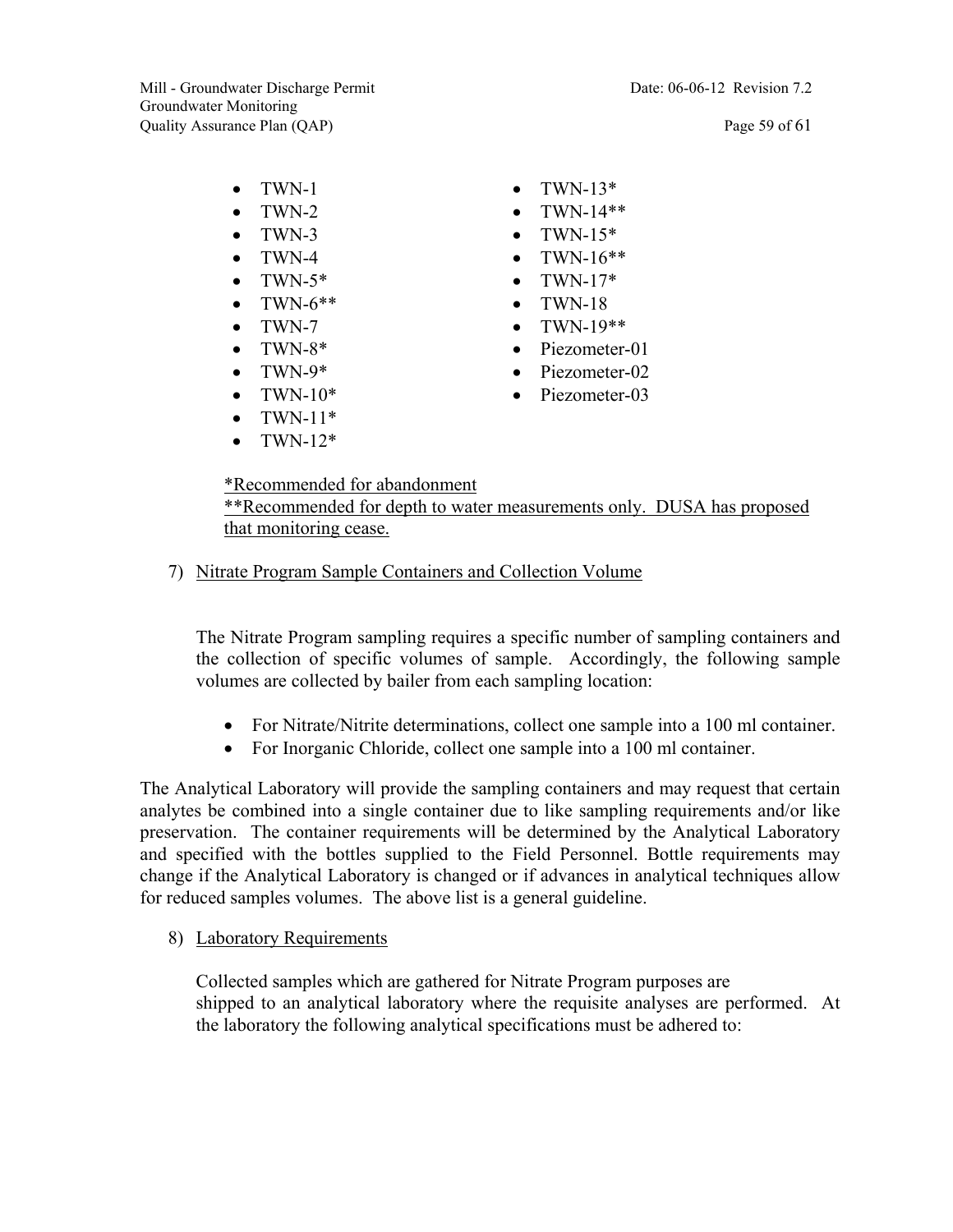Mill - Groundwater Discharge Permit Date: 06-06-12 Revision 7.2 Groundwater Monitoring Quality Assurance Plan (QAP) **Page 60 of 61** 

| <b>Analytical</b><br><b>Parameter</b> | <b>Analytical</b><br><b>Method</b>          | <b>Reporting</b><br>Limit | <b>Maximum</b><br><b>Holding</b><br><b>Times</b> | <b>Sample</b><br><b>Preservation</b><br><b>Requirement</b> | <b>Sample</b><br><b>Temperature</b><br><b>Requirement</b> |
|---------------------------------------|---------------------------------------------|---------------------------|--------------------------------------------------|------------------------------------------------------------|-----------------------------------------------------------|
| Nitrate & Nitrite<br>(as N)           | E353.1 or<br>E353.2                         | $0.1 \text{ mg/L}$        | 28 days                                          | $H2SO4$ to<br>pH<2                                         | $\rm < 6^{\circ}C$                                        |
| Inorganic<br>Chloride                 | A4500-Cl B<br>or A4500-Cl<br>Е<br>or E300.0 | $1 \text{ mg/L}$          | 28 days                                          | None                                                       | $\rm < 6^{\circ}C$                                        |

#### 9) Field Parameters

Field parameters will be measured in Nitrate Program wells as described in Attachment 2-3 of the groundwater QAP.

#### 10) Nitrate Program Investigation Reports

The Nitrate Program Reports will include the following information:

- a) Introduction
- b) Sampling and Monitoring Plan
- Description of monitor wells
- Description of sampling methodology, equipment and decontamination procedures
- Identify all quality assurance samples, e.g. trip blanks, equipment blanks, duplicate samples
- c) Data Interpretation
- Interpretation of groundwater levels, gradients, and flow directions. Interpretations will include a discussion on: 1) A current site groundwater contour map, 2) hydrographs to show groundwater elevation in each monitor well over time, 3) depth to groundwater measured and groundwater elevation from each monitor well summarized in a data table, that includes historic groundwater level data for each well, and 4) an evaluation of the effectiveness of hydraulic capture of all contaminants of concern.
- Interpretation of all analytical results for each well, analytical results for each well summarized in a data table, that includes historic analytical results for each well.
- Calculate nitrate mass removed by pumping wells (as the pumps are installed and operational). Calculations would include: 1) total nitrate